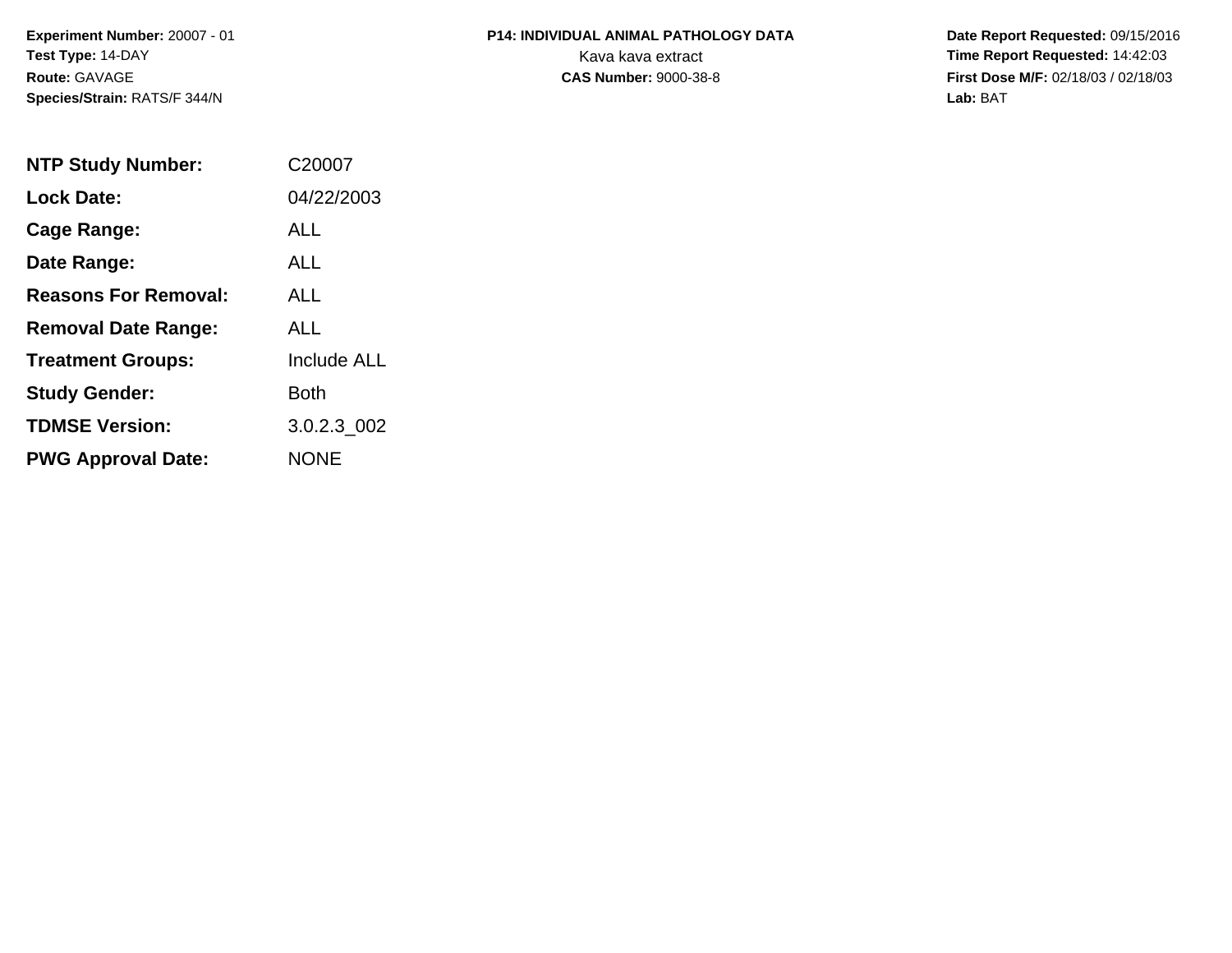| Experiment Number: 20007 - 01<br>Test Type: 14-DAY<br>Route: GAVAGE<br>Species/Strain: RATS/F 344/N |                     | <b>P14: INDIVIDUAL ANIMAL PATHOLOGY DATA</b><br>Kava kava extract<br><b>CAS Number: 9000-38-8</b> | Date Report Requested: 09/15/2016<br>Time Report Requested: 14:42:03<br><b>First Dose M/F: 02/18/03 / 02/18/03</b><br>Lab: BAT |
|-----------------------------------------------------------------------------------------------------|---------------------|---------------------------------------------------------------------------------------------------|--------------------------------------------------------------------------------------------------------------------------------|
| <b>ANIMAL ID: 101</b>                                                                               | <b>TRT#: 1</b>      | <b>SEX: Male</b>                                                                                  | DAY ON TEST: 17                                                                                                                |
|                                                                                                     | <b>DOSE: 0 G/KG</b> | <b>DISP:</b> Terminal Sacrifice                                                                   | <b>HISTO: 0302490</b>                                                                                                          |
|                                                                                                     |                     | ORGAN AND ACCOUNTABLE SITE STATUS                                                                 |                                                                                                                                |
| <b>NORMAL</b>                                                                                       |                     |                                                                                                   |                                                                                                                                |
| Brain                                                                                               |                     |                                                                                                   |                                                                                                                                |
| <b>OBSERVATIONS</b>                                                                                 |                     |                                                                                                   |                                                                                                                                |
| * Kidney                                                                                            |                     | Mineralization                                                                                    | Minimal                                                                                                                        |
| * Liver                                                                                             |                     | Infiltration Cellular                                                                             | Mononuclear CI, Minimal                                                                                                        |
| * Lung                                                                                              | Interstitium        | Infiltration Cellular                                                                             | Mononuclear CI, Minimal                                                                                                        |
|                                                                                                     | <b>Alveolus</b>     | <b>Infiltration Cellular</b>                                                                      | Mononuclear CI, Minimal                                                                                                        |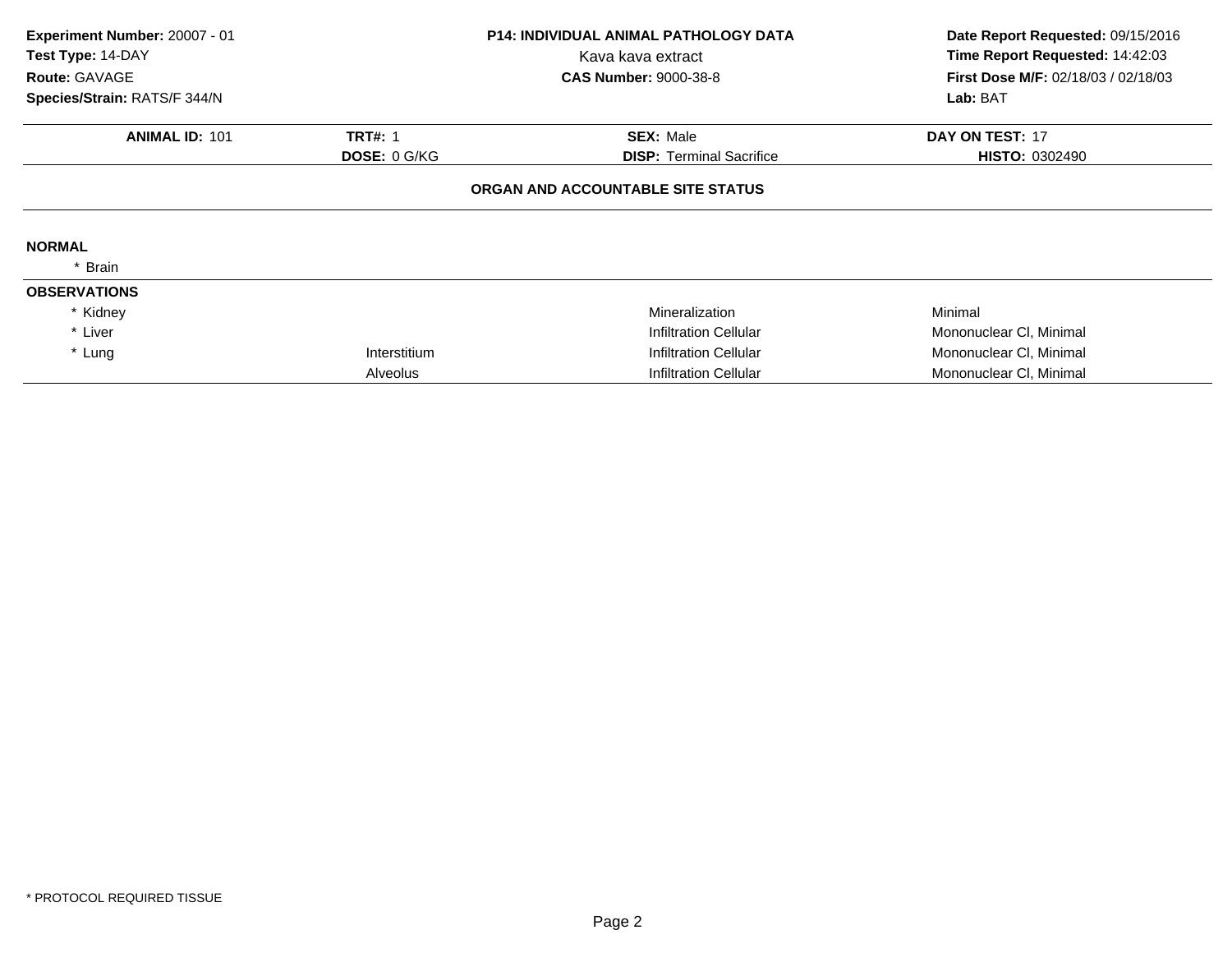| Experiment Number: 20007 - 01<br>Test Type: 14-DAY<br>Route: GAVAGE<br>Species/Strain: RATS/F 344/N |                     | <b>P14: INDIVIDUAL ANIMAL PATHOLOGY DATA</b><br>Kava kava extract<br><b>CAS Number: 9000-38-8</b> | Date Report Requested: 09/15/2016<br>Time Report Requested: 14:42:03<br>First Dose M/F: 02/18/03 / 02/18/03<br>Lab: BAT |
|-----------------------------------------------------------------------------------------------------|---------------------|---------------------------------------------------------------------------------------------------|-------------------------------------------------------------------------------------------------------------------------|
|                                                                                                     |                     |                                                                                                   |                                                                                                                         |
| <b>ANIMAL ID: 102</b>                                                                               | <b>TRT#: 1</b>      | <b>SEX: Male</b>                                                                                  | <b>DAY ON TEST: 17</b>                                                                                                  |
|                                                                                                     | <b>DOSE: 0 G/KG</b> | <b>DISP:</b> Terminal Sacrifice                                                                   | HISTO: 0302491                                                                                                          |
|                                                                                                     |                     | ORGAN AND ACCOUNTABLE SITE STATUS                                                                 |                                                                                                                         |
| <b>NORMAL</b>                                                                                       |                     |                                                                                                   |                                                                                                                         |
| * Brain                                                                                             | * Kidney            |                                                                                                   |                                                                                                                         |
| <b>OBSERVATIONS</b>                                                                                 |                     |                                                                                                   |                                                                                                                         |
| * Liver                                                                                             |                     | <b>Infiltration Cellular</b>                                                                      | Mononuclear CI, Minimal                                                                                                 |
| * Lung                                                                                              | Interstitium        | <b>Infiltration Cellular</b>                                                                      | Mononuclear CI, Minimal                                                                                                 |
| Note: right lung missing                                                                            |                     |                                                                                                   |                                                                                                                         |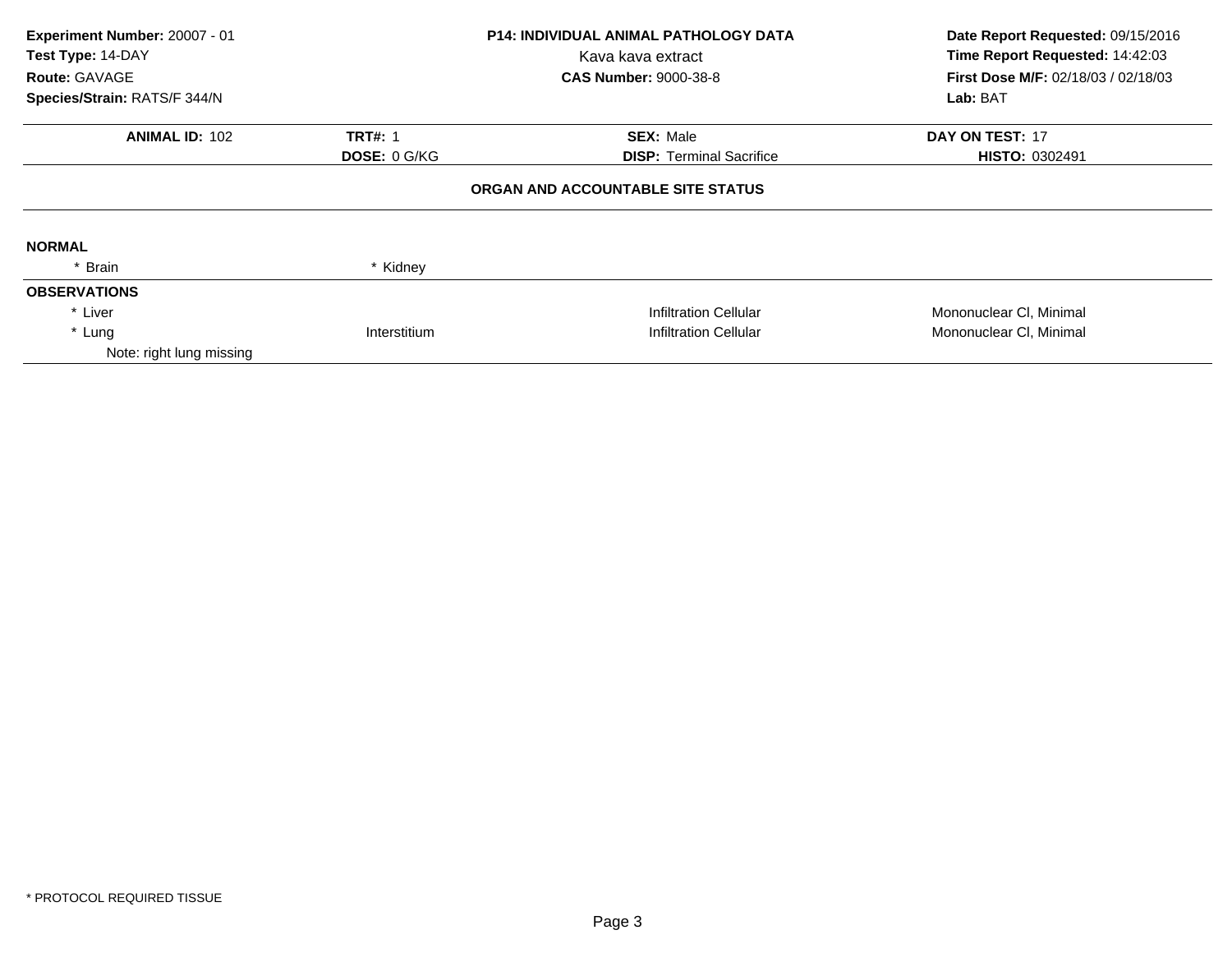| Experiment Number: 20007 - 01<br>Test Type: 14-DAY<br>Route: GAVAGE<br>Species/Strain: RATS/F 344/N |                                       | <b>P14: INDIVIDUAL ANIMAL PATHOLOGY DATA</b><br>Kava kava extract<br><b>CAS Number: 9000-38-8</b> | Date Report Requested: 09/15/2016<br>Time Report Requested: 14:42:03<br>First Dose M/F: 02/18/03 / 02/18/03<br>Lab: BAT |
|-----------------------------------------------------------------------------------------------------|---------------------------------------|---------------------------------------------------------------------------------------------------|-------------------------------------------------------------------------------------------------------------------------|
| <b>ANIMAL ID: 103</b>                                                                               | <b>TRT#: 1</b><br><b>DOSE: 0 G/KG</b> | <b>SEX: Male</b><br><b>DISP:</b> Terminal Sacrifice                                               | <b>DAY ON TEST: 17</b><br><b>HISTO: 0302492</b>                                                                         |
|                                                                                                     |                                       | ORGAN AND ACCOUNTABLE SITE STATUS                                                                 |                                                                                                                         |
| <b>NORMAL</b>                                                                                       |                                       |                                                                                                   |                                                                                                                         |
| * Brain                                                                                             | * Kidney                              |                                                                                                   |                                                                                                                         |
| <b>OBSERVATIONS</b>                                                                                 |                                       |                                                                                                   |                                                                                                                         |
| * Liver                                                                                             |                                       | Infiltration Cellular                                                                             | Mononuclear CI, Minimal                                                                                                 |
|                                                                                                     | Hepatocyte                            | Vacuolization Cytoplasmic                                                                         | Minimal                                                                                                                 |
| * Lung                                                                                              | Alveolus                              | <b>Infiltration Cellular</b>                                                                      | Mononuclear CI, Minimal                                                                                                 |
|                                                                                                     | Interstitium                          | <b>Infiltration Cellular</b>                                                                      | Mononuclear CI, Minimal                                                                                                 |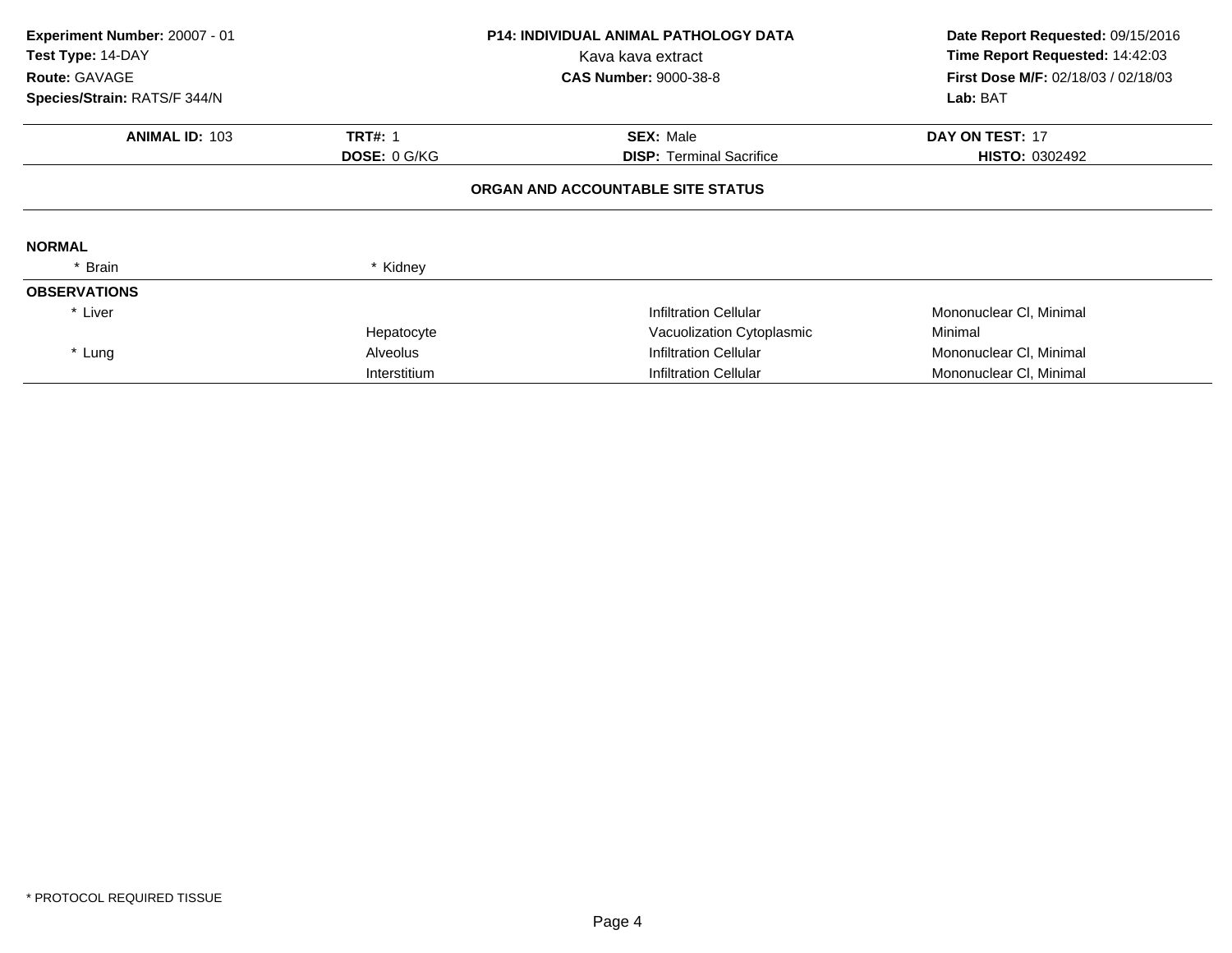| Experiment Number: 20007 - 01<br>Test Type: 14-DAY<br>Route: GAVAGE |                     | <b>P14: INDIVIDUAL ANIMAL PATHOLOGY DATA</b><br>Kava kava extract<br><b>CAS Number: 9000-38-8</b> | Date Report Requested: 09/15/2016<br>Time Report Requested: 14:42:03<br>First Dose M/F: 02/18/03 / 02/18/03 |
|---------------------------------------------------------------------|---------------------|---------------------------------------------------------------------------------------------------|-------------------------------------------------------------------------------------------------------------|
| Species/Strain: RATS/F 344/N                                        |                     |                                                                                                   | Lab: BAT                                                                                                    |
| <b>ANIMAL ID: 104</b>                                               | <b>TRT#: 1</b>      | <b>SEX: Male</b>                                                                                  | <b>DAY ON TEST: 17</b>                                                                                      |
|                                                                     | <b>DOSE: 0 G/KG</b> | <b>DISP:</b> Terminal Sacrifice                                                                   | <b>HISTO: 0302493</b>                                                                                       |
|                                                                     |                     | ORGAN AND ACCOUNTABLE SITE STATUS                                                                 |                                                                                                             |
| <b>NORMAL</b>                                                       |                     |                                                                                                   |                                                                                                             |
| * Brain                                                             | * Kidney            |                                                                                                   |                                                                                                             |
| <b>OBSERVATIONS</b>                                                 |                     |                                                                                                   |                                                                                                             |
| * Liver                                                             |                     | Infiltration Cellular                                                                             | Mononuclear CI, Minimal                                                                                     |
| * Lung                                                              | Interstitium        | Infiltration Cellular                                                                             | Mononuclear CI, Minimal                                                                                     |
|                                                                     | Alveolus            | <b>Infiltration Cellular</b>                                                                      | Mononuclear CI, Minimal                                                                                     |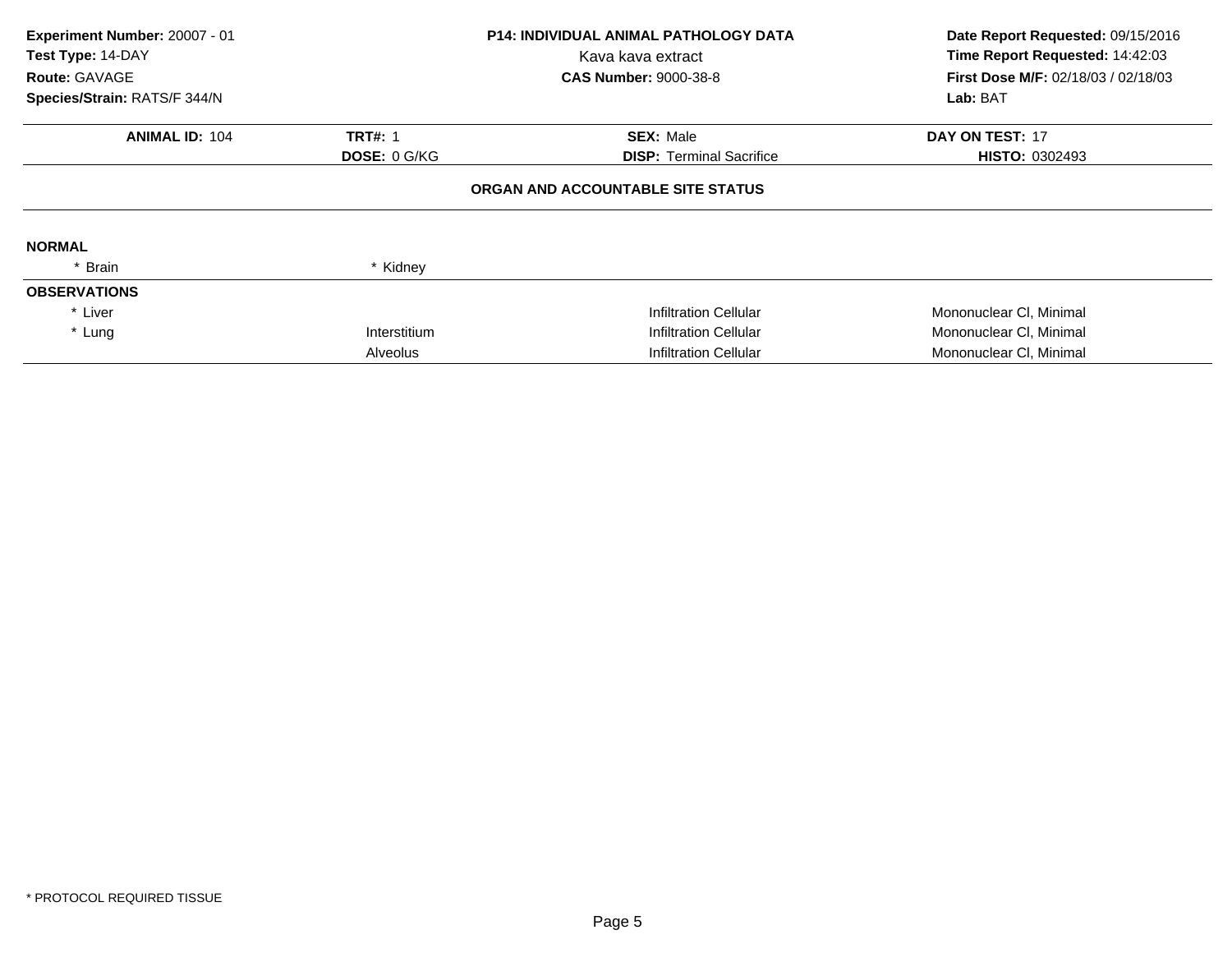| Experiment Number: 20007 - 01<br>Test Type: 14-DAY<br><b>Route: GAVAGE</b><br>Species/Strain: RATS/F 344/N |                                | <b>P14: INDIVIDUAL ANIMAL PATHOLOGY DATA</b><br>Kava kava extract<br><b>CAS Number: 9000-38-8</b> | Date Report Requested: 09/15/2016<br>Time Report Requested: 14:42:03<br><b>First Dose M/F: 02/18/03 / 02/18/03</b><br>Lab: BAT |
|------------------------------------------------------------------------------------------------------------|--------------------------------|---------------------------------------------------------------------------------------------------|--------------------------------------------------------------------------------------------------------------------------------|
| <b>ANIMAL ID: 105</b>                                                                                      | <b>TRT#: 1</b><br>DOSE: 0 G/KG | <b>SEX: Male</b><br><b>DISP:</b> Terminal Sacrifice                                               | <b>DAY ON TEST: 17</b><br><b>HISTO: 0302494</b>                                                                                |
|                                                                                                            |                                | ORGAN AND ACCOUNTABLE SITE STATUS                                                                 |                                                                                                                                |
| <b>NORMAL</b>                                                                                              |                                |                                                                                                   |                                                                                                                                |
| * Brain                                                                                                    | * Kidney                       |                                                                                                   |                                                                                                                                |
| <b>OBSERVATIONS</b>                                                                                        |                                |                                                                                                   |                                                                                                                                |
| * Liver                                                                                                    |                                | Hematopoietic Cell Proliferation                                                                  | Minimal                                                                                                                        |
|                                                                                                            |                                | <b>Infiltration Cellular</b>                                                                      | Mononuclear CI, Minimal                                                                                                        |
| * Lung                                                                                                     | Interstitium                   | <b>Infiltration Cellular</b>                                                                      | Mononuclear CI, Minimal                                                                                                        |
|                                                                                                            |                                | Mineralization                                                                                    | Minimal                                                                                                                        |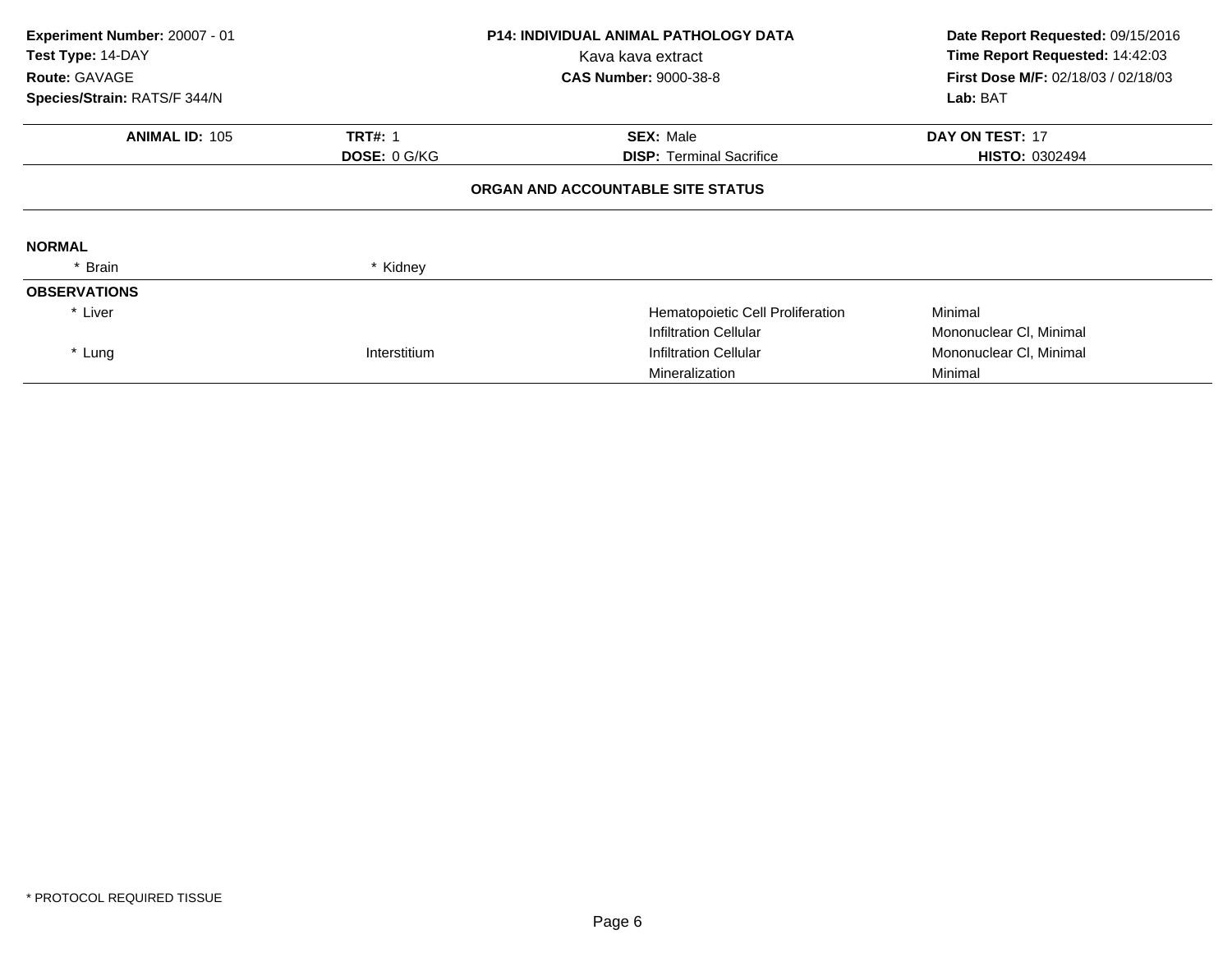| <b>Experiment Number: 20007 - 01</b> |                         | <b>P14: INDIVIDUAL ANIMAL PATHOLOGY DATA</b> | Date Report Requested: 09/15/2016          |  |
|--------------------------------------|-------------------------|----------------------------------------------|--------------------------------------------|--|
| Test Type: 14-DAY                    |                         | Kava kava extract                            | Time Report Requested: 14:42:03            |  |
| <b>Route: GAVAGE</b>                 |                         | <b>CAS Number: 9000-38-8</b>                 | <b>First Dose M/F: 02/18/03 / 02/18/03</b> |  |
| Species/Strain: RATS/F 344/N         |                         |                                              | Lab: BAT                                   |  |
| <b>ANIMAL ID: 201</b>                | <b>TRT#: 3</b>          | <b>SEX: Male</b>                             | DAY ON TEST: 17                            |  |
|                                      | <b>DOSE: 0.125 G/KG</b> | <b>DISP:</b> Terminal Sacrifice              | <b>HISTO: 0302500</b>                      |  |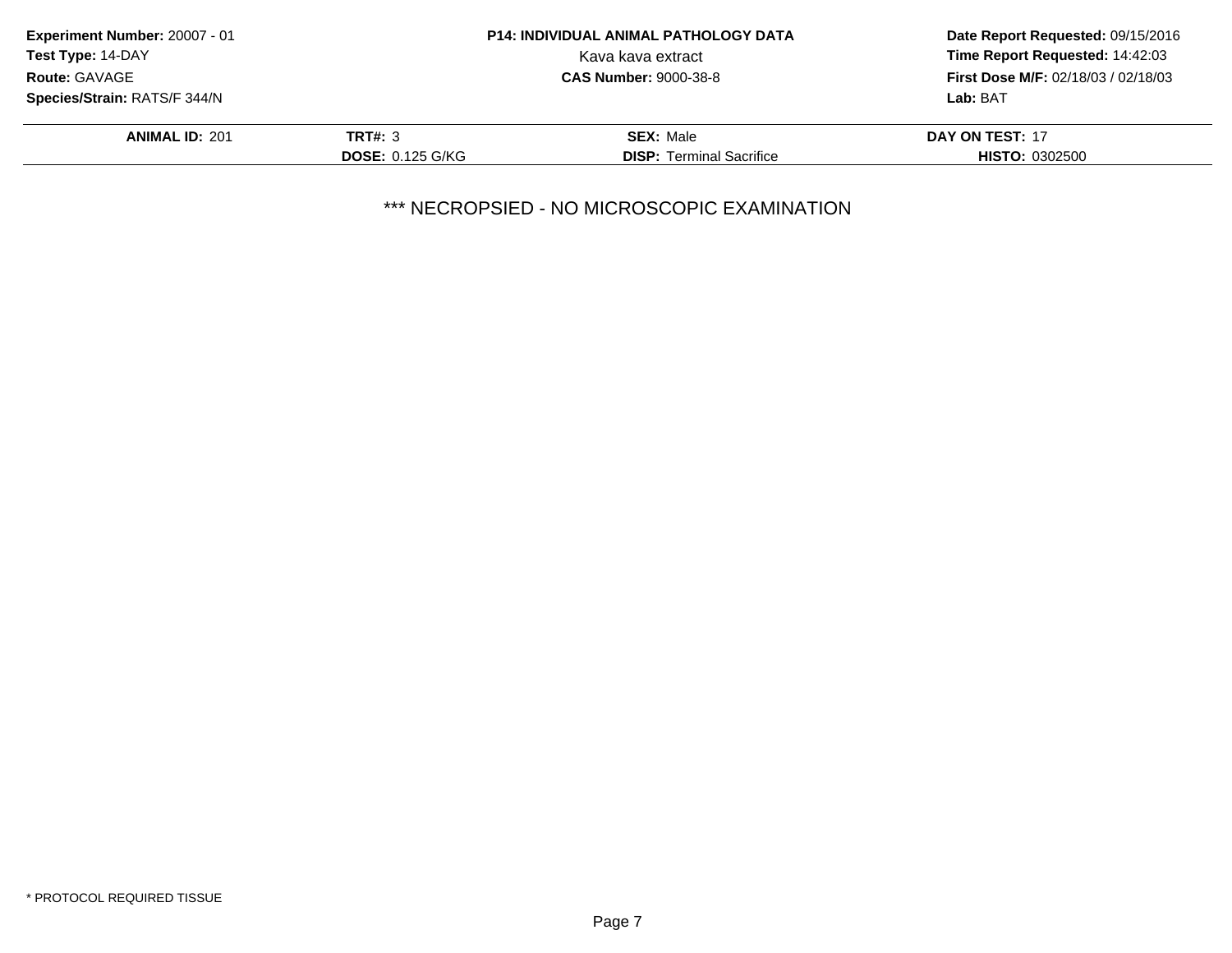| Experiment Number: 20007 - 01       |                         | <b>P14: INDIVIDUAL ANIMAL PATHOLOGY DATA</b> | Date Report Requested: 09/15/2016   |
|-------------------------------------|-------------------------|----------------------------------------------|-------------------------------------|
| <b>Test Type: 14-DAY</b>            |                         | Kava kava extract                            | Time Report Requested: 14:42:03     |
| Route: GAVAGE                       |                         | <b>CAS Number: 9000-38-8</b>                 | First Dose M/F: 02/18/03 / 02/18/03 |
| <b>Species/Strain: RATS/F 344/N</b> |                         |                                              | Lab: BAT                            |
| <b>ANIMAL ID: 202</b>               | <b>TRT#: 3</b>          | <b>SEX: Male</b>                             | DAY ON TEST: 17                     |
|                                     | <b>DOSE: 0.125 G/KG</b> | <b>DISP:</b> Terminal Sacrifice              | <b>HISTO: 0302501</b>               |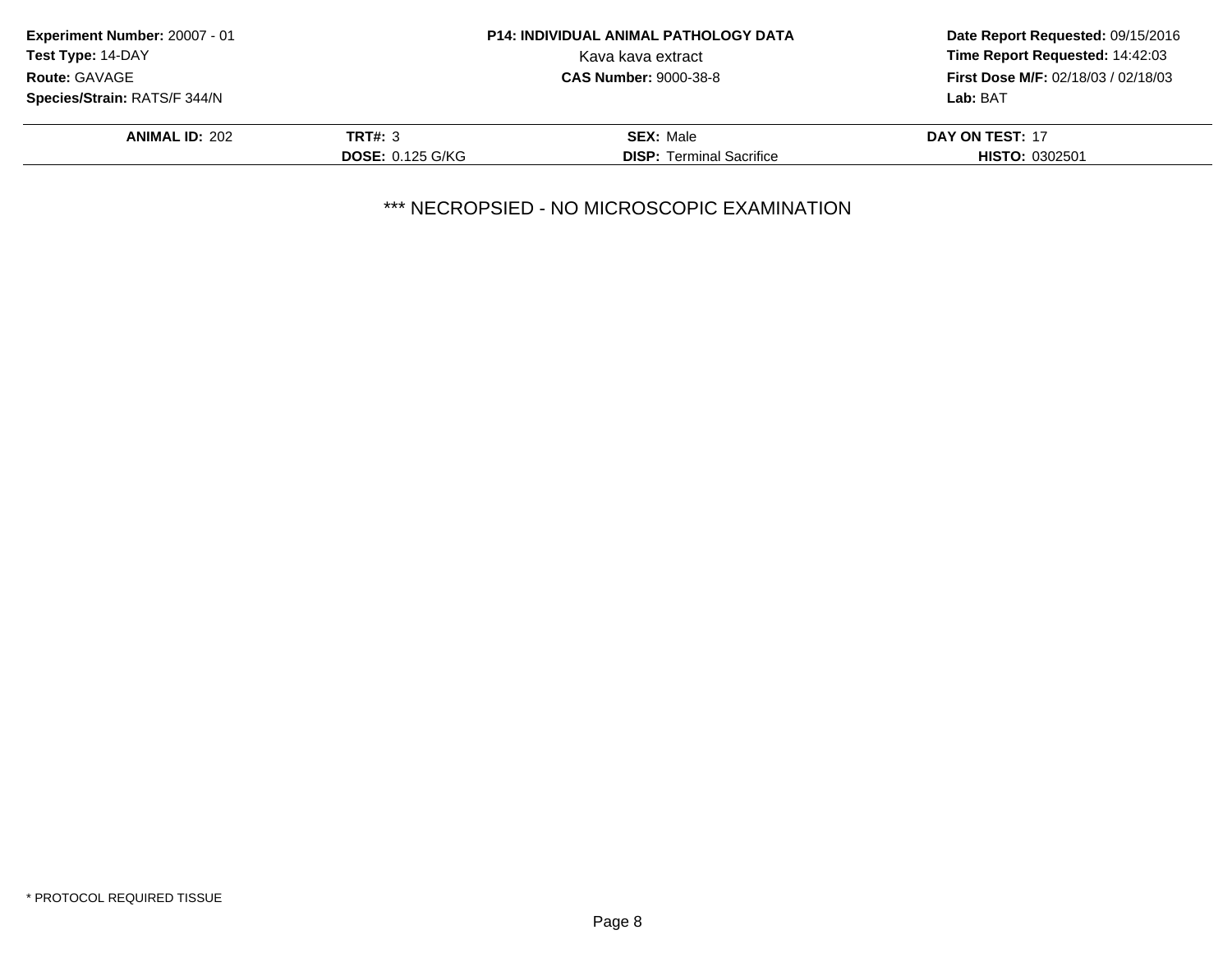| <b>Experiment Number: 20007 - 01</b> |                         | <b>P14: INDIVIDUAL ANIMAL PATHOLOGY DATA</b> | Date Report Requested: 09/15/2016          |  |
|--------------------------------------|-------------------------|----------------------------------------------|--------------------------------------------|--|
| Test Type: 14-DAY                    |                         | Kava kava extract                            | Time Report Requested: 14:42:03            |  |
| Route: GAVAGE                        |                         | <b>CAS Number: 9000-38-8</b>                 | <b>First Dose M/F: 02/18/03 / 02/18/03</b> |  |
| <b>Species/Strain: RATS/F 344/N</b>  |                         |                                              | Lab: BAT                                   |  |
| <b>ANIMAL ID: 203</b>                | <b>TRT#: 3</b>          | <b>SEX: Male</b>                             | DAY ON TEST: 17                            |  |
|                                      | <b>DOSE: 0.125 G/KG</b> | <b>DISP:</b> Terminal Sacrifice              | <b>HISTO: 0302502</b>                      |  |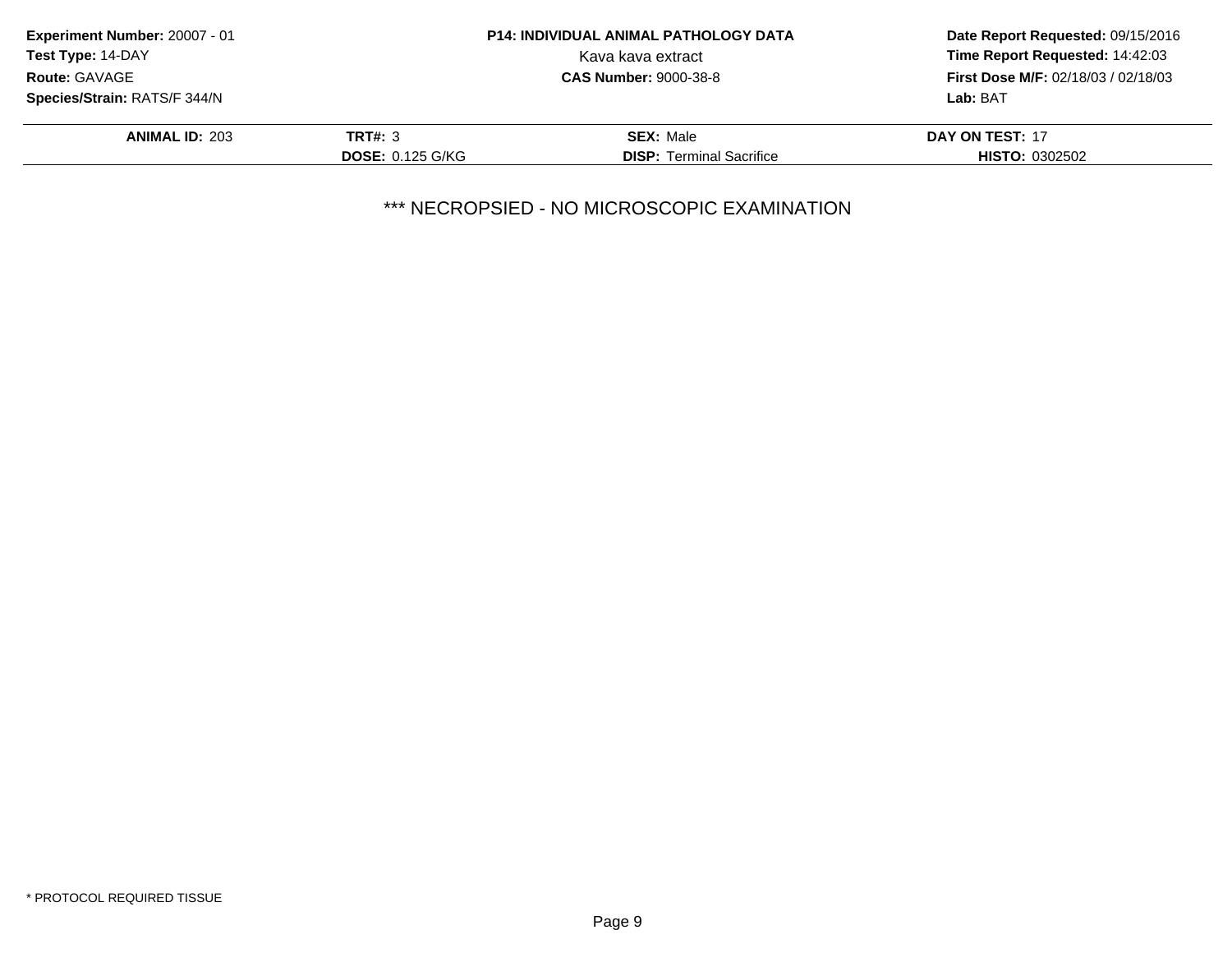| Experiment Number: 20007 - 01 |                         | <b>P14: INDIVIDUAL ANIMAL PATHOLOGY DATA</b> | Date Report Requested: 09/15/2016          |  |
|-------------------------------|-------------------------|----------------------------------------------|--------------------------------------------|--|
| Test Type: 14-DAY             |                         | Kava kava extract                            | Time Report Requested: 14:42:03            |  |
| <b>Route: GAVAGE</b>          |                         | <b>CAS Number: 9000-38-8</b>                 | <b>First Dose M/F: 02/18/03 / 02/18/03</b> |  |
| Species/Strain: RATS/F 344/N  |                         |                                              | Lab: BAT                                   |  |
| <b>ANIMAL ID: 204</b>         | <b>TRT#: 3</b>          | <b>SEX: Male</b>                             | DAY ON TEST: 17                            |  |
|                               | <b>DOSE: 0.125 G/KG</b> | <b>DISP:</b> Terminal Sacrifice              | <b>HISTO: 0302503</b>                      |  |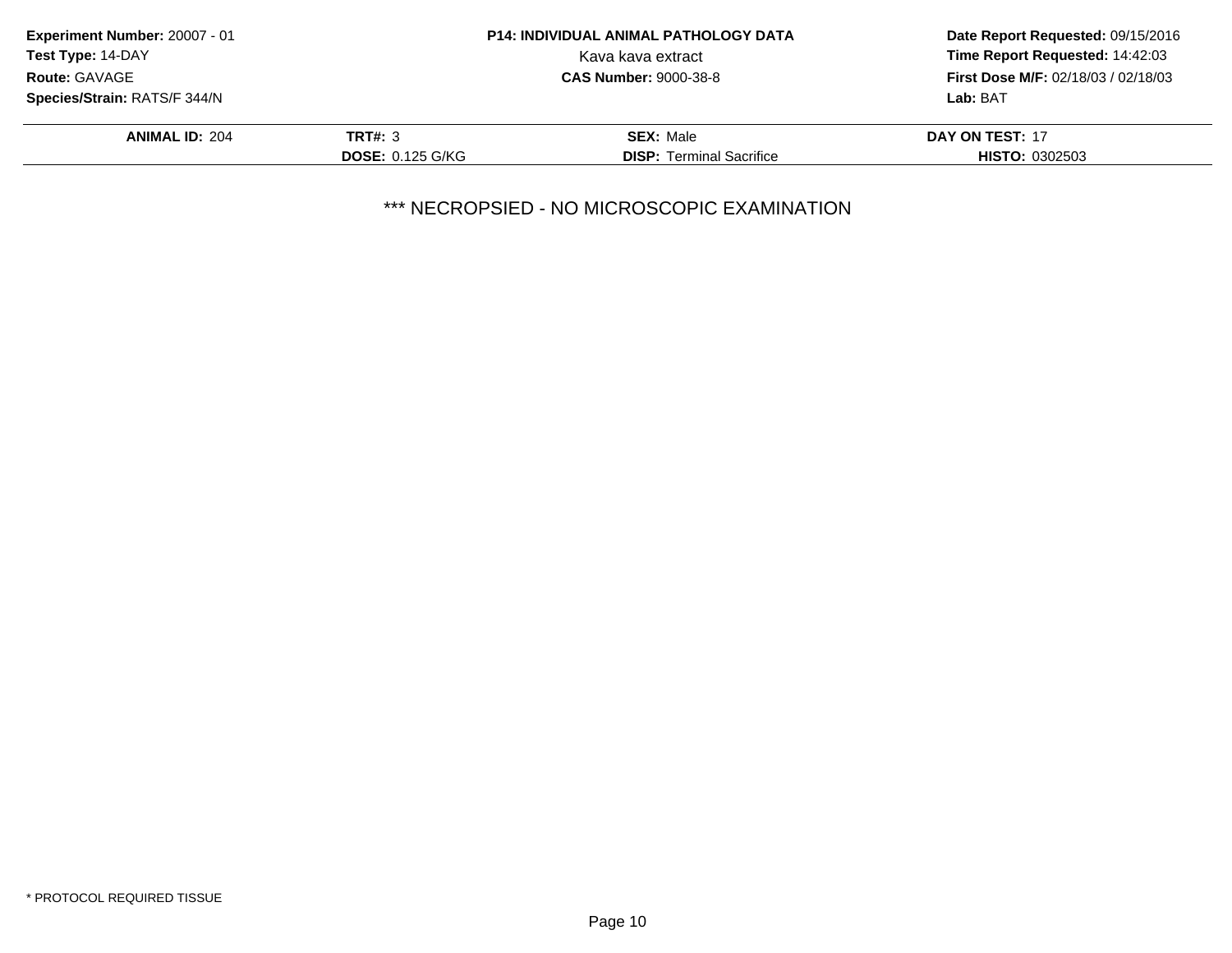| Experiment Number: 20007 - 01       |                         | <b>P14: INDIVIDUAL ANIMAL PATHOLOGY DATA</b> | Date Report Requested: 09/15/2016          |  |
|-------------------------------------|-------------------------|----------------------------------------------|--------------------------------------------|--|
| <b>Test Type: 14-DAY</b>            |                         | Kava kava extract                            | Time Report Requested: 14:42:03            |  |
| <b>Route: GAVAGE</b>                |                         | <b>CAS Number: 9000-38-8</b>                 | <b>First Dose M/F: 02/18/03 / 02/18/03</b> |  |
| <b>Species/Strain: RATS/F 344/N</b> |                         |                                              | Lab: BAT                                   |  |
| <b>ANIMAL ID: 205</b>               | <b>TRT#: 3</b>          | <b>SEX: Male</b>                             | DAY ON TEST: 17                            |  |
|                                     | <b>DOSE: 0.125 G/KG</b> | <b>DISP:</b> Terminal Sacrifice              | <b>HISTO: 0302504</b>                      |  |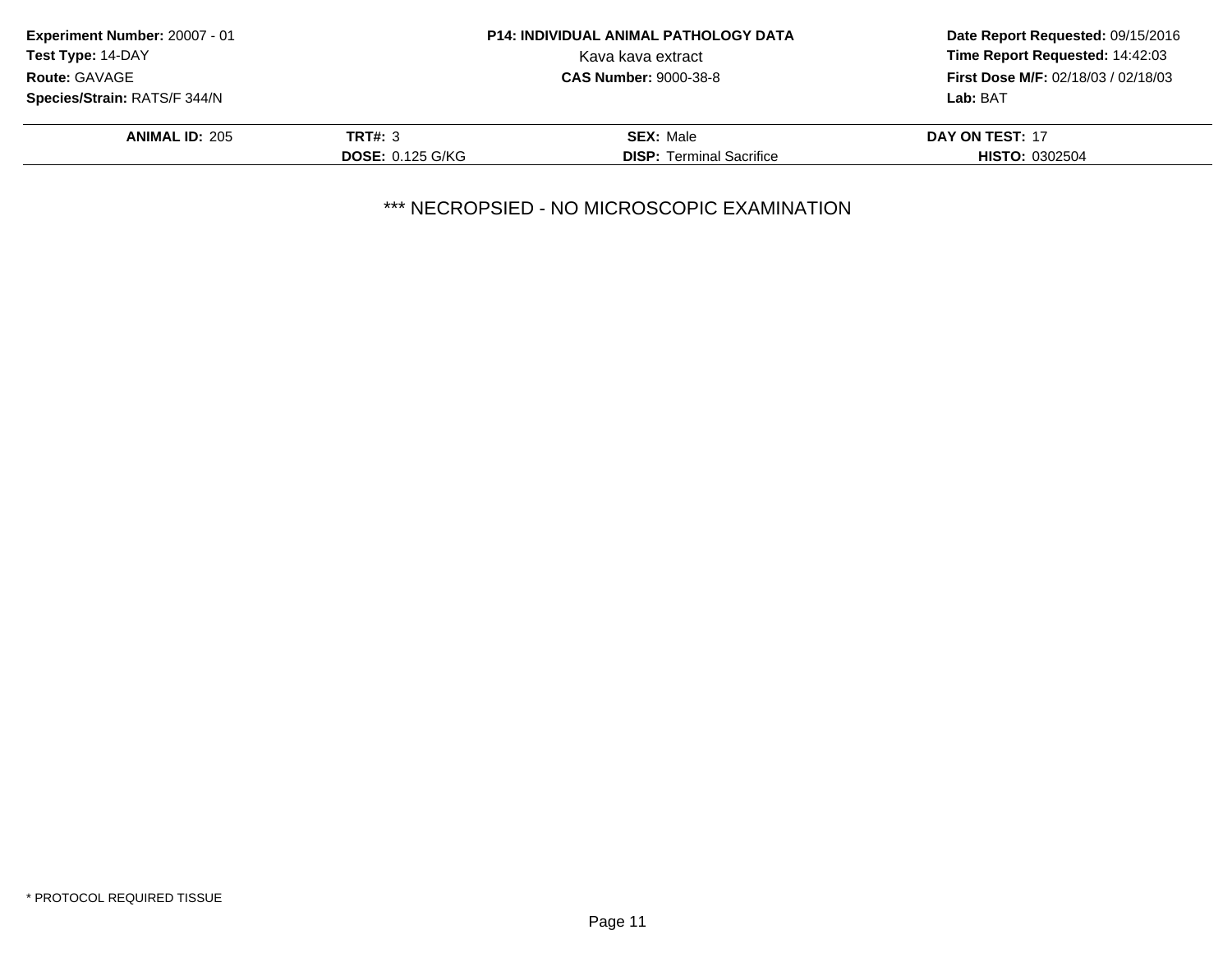| Experiment Number: 20007 - 01 |                        | <b>P14: INDIVIDUAL ANIMAL PATHOLOGY DATA</b> | Date Report Requested: 09/15/2016          |
|-------------------------------|------------------------|----------------------------------------------|--------------------------------------------|
| <b>Test Type: 14-DAY</b>      |                        | Kava kava extract                            | Time Report Requested: 14:42:03            |
| <b>Route: GAVAGE</b>          |                        | <b>CAS Number: 9000-38-8</b>                 | <b>First Dose M/F: 02/18/03 / 02/18/03</b> |
| Species/Strain: RATS/F 344/N  |                        |                                              | Lab: BAT                                   |
| <b>ANIMAL ID: 301</b>         | <b>TRT#: 5</b>         | <b>SEX: Male</b>                             | DAY ON TEST: 17                            |
|                               | <b>DOSE: 0.25 G/KG</b> | <b>DISP:</b> Terminal Sacrifice              | <b>HISTO: 0302510</b>                      |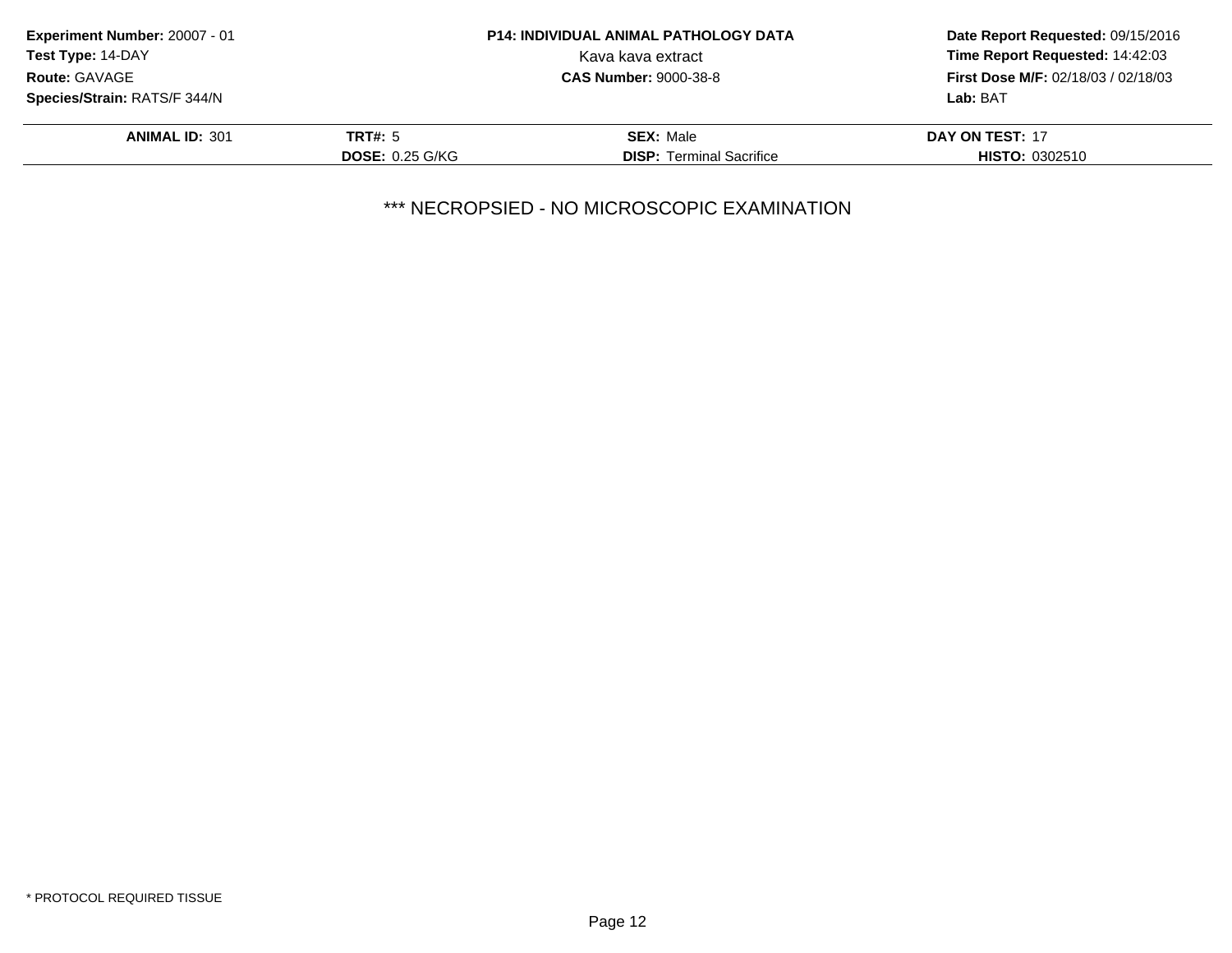| Experiment Number: 20007 - 01<br><b>P14: INDIVIDUAL ANIMAL PATHOLOGY DATA</b><br><b>Test Type: 14-DAY</b><br>Kava kava extract<br>Route: GAVAGE<br><b>CAS Number: 9000-38-8</b> |                        |                                            | Date Report Requested: 09/15/2016<br>Time Report Requested: 14:42:03 |
|---------------------------------------------------------------------------------------------------------------------------------------------------------------------------------|------------------------|--------------------------------------------|----------------------------------------------------------------------|
|                                                                                                                                                                                 |                        |                                            |                                                                      |
|                                                                                                                                                                                 |                        | <b>First Dose M/F: 02/18/03 / 02/18/03</b> |                                                                      |
| <b>Species/Strain: RATS/F 344/N</b>                                                                                                                                             |                        |                                            | Lab: BAT                                                             |
| <b>ANIMAL ID: 302</b>                                                                                                                                                           | TRT#: 5                | <b>SEX: Male</b>                           | DAY ON TEST: 17                                                      |
|                                                                                                                                                                                 | <b>DOSE: 0.25 G/KG</b> | <b>DISP:</b> Terminal Sacrifice            | <b>HISTO: 0302511</b>                                                |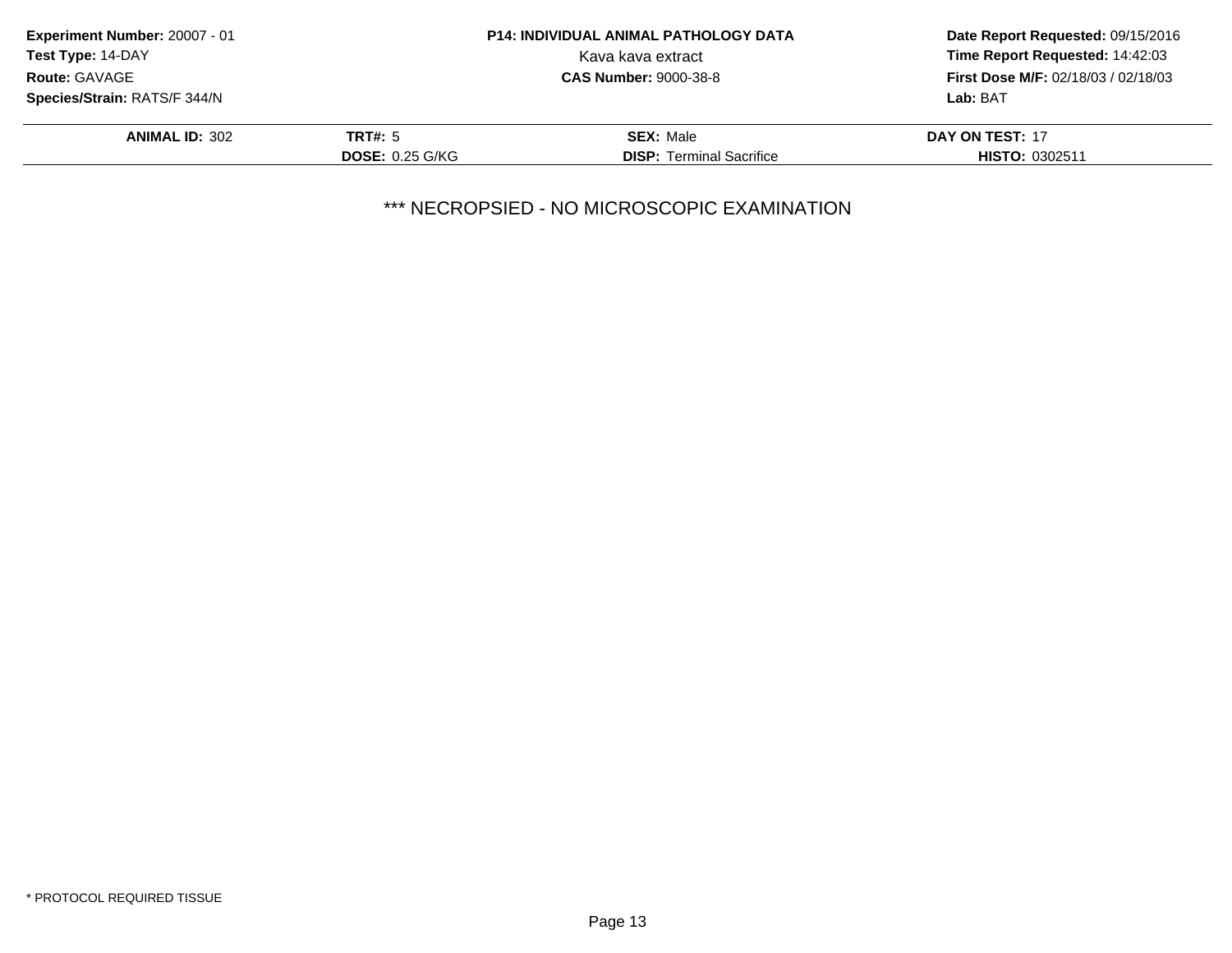| Experiment Number: 20007 - 01<br>Test Type: 14-DAY<br><b>Route: GAVAGE</b> |                        | <b>P14: INDIVIDUAL ANIMAL PATHOLOGY DATA</b> | Date Report Requested: 09/15/2016<br>Time Report Requested: 14:42:03<br><b>First Dose M/F: 02/18/03 / 02/18/03</b> |
|----------------------------------------------------------------------------|------------------------|----------------------------------------------|--------------------------------------------------------------------------------------------------------------------|
|                                                                            |                        | Kava kava extract                            |                                                                                                                    |
|                                                                            |                        | <b>CAS Number: 9000-38-8</b>                 |                                                                                                                    |
| <b>Species/Strain: RATS/F 344/N</b>                                        |                        |                                              | Lab: BAT                                                                                                           |
| <b>ANIMAL ID: 303</b>                                                      | <b>TRT#: 5</b>         | <b>SEX: Male</b>                             | DAY ON TEST: 17                                                                                                    |
|                                                                            | <b>DOSE: 0.25 G/KG</b> | <b>DISP:</b> Terminal Sacrifice              | <b>HISTO: 0302512</b>                                                                                              |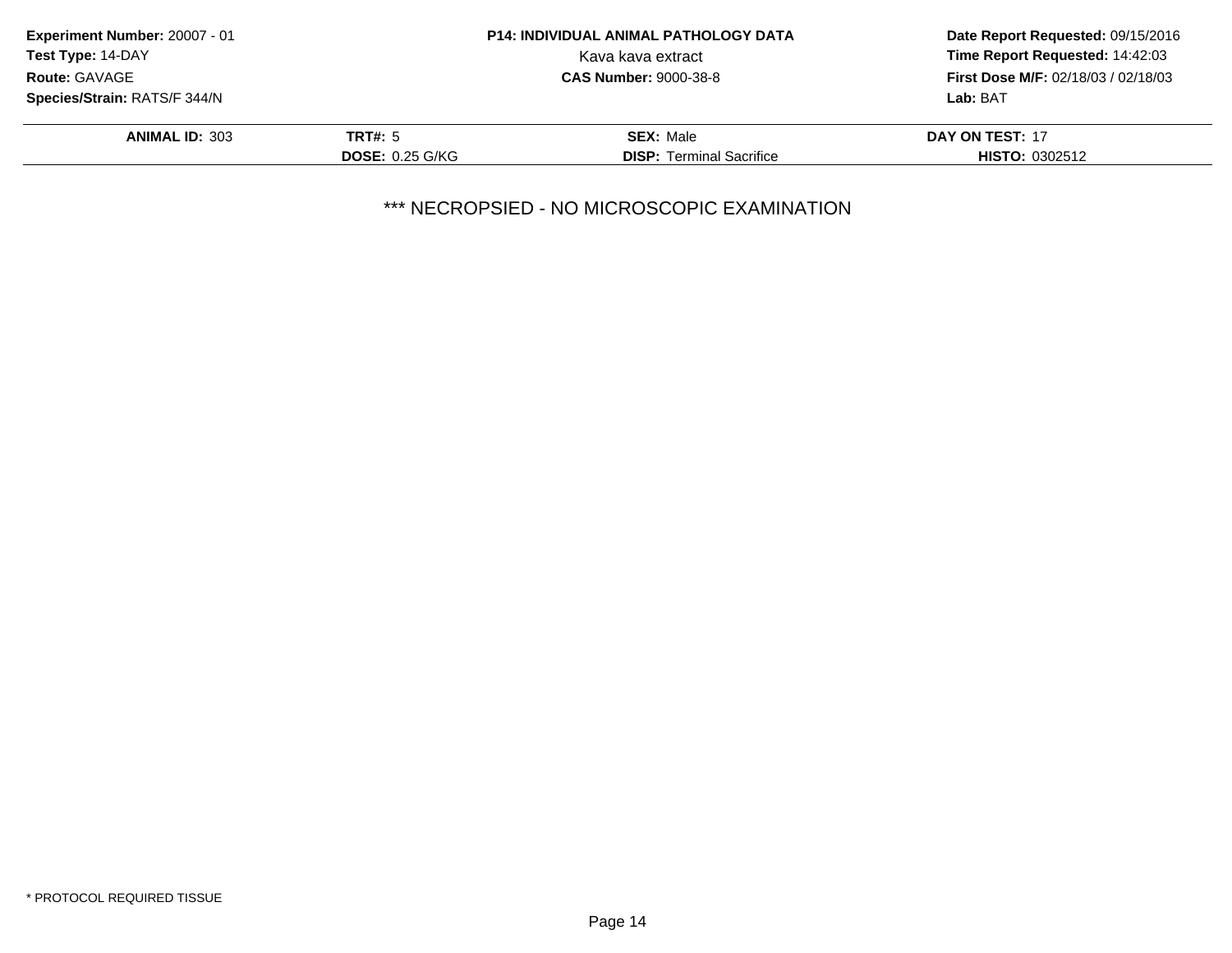| Experiment Number: 20007 - 01             |                        | <b>P14: INDIVIDUAL ANIMAL PATHOLOGY DATA</b> | Date Report Requested: 09/15/2016                                             |  |
|-------------------------------------------|------------------------|----------------------------------------------|-------------------------------------------------------------------------------|--|
| Test Type: 14-DAY<br><b>Route: GAVAGE</b> |                        | Kava kava extract                            | Time Report Requested: 14:42:03<br><b>First Dose M/F: 02/18/03 / 02/18/03</b> |  |
|                                           |                        | <b>CAS Number: 9000-38-8</b>                 |                                                                               |  |
| Species/Strain: RATS/F 344/N              |                        |                                              | Lab: BAT                                                                      |  |
| <b>ANIMAL ID: 304</b>                     | <b>TRT#: 5</b>         | <b>SEX: Male</b>                             | DAY ON TEST: 17                                                               |  |
|                                           | <b>DOSE: 0.25 G/KG</b> | <b>DISP:</b> Terminal Sacrifice              | <b>HISTO: 0302513</b>                                                         |  |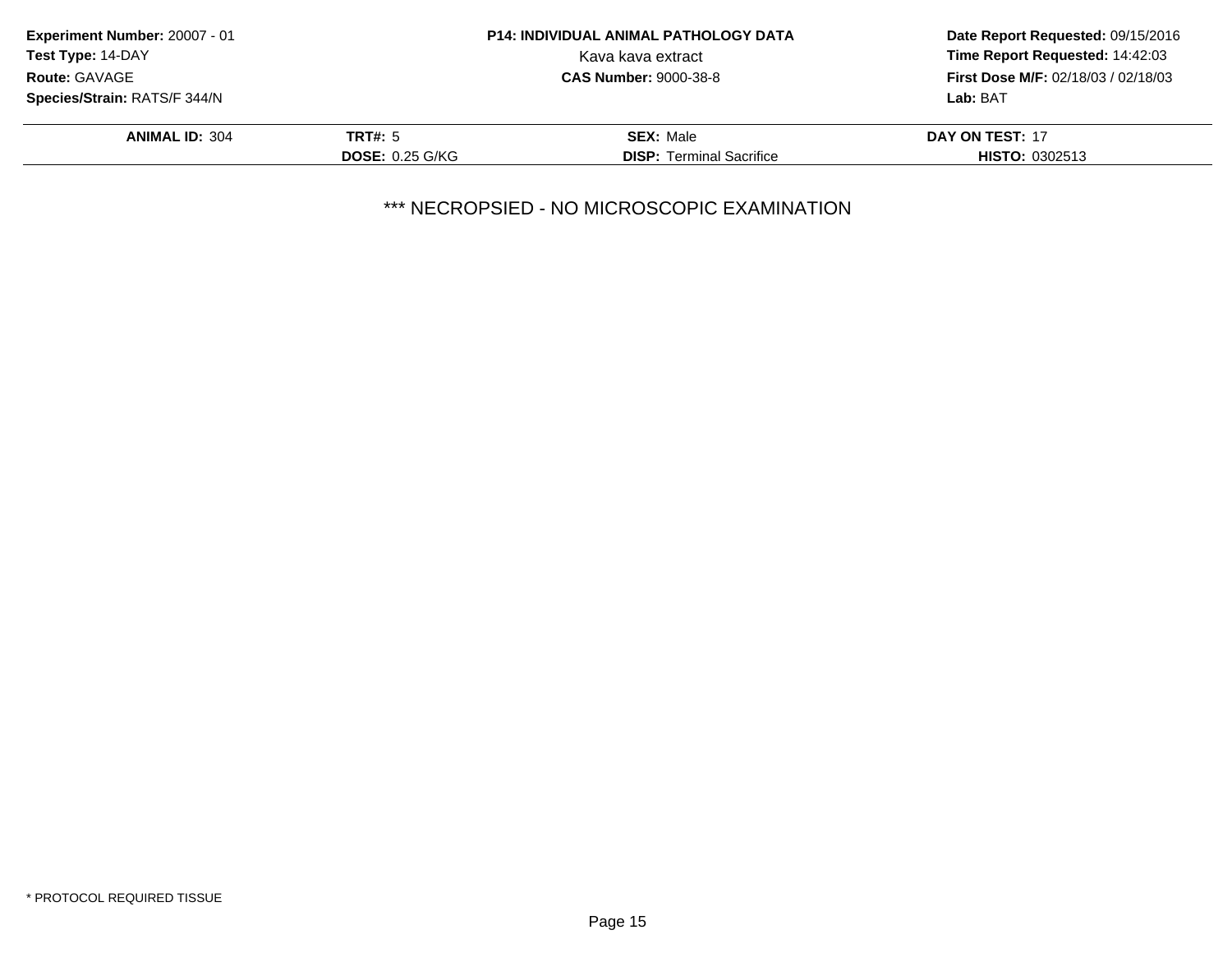| <b>Experiment Number: 20007 - 01</b><br><b>Test Type: 14-DAY</b><br>Route: GAVAGE |                        | <b>P14: INDIVIDUAL ANIMAL PATHOLOGY DATA</b> | Date Report Requested: 09/15/2016<br>Time Report Requested: 14:42:03<br><b>First Dose M/F: 02/18/03 / 02/18/03</b> |
|-----------------------------------------------------------------------------------|------------------------|----------------------------------------------|--------------------------------------------------------------------------------------------------------------------|
|                                                                                   |                        | Kava kava extract                            |                                                                                                                    |
|                                                                                   |                        | <b>CAS Number: 9000-38-8</b>                 |                                                                                                                    |
| <b>Species/Strain: RATS/F 344/N</b>                                               |                        |                                              | Lab: BAT                                                                                                           |
| <b>ANIMAL ID: 305</b>                                                             | <b>TRT#: 5</b>         | <b>SEX: Male</b>                             | DAY ON TEST: 17                                                                                                    |
|                                                                                   | <b>DOSE: 0.25 G/KG</b> | <b>DISP:</b> Terminal Sacrifice              | <b>HISTO: 0302514</b>                                                                                              |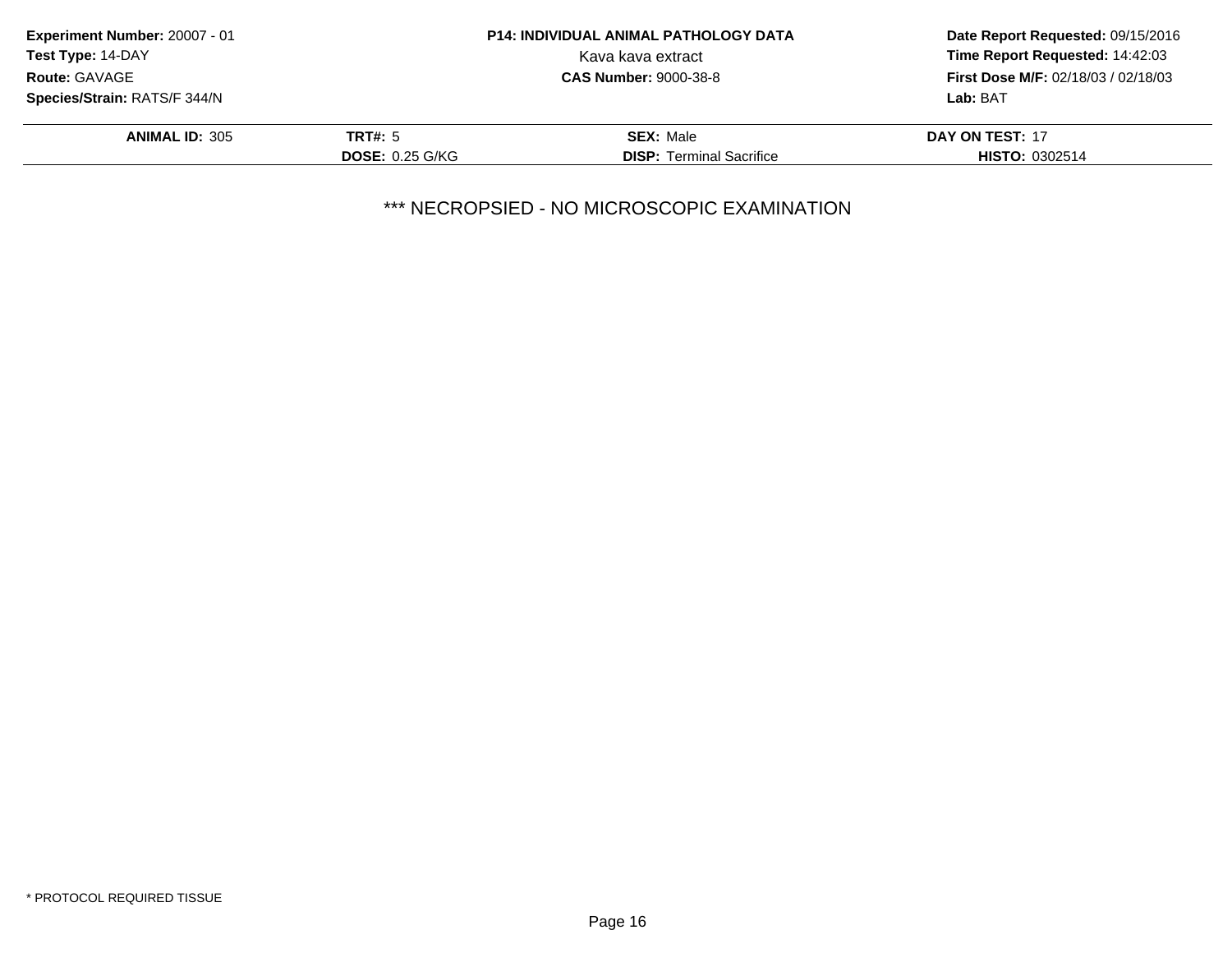| <b>Experiment Number: 20007 - 01</b><br><b>Test Type: 14-DAY</b><br><b>Route: GAVAGE</b> |                | <b>P14: INDIVIDUAL ANIMAL PATHOLOGY DATA</b> | Date Report Requested: 09/15/2016<br>Time Report Requested: 14:42:03<br><b>First Dose M/F: 02/18/03 / 02/18/03</b> |
|------------------------------------------------------------------------------------------|----------------|----------------------------------------------|--------------------------------------------------------------------------------------------------------------------|
|                                                                                          |                | Kava kava extract                            |                                                                                                                    |
|                                                                                          |                | <b>CAS Number: 9000-38-8</b>                 |                                                                                                                    |
| Species/Strain: RATS/F 344/N                                                             |                |                                              | Lab: BAT                                                                                                           |
| <b>ANIMAL ID: 401</b>                                                                    | <b>TRT#: 7</b> | <b>SEX: Male</b>                             | DAY ON TEST: 17                                                                                                    |
|                                                                                          | DOSE: 0.5 G/KG | <b>DISP:</b> Terminal Sacrifice              | <b>HISTO: 0302520</b>                                                                                              |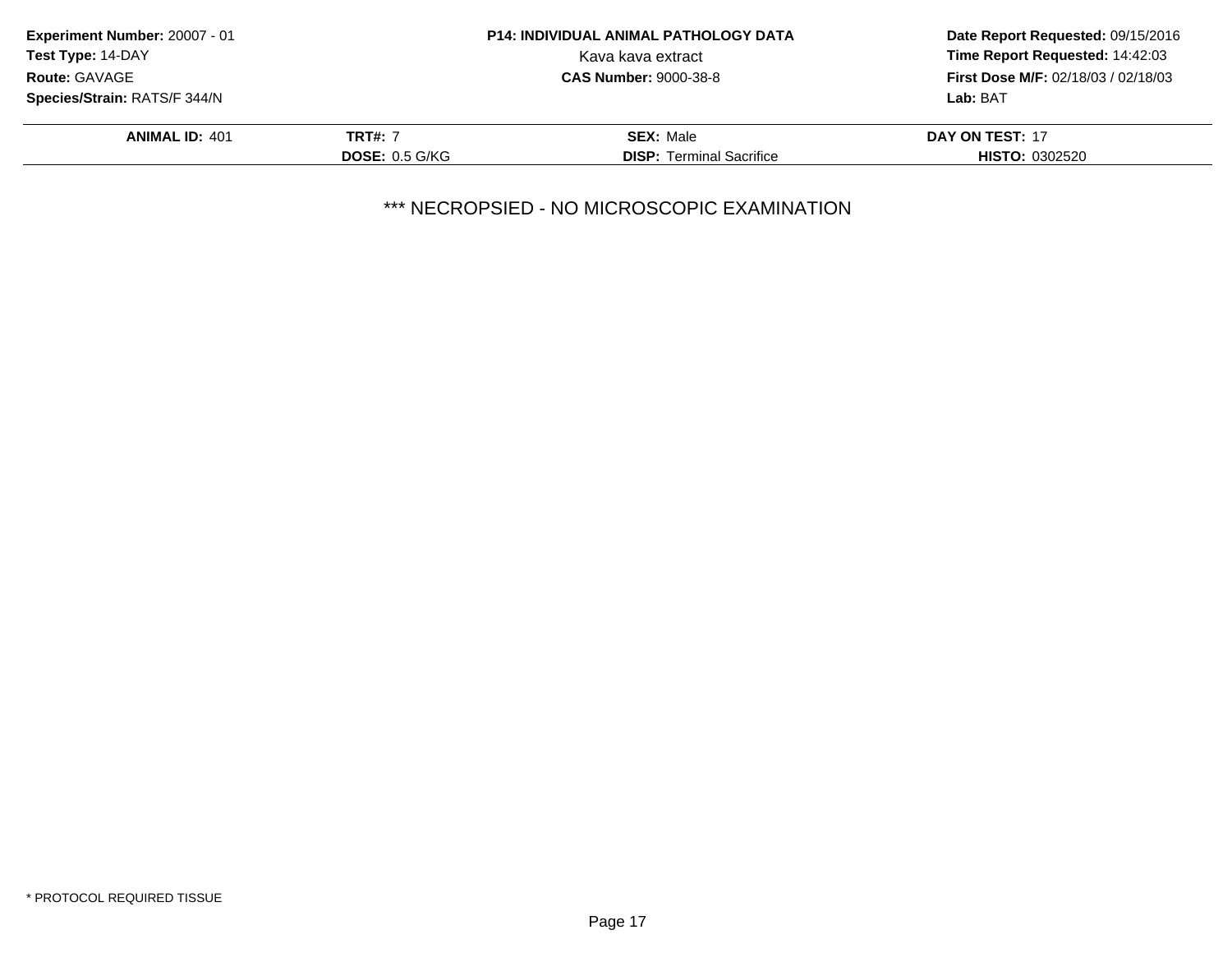| <b>P14: INDIVIDUAL ANIMAL PATHOLOGY DATA</b><br><b>Experiment Number: 20007 - 01</b><br>Test Type: 14-DAY<br>Kava kava extract<br>Route: GAVAGE<br><b>CAS Number: 9000-38-8</b> |                       |                                     | Date Report Requested: 09/15/2016<br>Time Report Requested: 14:42:03 |
|---------------------------------------------------------------------------------------------------------------------------------------------------------------------------------|-----------------------|-------------------------------------|----------------------------------------------------------------------|
|                                                                                                                                                                                 |                       |                                     |                                                                      |
|                                                                                                                                                                                 |                       | First Dose M/F: 02/18/03 / 02/18/03 |                                                                      |
| <b>Species/Strain: RATS/F 344/N</b>                                                                                                                                             |                       |                                     | Lab: BAT                                                             |
| <b>ANIMAL ID: 402</b>                                                                                                                                                           | <b>TRT#: 7</b>        | <b>SEX: Male</b>                    | DAY ON TEST: 17                                                      |
|                                                                                                                                                                                 | <b>DOSE: 0.5 G/KG</b> | <b>DISP:</b> Terminal Sacrifice     | <b>HISTO: 0302521</b>                                                |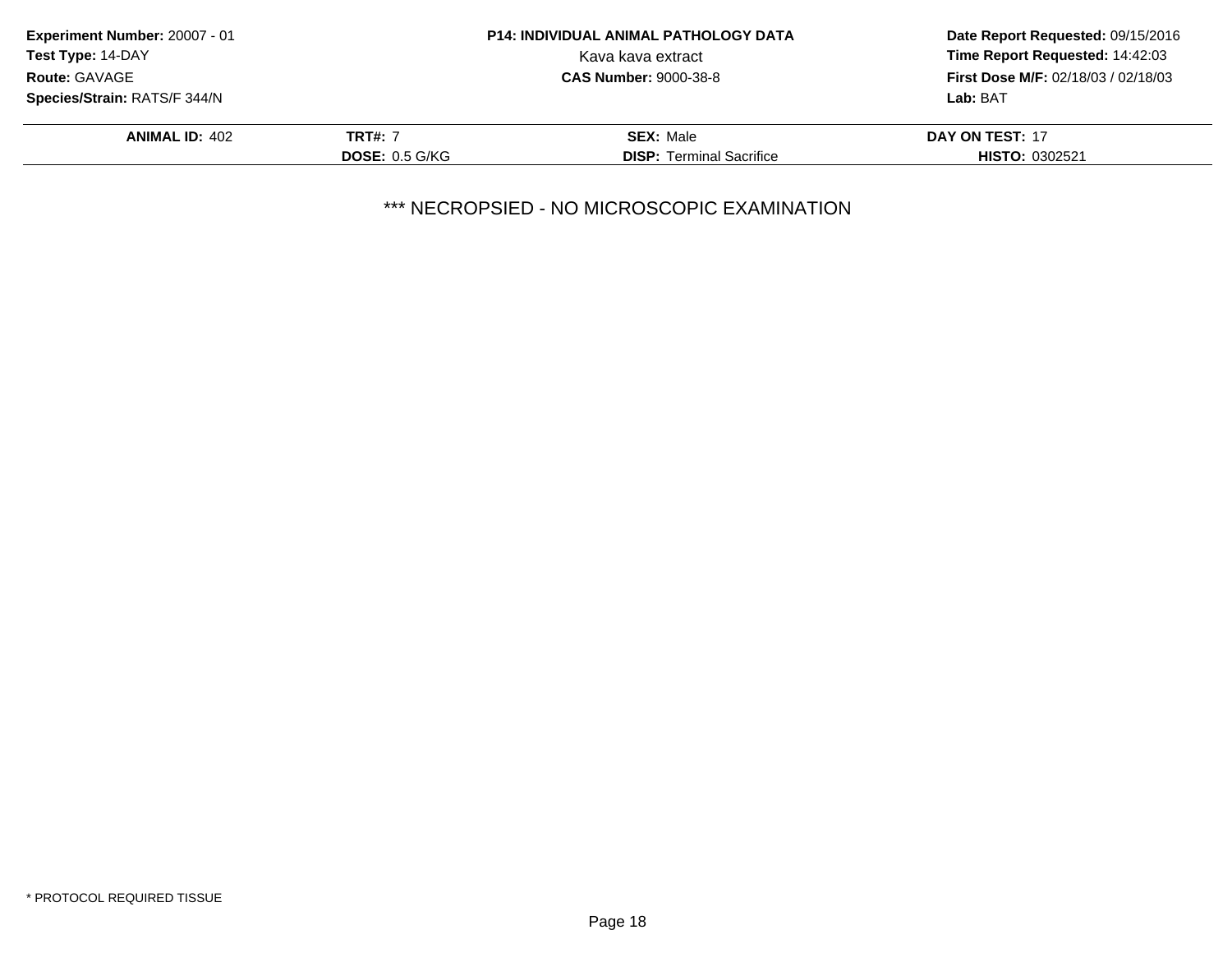| <b>Experiment Number: 20007 - 01</b><br><b>Test Type: 14-DAY</b><br>Kava kava extract<br>Route: GAVAGE<br><b>CAS Number: 9000-38-8</b> |                       | <b>P14: INDIVIDUAL ANIMAL PATHOLOGY DATA</b> | Date Report Requested: 09/15/2016<br>Time Report Requested: 14:42:03 |
|----------------------------------------------------------------------------------------------------------------------------------------|-----------------------|----------------------------------------------|----------------------------------------------------------------------|
|                                                                                                                                        |                       |                                              |                                                                      |
|                                                                                                                                        |                       |                                              | <b>First Dose M/F: 02/18/03 / 02/18/03</b>                           |
| <b>Species/Strain: RATS/F 344/N</b>                                                                                                    |                       |                                              | Lab: BAT                                                             |
| <b>ANIMAL ID: 403</b>                                                                                                                  | <b>TRT#: 7</b>        | <b>SEX: Male</b>                             | DAY ON TEST: 17                                                      |
|                                                                                                                                        | <b>DOSE: 0.5 G/KG</b> | <b>DISP:</b> Terminal Sacrifice              | <b>HISTO: 0302522</b>                                                |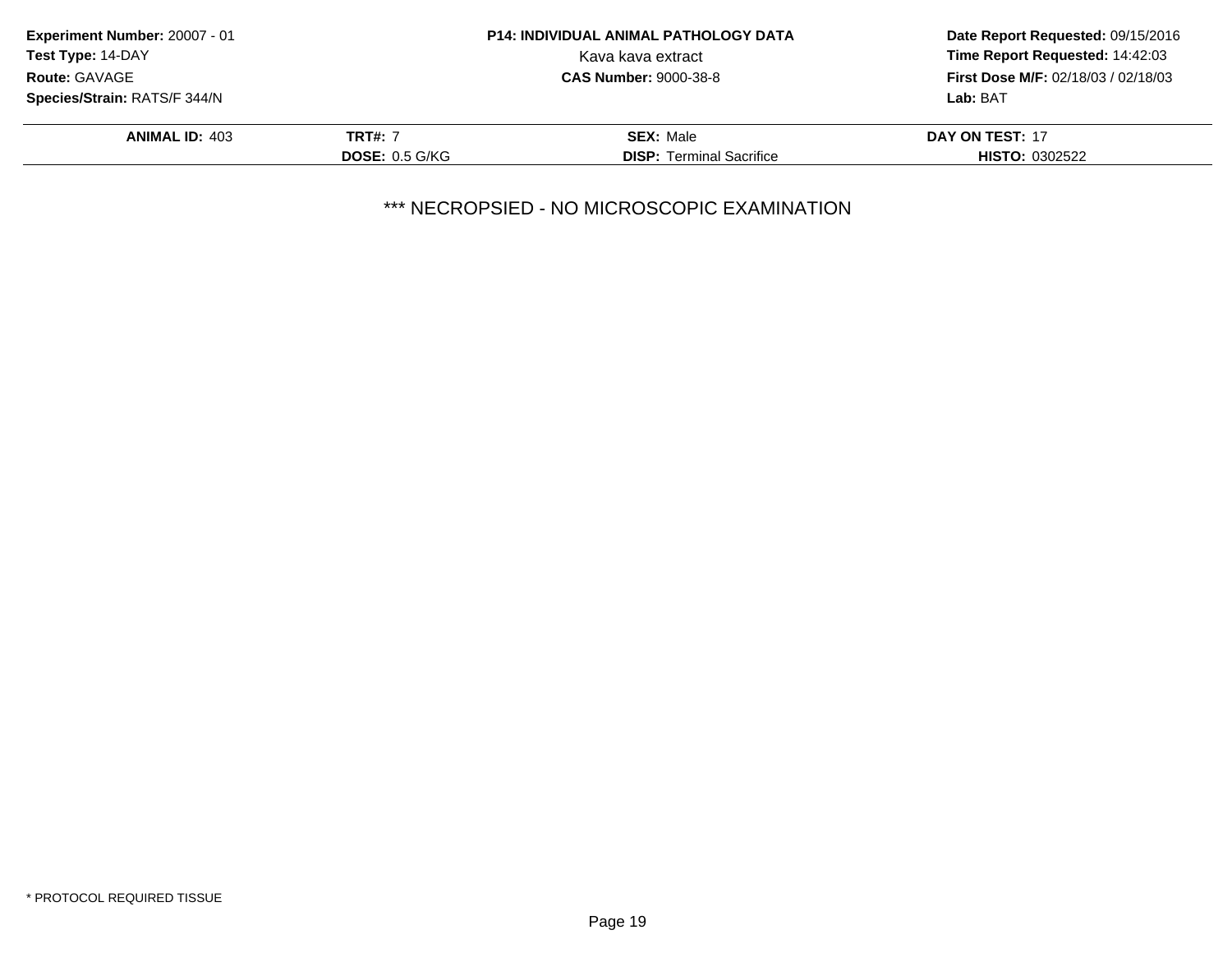| Experiment Number: 20007 - 01 |                       | P14: INDIVIDUAL ANIMAL PATHOLOGY DATA | Date Report Requested: 09/15/2016<br>Time Report Requested: 14:42:03 |
|-------------------------------|-----------------------|---------------------------------------|----------------------------------------------------------------------|
| Test Type: 14-DAY             |                       | Kava kava extract                     |                                                                      |
| Route: GAVAGE                 |                       | <b>CAS Number: 9000-38-8</b>          | <b>First Dose M/F: 02/18/03 / 02/18/03</b>                           |
| Species/Strain: RATS/F 344/N  |                       |                                       | Lab: BAT                                                             |
| <b>ANIMAL ID: 404</b>         | <b>TRT#: 7</b>        | <b>SEX: Male</b>                      | DAY ON TEST: 17                                                      |
|                               | <b>DOSE: 0.5 G/KG</b> | <b>DISP:</b> Terminal Sacrifice       | <b>HISTO: 0302523</b>                                                |
| <b>OBSERVATIONS</b>           |                       |                                       |                                                                      |
| Lung                          |                       | Hemorrhage                            | Mild                                                                 |
|                               | Alveolus              | Infiltration Cellular                 | Mononuclear CI, Minimal                                              |
|                               | Interstitium          | Infiltration Cellular                 | Mononuclear CI, Minimal                                              |
| [ Hemorrhage                  | $TGLS = 1-2+3$        |                                       |                                                                      |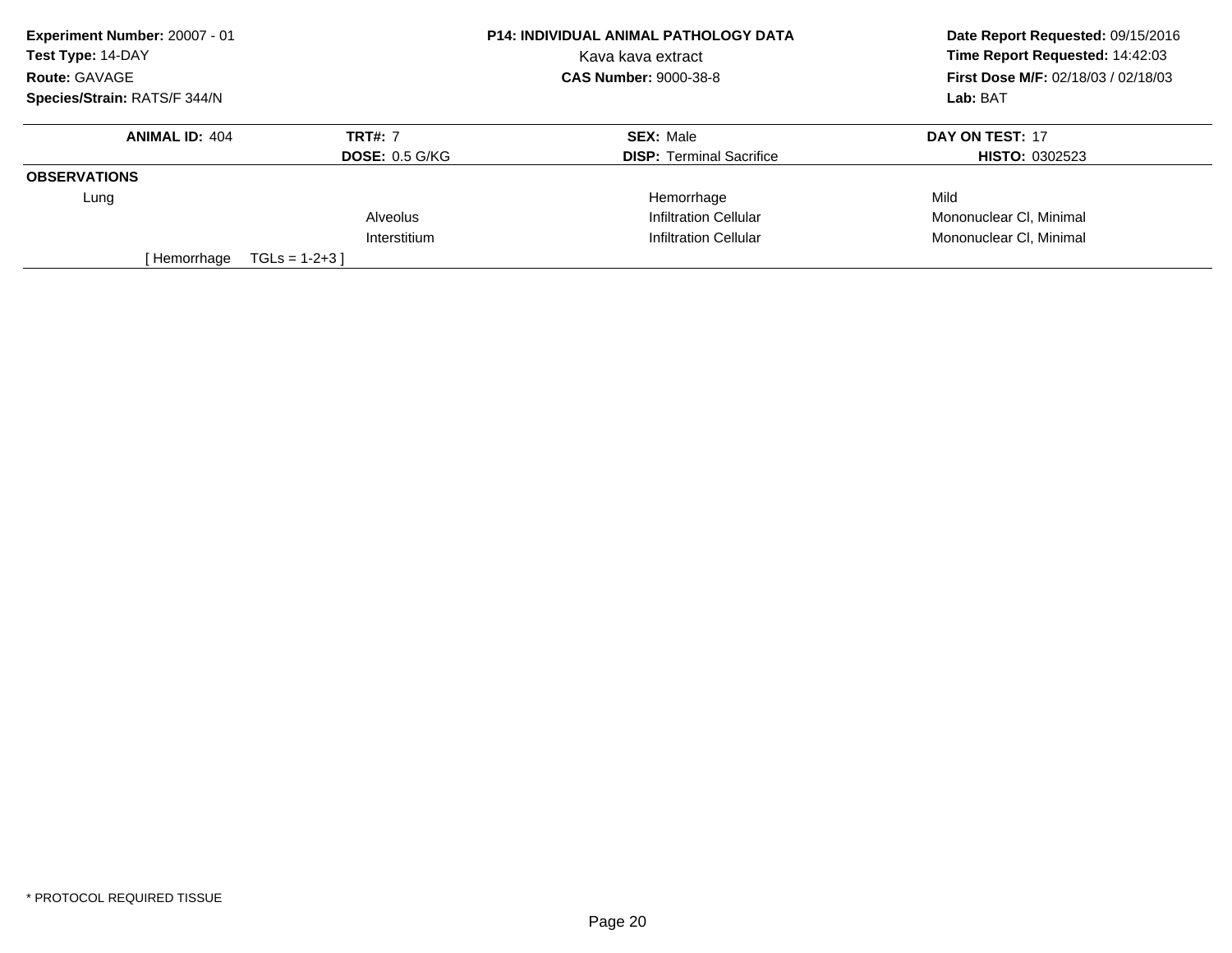| <b>Experiment Number: 20007 - 01</b>      |                       | <b>P14: INDIVIDUAL ANIMAL PATHOLOGY DATA</b> | Date Report Requested: 09/15/2016<br>Time Report Requested: 14:42:03 |
|-------------------------------------------|-----------------------|----------------------------------------------|----------------------------------------------------------------------|
| <b>Test Type: 14-DAY</b><br>Route: GAVAGE |                       | Kava kava extract                            |                                                                      |
|                                           |                       | <b>CAS Number: 9000-38-8</b>                 | <b>First Dose M/F: 02/18/03 / 02/18/03</b>                           |
| <b>Species/Strain: RATS/F 344/N</b>       |                       |                                              | Lab: BAT                                                             |
| <b>ANIMAL ID: 405</b>                     | <b>TRT#: 7</b>        | <b>SEX: Male</b>                             | DAY ON TEST: 17                                                      |
|                                           | <b>DOSE: 0.5 G/KG</b> | <b>DISP:</b> Terminal Sacrifice              | <b>HISTO: 0302524</b>                                                |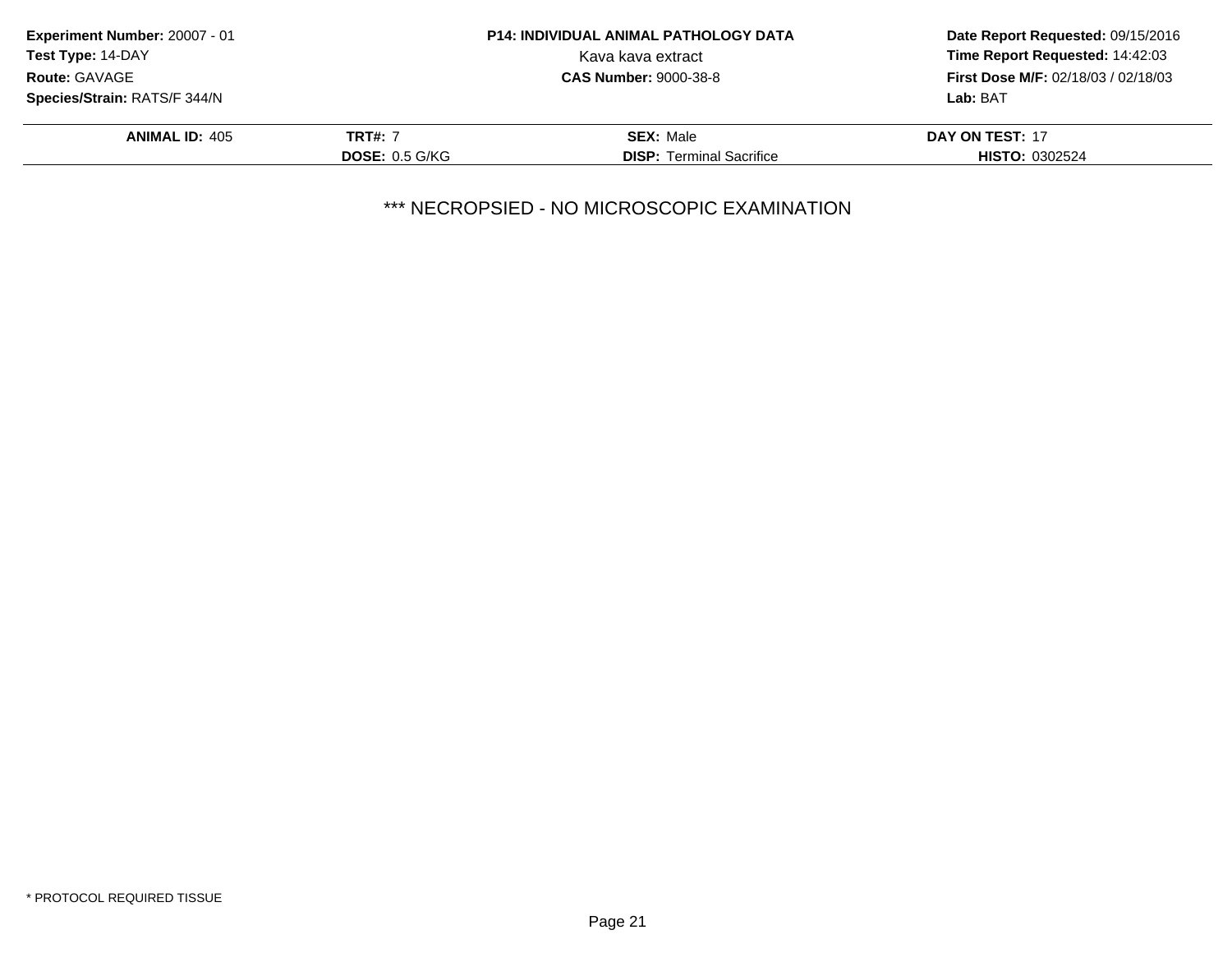| Experiment Number: 20007 - 01<br>Test Type: 14-DAY<br>Route: GAVAGE | <b>P14: INDIVIDUAL ANIMAL PATHOLOGY DATA</b><br>Kava kava extract<br><b>CAS Number: 9000-38-8</b> |                                   |                       |  | Date Report Requested: 09/15/2016<br>Time Report Requested: 14:42:03<br><b>First Dose M/F: 02/18/03 / 02/18/03</b> |
|---------------------------------------------------------------------|---------------------------------------------------------------------------------------------------|-----------------------------------|-----------------------|--|--------------------------------------------------------------------------------------------------------------------|
| Species/Strain: RATS/F 344/N                                        |                                                                                                   |                                   | Lab: BAT              |  |                                                                                                                    |
| <b>ANIMAL ID: 501</b>                                               | <b>TRT#: 9</b>                                                                                    | <b>SEX: Male</b>                  | DAY ON TEST: 17       |  |                                                                                                                    |
|                                                                     | <b>DOSE: 1.0 G/KG</b>                                                                             | <b>DISP:</b> Terminal Sacrifice   | <b>HISTO: 0302530</b> |  |                                                                                                                    |
|                                                                     |                                                                                                   | ORGAN AND ACCOUNTABLE SITE STATUS |                       |  |                                                                                                                    |
| <b>NORMAL</b><br>* Liver                                            |                                                                                                   |                                   |                       |  |                                                                                                                    |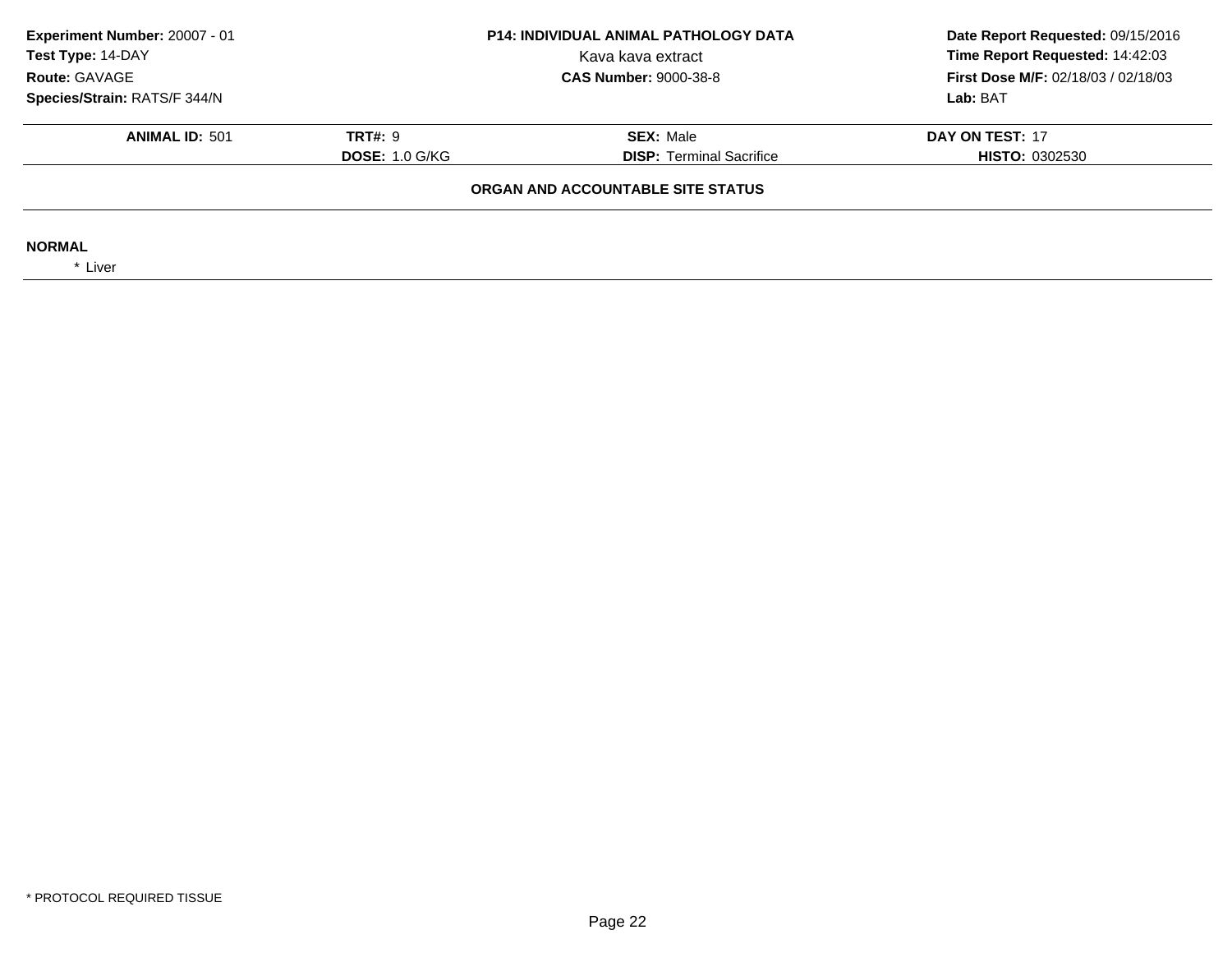| Experiment Number: 20007 - 01<br>Test Type: 14-DAY<br>Route: GAVAGE | <b>P14: INDIVIDUAL ANIMAL PATHOLOGY DATA</b><br>Kava kava extract<br><b>CAS Number: 9000-38-8</b> |                                   | Date Report Requested: 09/15/2016<br>Time Report Requested: 14:42:03<br>First Dose M/F: 02/18/03 / 02/18/03 |
|---------------------------------------------------------------------|---------------------------------------------------------------------------------------------------|-----------------------------------|-------------------------------------------------------------------------------------------------------------|
| Species/Strain: RATS/F 344/N                                        |                                                                                                   |                                   | Lab: BAT                                                                                                    |
| <b>ANIMAL ID: 502</b>                                               | <b>TRT#: 9</b>                                                                                    | <b>SEX: Male</b>                  | DAY ON TEST: 17                                                                                             |
|                                                                     | <b>DOSE: 1.0 G/KG</b>                                                                             | <b>DISP:</b> Terminal Sacrifice   | <b>HISTO: 0302531</b>                                                                                       |
|                                                                     |                                                                                                   | ORGAN AND ACCOUNTABLE SITE STATUS |                                                                                                             |
| <b>NORMAL</b><br>* Liver                                            |                                                                                                   |                                   |                                                                                                             |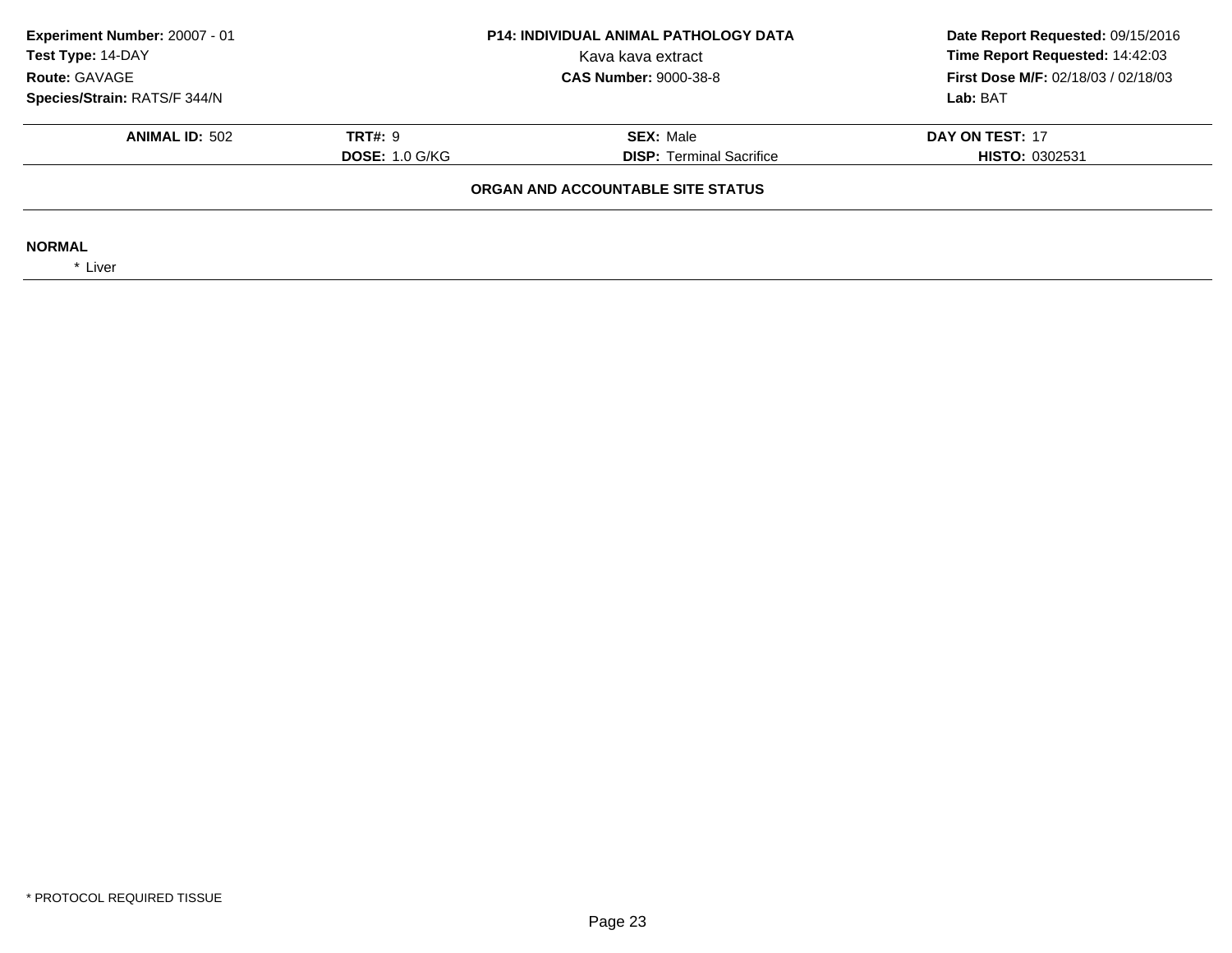| Experiment Number: 20007 - 01<br>Test Type: 14-DAY<br>Route: GAVAGE | <b>P14: INDIVIDUAL ANIMAL PATHOLOGY DATA</b><br>Kava kava extract<br><b>CAS Number: 9000-38-8</b> |                                   | Date Report Requested: 09/15/2016<br>Time Report Requested: 14:42:03<br>First Dose M/F: 02/18/03 / 02/18/03 |
|---------------------------------------------------------------------|---------------------------------------------------------------------------------------------------|-----------------------------------|-------------------------------------------------------------------------------------------------------------|
| Species/Strain: RATS/F 344/N                                        |                                                                                                   |                                   | Lab: BAT                                                                                                    |
|                                                                     |                                                                                                   |                                   |                                                                                                             |
| <b>ANIMAL ID: 503</b>                                               | <b>TRT#: 9</b>                                                                                    | <b>SEX: Male</b>                  | DAY ON TEST: 17                                                                                             |
|                                                                     | <b>DOSE: 1.0 G/KG</b>                                                                             | <b>DISP:</b> Terminal Sacrifice   | <b>HISTO: 0302532</b>                                                                                       |
|                                                                     |                                                                                                   | ORGAN AND ACCOUNTABLE SITE STATUS |                                                                                                             |
| <b>NORMAL</b><br>* Liver                                            |                                                                                                   |                                   |                                                                                                             |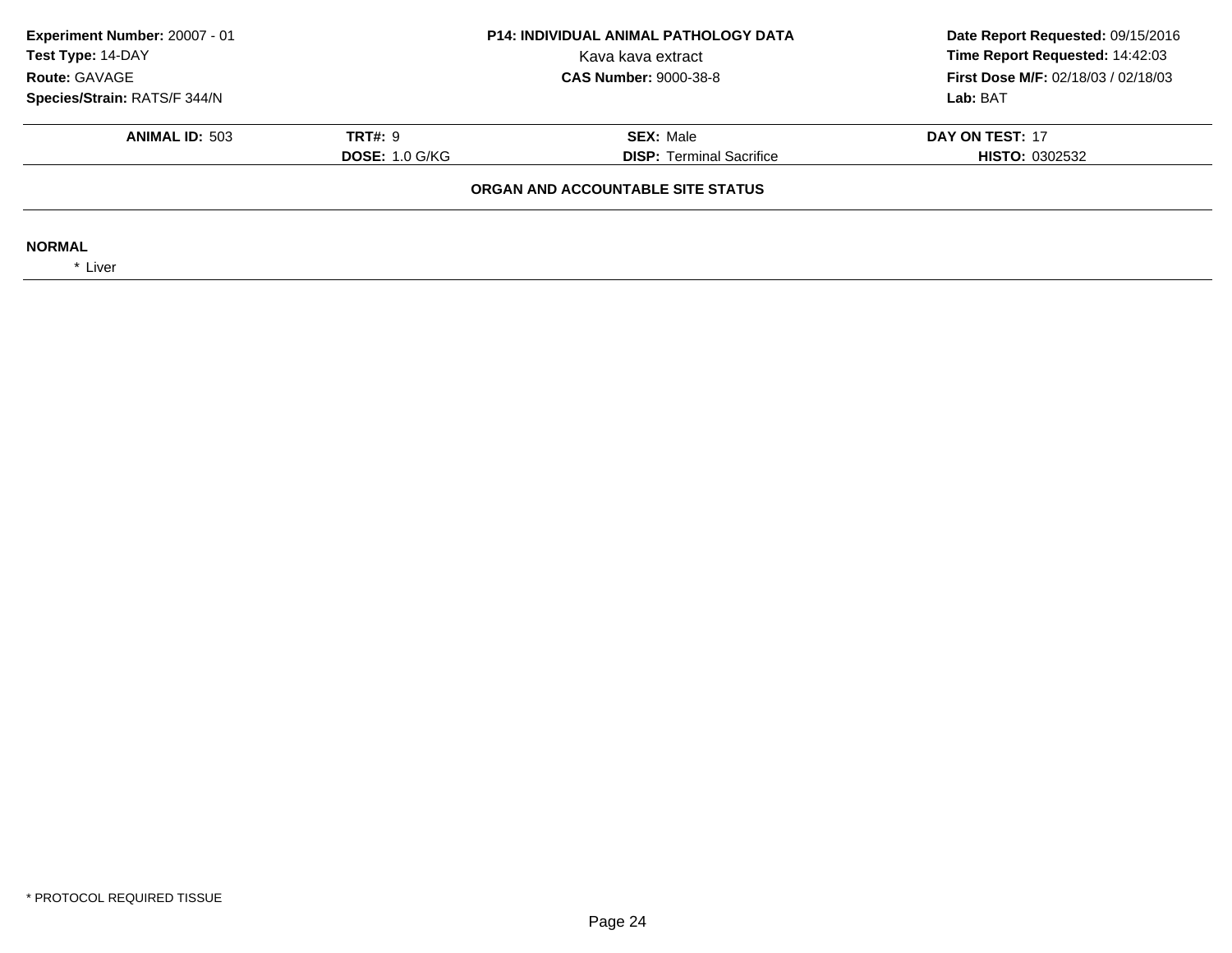| Experiment Number: 20007 - 01<br><b>P14: INDIVIDUAL ANIMAL PATHOLOGY DATA</b><br>Test Type: 14-DAY<br>Kava kava extract<br>Route: GAVAGE<br><b>CAS Number: 9000-38-8</b> |                       | Date Report Requested: 09/15/2016<br>Time Report Requested: 14:42:03<br>First Dose M/F: 02/18/03 / 02/18/03 |                       |
|--------------------------------------------------------------------------------------------------------------------------------------------------------------------------|-----------------------|-------------------------------------------------------------------------------------------------------------|-----------------------|
| Species/Strain: RATS/F 344/N                                                                                                                                             |                       |                                                                                                             | Lab: BAT              |
| <b>ANIMAL ID: 504</b>                                                                                                                                                    | <b>TRT#: 9</b>        | <b>SEX: Male</b>                                                                                            | DAY ON TEST: 17       |
|                                                                                                                                                                          | <b>DOSE: 1.0 G/KG</b> | <b>DISP:</b> Terminal Sacrifice                                                                             | <b>HISTO: 0302533</b> |
|                                                                                                                                                                          |                       | ORGAN AND ACCOUNTABLE SITE STATUS                                                                           |                       |
| <b>NORMAL</b><br>* Liver                                                                                                                                                 |                       |                                                                                                             |                       |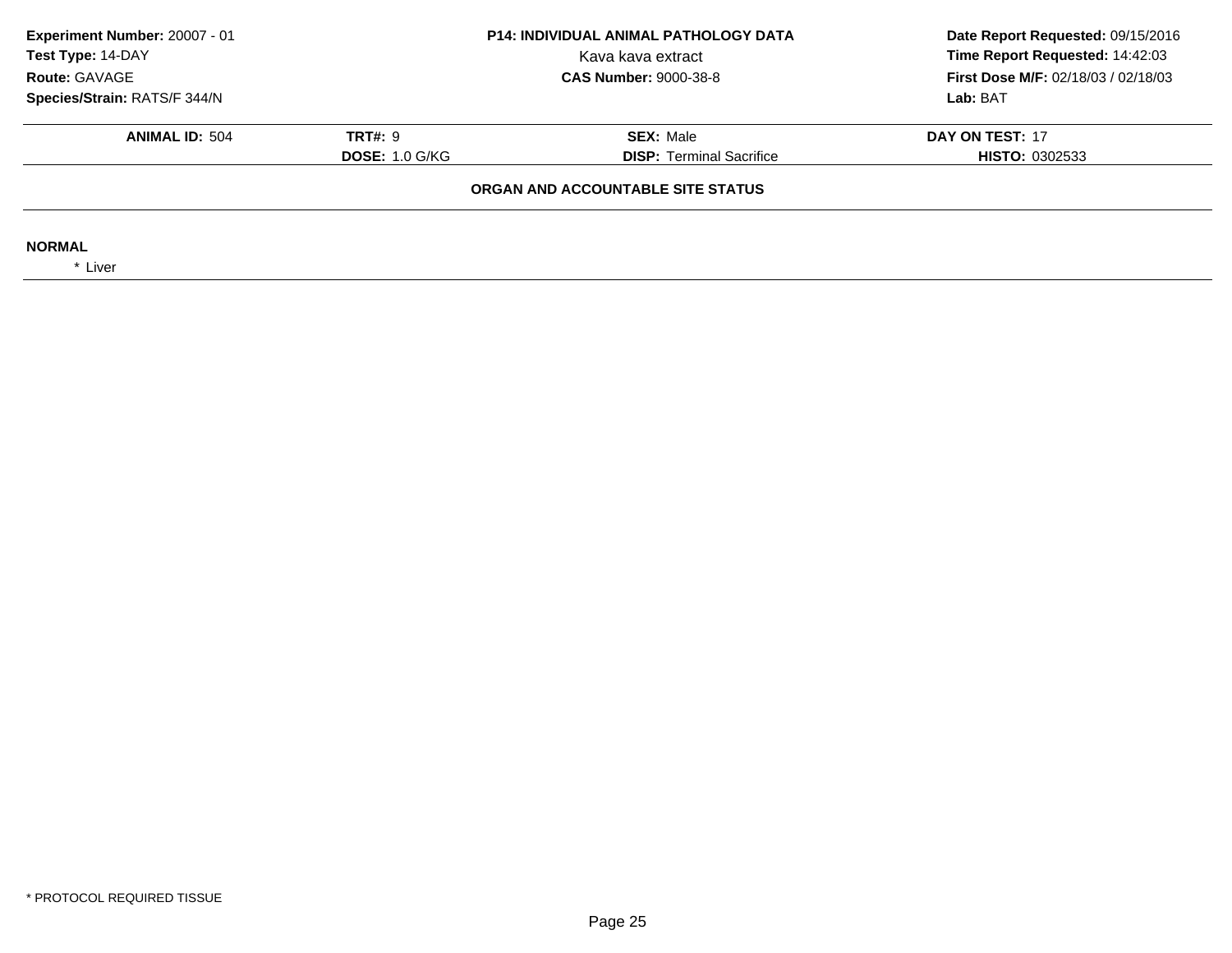| <b>Experiment Number: 20007 - 01</b><br>Test Type: 14-DAY |                       | <b>P14: INDIVIDUAL ANIMAL PATHOLOGY DATA</b> | Date Report Requested: 09/15/2016<br>Time Report Requested: 14:42:03 |
|-----------------------------------------------------------|-----------------------|----------------------------------------------|----------------------------------------------------------------------|
|                                                           |                       | Kava kava extract                            |                                                                      |
| <b>Route: GAVAGE</b>                                      |                       | <b>CAS Number: 9000-38-8</b>                 | <b>First Dose M/F: 02/18/03 / 02/18/03</b>                           |
| Species/Strain: RATS/F 344/N                              |                       |                                              | Lab: BAT                                                             |
| <b>ANIMAL ID: 505</b>                                     | <b>TRT#: 9</b>        | <b>SEX: Male</b>                             | DAY ON TEST: 17                                                      |
|                                                           | <b>DOSE: 1.0 G/KG</b> | <b>DISP:</b> Terminal Sacrifice              | <b>HISTO: 0302534</b>                                                |
| <b>OBSERVATIONS</b>                                       |                       |                                              |                                                                      |
| * Liver                                                   |                       | Infiltration Cellular                        | Mononuclear CI, Minimal                                              |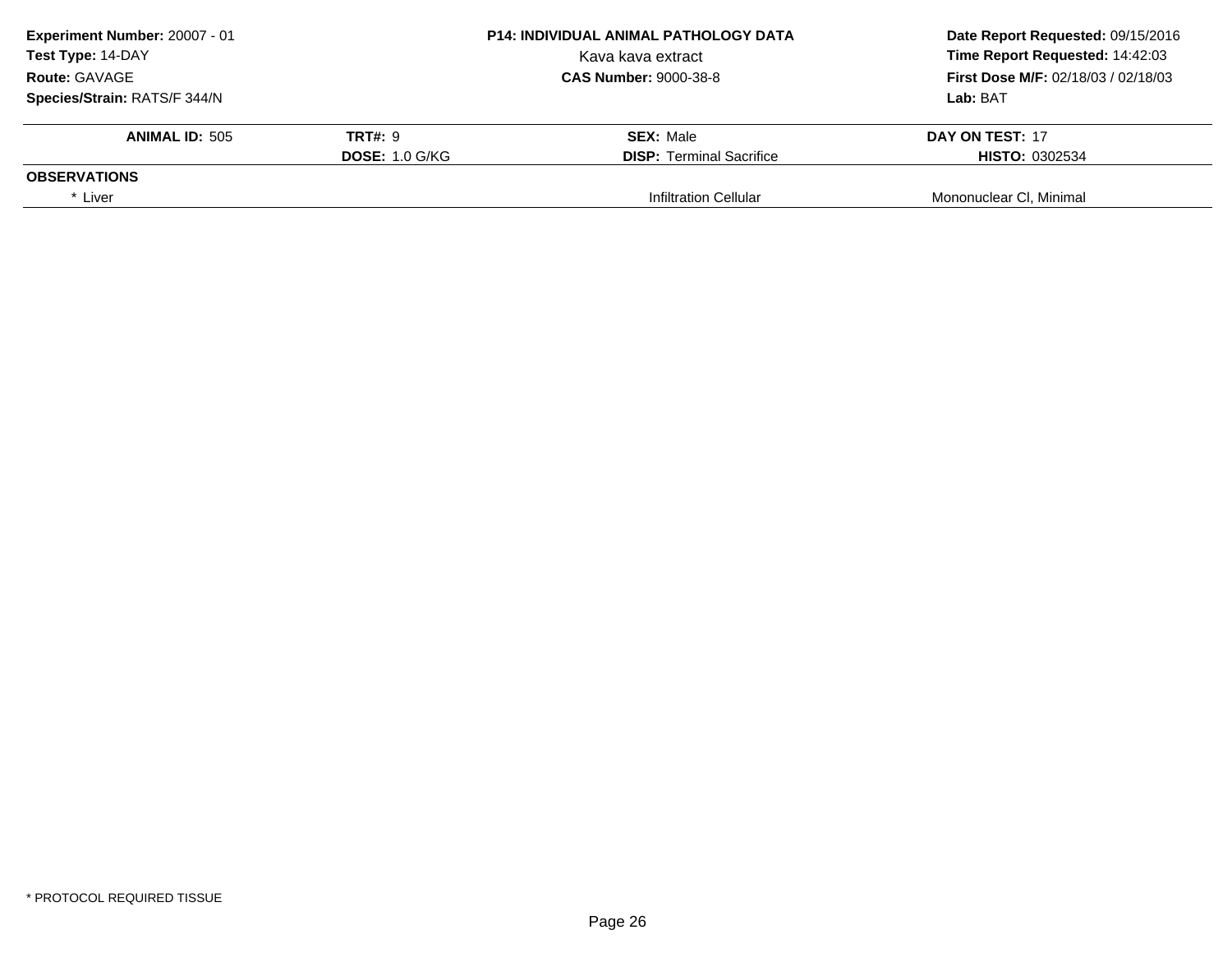|          | Kava kava extract<br><b>CAS Number: 9000-38-8</b>                                         | Date Report Requested: 09/15/2016<br>Time Report Requested: 14:42:03<br><b>First Dose M/F: 02/18/03 / 02/18/03</b><br>Lab: BAT |
|----------|-------------------------------------------------------------------------------------------|--------------------------------------------------------------------------------------------------------------------------------|
|          | <b>SEX: Male</b>                                                                          | DAY ON TEST: 17                                                                                                                |
|          | <b>DISP:</b> Terminal Sacrifice                                                           | <b>HISTO: 0302540</b>                                                                                                          |
|          |                                                                                           |                                                                                                                                |
|          |                                                                                           |                                                                                                                                |
| * Kidney |                                                                                           |                                                                                                                                |
|          |                                                                                           |                                                                                                                                |
|          | Hypertrophy                                                                               | Minimal                                                                                                                        |
|          | Infiltration Cellular                                                                     | Mononuclear CI, Minimal                                                                                                        |
|          | Infiltration Cellular                                                                     | Mononuclear CI, Minimal                                                                                                        |
|          | Infiltration Cellular                                                                     | Mononuclear CI, Minimal                                                                                                        |
|          | <b>TRT#: 11</b><br><b>DOSE: 2.0 G/KG</b><br>Hepatocyte<br><b>Alveolus</b><br>Interstitium | <b>P14: INDIVIDUAL ANIMAL PATHOLOGY DATA</b><br>ORGAN AND ACCOUNTABLE SITE STATUS                                              |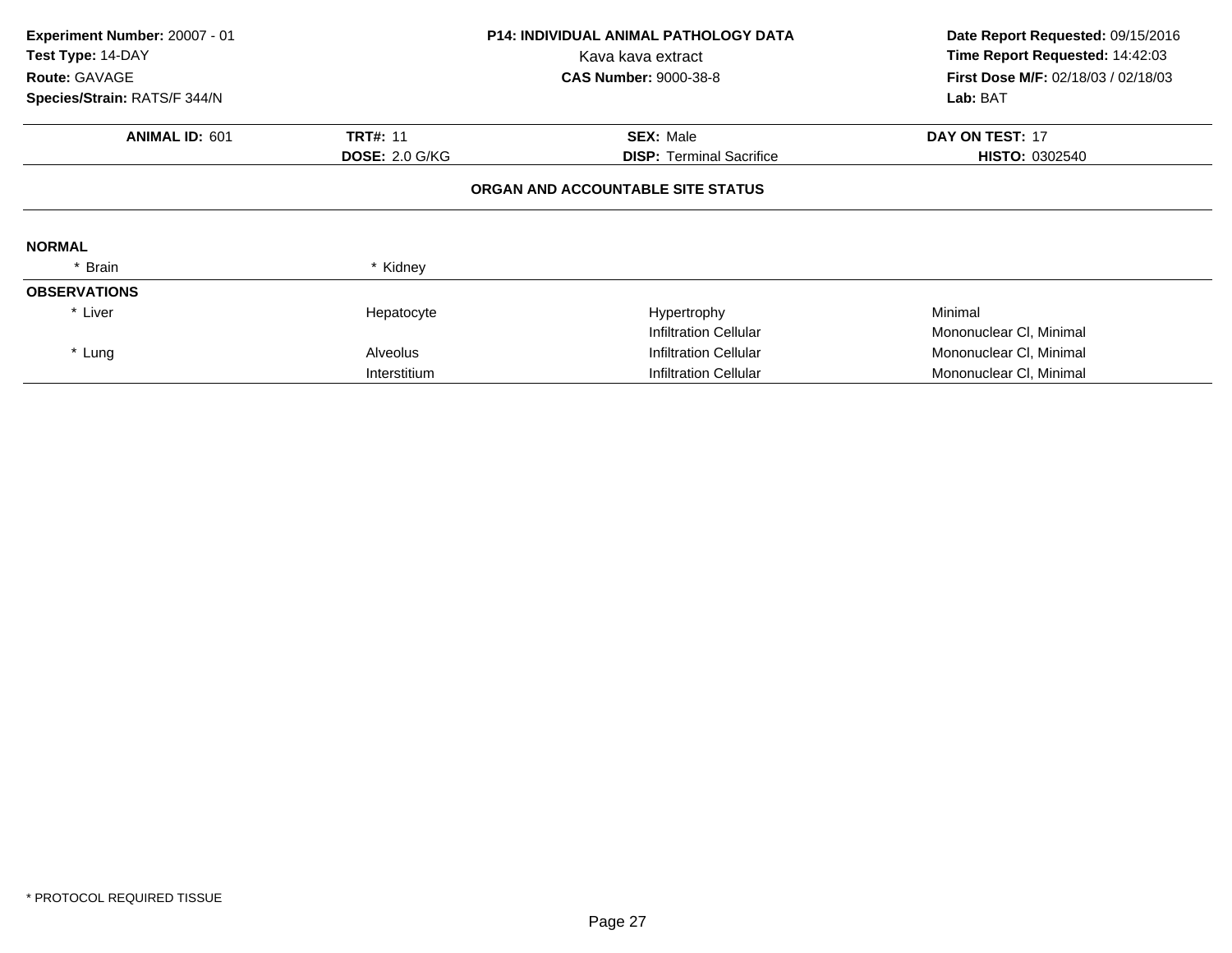| Experiment Number: 20007 - 01<br>Test Type: 14-DAY |                              |                       | <b>P14: INDIVIDUAL ANIMAL PATHOLOGY DATA</b><br>Kava kava extract |                                 | Date Report Requested: 09/15/2016<br>Time Report Requested: 14:42:03 |
|----------------------------------------------------|------------------------------|-----------------------|-------------------------------------------------------------------|---------------------------------|----------------------------------------------------------------------|
| Route: GAVAGE                                      |                              |                       | <b>CAS Number: 9000-38-8</b>                                      |                                 | First Dose M/F: 02/18/03 / 02/18/03                                  |
| Species/Strain: RATS/F 344/N                       |                              |                       |                                                                   |                                 | Lab: BAT                                                             |
|                                                    | <b>ANIMAL ID: 602</b>        | <b>TRT#: 11</b>       |                                                                   | <b>SEX: Male</b>                | DAY ON TEST: 17                                                      |
|                                                    |                              | <b>DOSE: 2.0 G/KG</b> |                                                                   | <b>DISP: Terminal Sacrifice</b> | HISTO: 0302541                                                       |
|                                                    |                              |                       | ORGAN AND ACCOUNTABLE SITE STATUS                                 |                                 |                                                                      |
| <b>NORMAL</b>                                      |                              |                       |                                                                   |                                 |                                                                      |
| Brain                                              |                              | * Kidney              |                                                                   |                                 |                                                                      |
| <b>OBSERVATIONS</b>                                |                              |                       |                                                                   |                                 |                                                                      |
| * Liver                                            |                              |                       |                                                                   | Hepatodiaphragmatic Nodule      | Minimal                                                              |
|                                                    |                              | Hepatocyte            |                                                                   | Hypertrophy                     | Minimal                                                              |
|                                                    |                              |                       |                                                                   | <b>Infiltration Cellular</b>    | Mononuclear CI, Minimal                                              |
|                                                    | [ Hepatodiaphragmatic Nodule | $TGLS = 1-4$ ]        |                                                                   |                                 |                                                                      |
| * Lung                                             |                              | <b>Alveolus</b>       |                                                                   | <b>Infiltration Cellular</b>    | Mononuclear CI, Minimal                                              |
|                                                    |                              | Interstitium          |                                                                   | <b>Infiltration Cellular</b>    | Mononuclear CI, Minimal                                              |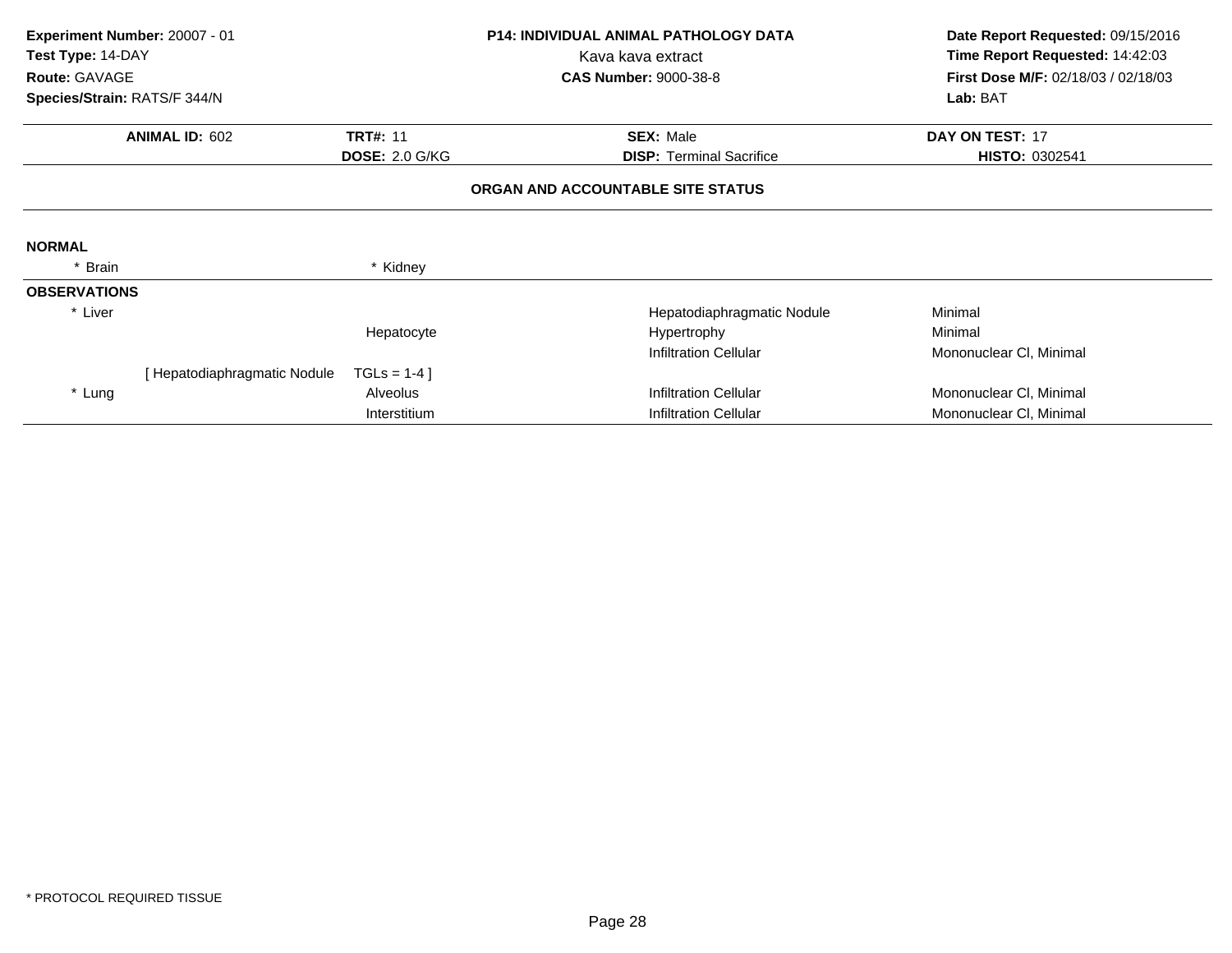| Experiment Number: 20007 - 01<br>Test Type: 14-DAY<br>Route: GAVAGE<br>Species/Strain: RATS/F 344/N |                       | <b>P14: INDIVIDUAL ANIMAL PATHOLOGY DATA</b><br>Kava kava extract<br><b>CAS Number: 9000-38-8</b> | Date Report Requested: 09/15/2016<br>Time Report Requested: 14:42:03<br><b>First Dose M/F: 02/18/03 / 02/18/03</b><br>Lab: BAT |
|-----------------------------------------------------------------------------------------------------|-----------------------|---------------------------------------------------------------------------------------------------|--------------------------------------------------------------------------------------------------------------------------------|
| <b>ANIMAL ID: 603</b>                                                                               | <b>TRT#: 11</b>       | <b>SEX: Male</b>                                                                                  | <b>DAY ON TEST: 17</b>                                                                                                         |
|                                                                                                     | <b>DOSE: 2.0 G/KG</b> | <b>DISP:</b> Terminal Sacrifice                                                                   | <b>HISTO: 0302542</b>                                                                                                          |
|                                                                                                     |                       | ORGAN AND ACCOUNTABLE SITE STATUS                                                                 |                                                                                                                                |
| <b>NORMAL</b>                                                                                       |                       |                                                                                                   |                                                                                                                                |
| * Brain                                                                                             | * Kidney              |                                                                                                   |                                                                                                                                |
| <b>OBSERVATIONS</b>                                                                                 |                       |                                                                                                   |                                                                                                                                |
| * Liver                                                                                             | Hepatocyte            | Hypertrophy                                                                                       | Minimal                                                                                                                        |
|                                                                                                     |                       | Infiltration Cellular                                                                             | Mononuclear CI, Minimal                                                                                                        |
| * Lung                                                                                              | <b>Alveolus</b>       | Infiltration Cellular                                                                             | Mononuclear CI, Minimal                                                                                                        |
|                                                                                                     | Interstitium          | <b>Infiltration Cellular</b>                                                                      | Mononuclear CI, Minimal                                                                                                        |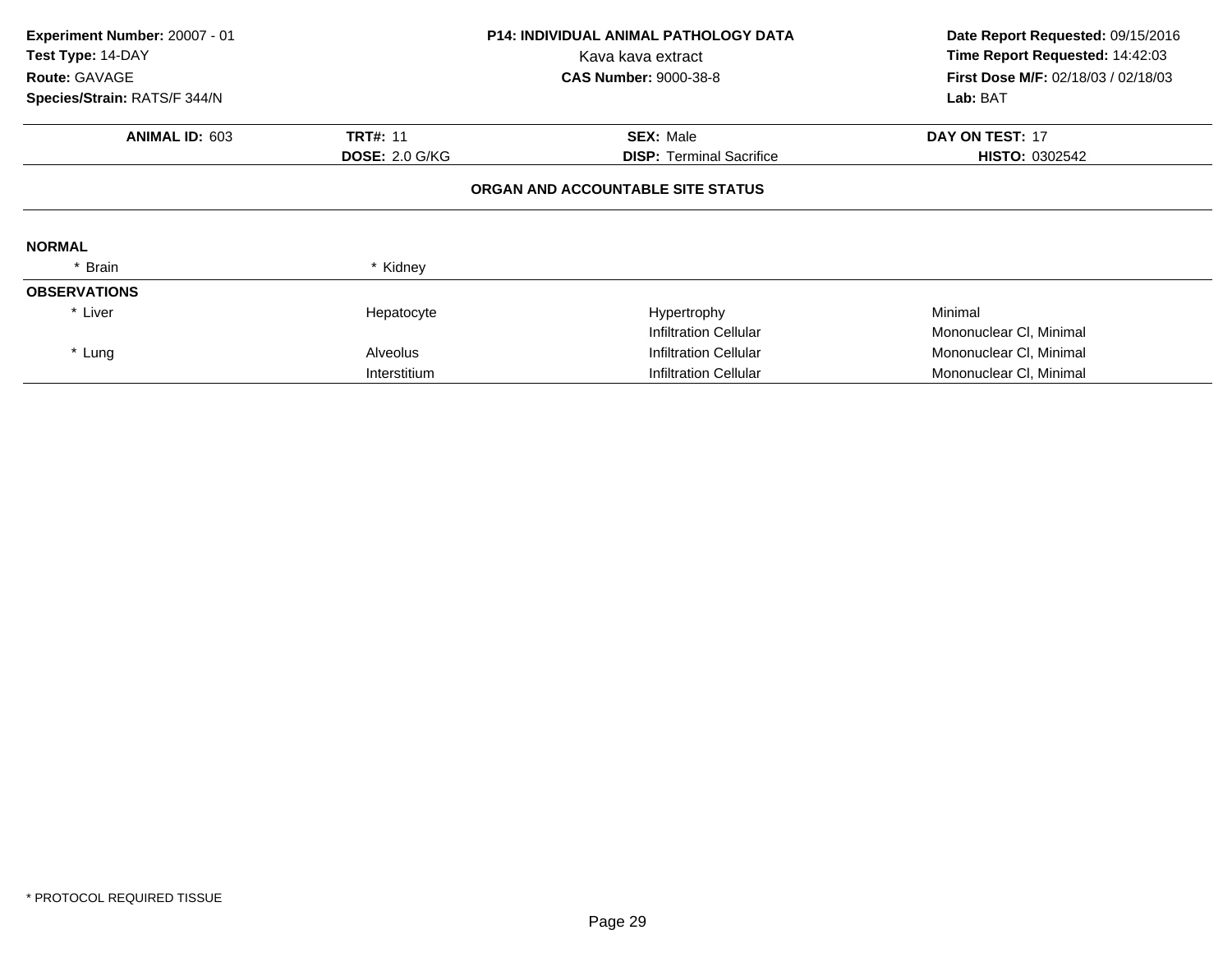| Experiment Number: 20007 - 01<br>Test Type: 14-DAY |                       | <b>P14: INDIVIDUAL ANIMAL PATHOLOGY DATA</b><br>Kava kava extract | Date Report Requested: 09/15/2016                                                         |
|----------------------------------------------------|-----------------------|-------------------------------------------------------------------|-------------------------------------------------------------------------------------------|
| Route: GAVAGE                                      |                       | <b>CAS Number: 9000-38-8</b>                                      | Time Report Requested: 14:42:03<br><b>First Dose M/F: 02/18/03 / 02/18/03</b><br>Lab: BAT |
| Species/Strain: RATS/F 344/N                       |                       |                                                                   |                                                                                           |
| <b>ANIMAL ID: 604</b>                              | <b>TRT#: 11</b>       | <b>SEX: Male</b>                                                  | <b>DAY ON TEST: 17</b>                                                                    |
|                                                    | <b>DOSE: 2.0 G/KG</b> | <b>DISP:</b> Terminal Sacrifice                                   | <b>HISTO: 0302543</b>                                                                     |
|                                                    |                       | ORGAN AND ACCOUNTABLE SITE STATUS                                 |                                                                                           |
| <b>NORMAL</b>                                      |                       |                                                                   |                                                                                           |
| Brain                                              | * Kidney              |                                                                   |                                                                                           |
| <b>OBSERVATIONS</b>                                |                       |                                                                   |                                                                                           |
| * Liver                                            | Hepatocyte            | Hypertrophy                                                       | Minimal                                                                                   |
| * Lung                                             | Alveolus              | Infiltration Cellular                                             | Mononuclear CI, Minimal                                                                   |
|                                                    | Interstitium          | <b>Infiltration Cellular</b>                                      | Mononuclear CI, Minimal                                                                   |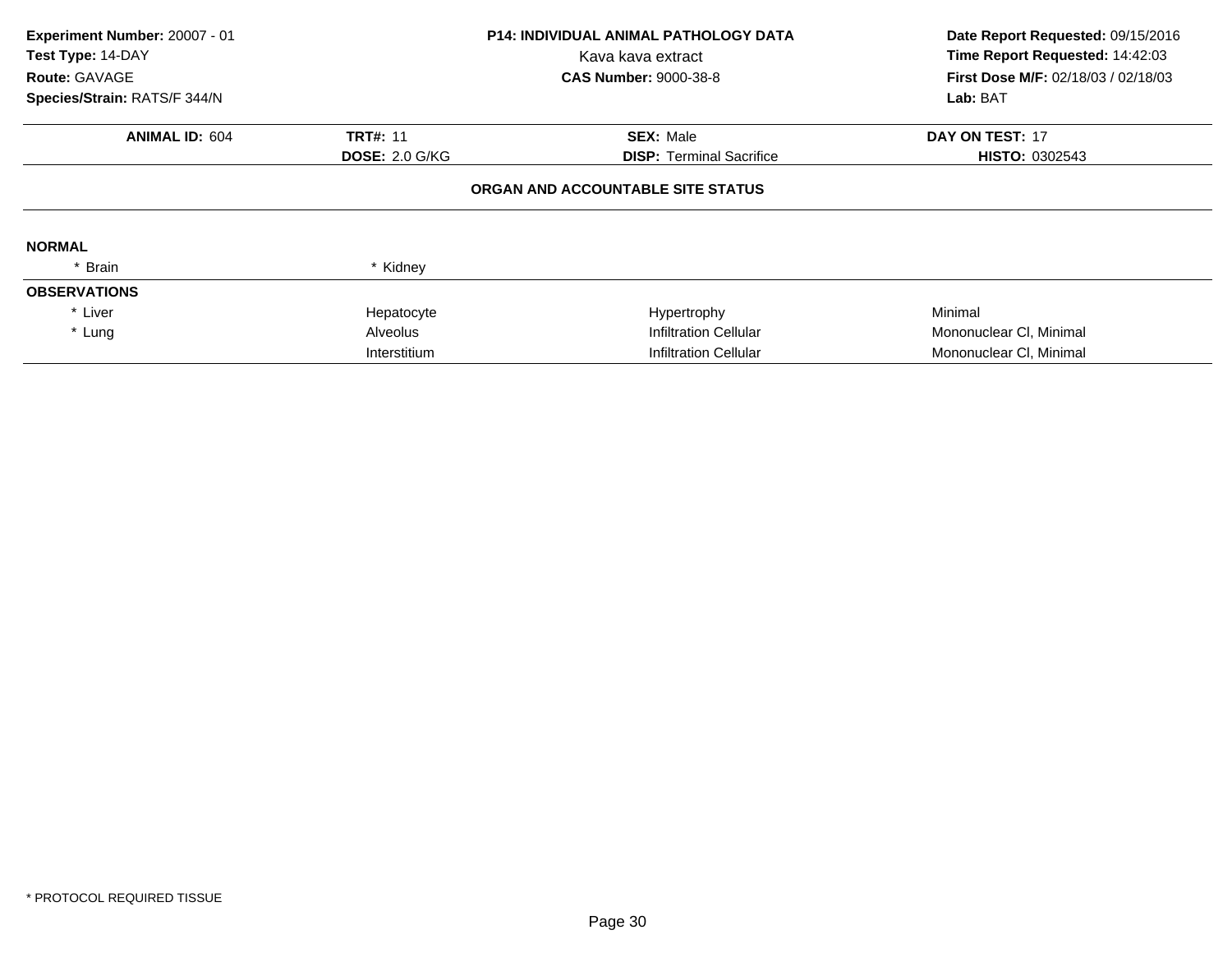| Experiment Number: 20007 - 01<br>Test Type: 14-DAY<br>Route: GAVAGE<br>Species/Strain: RATS/F 344/N |                       | <b>P14: INDIVIDUAL ANIMAL PATHOLOGY DATA</b><br>Kava kava extract<br><b>CAS Number: 9000-38-8</b> | Date Report Requested: 09/15/2016<br>Time Report Requested: 14:42:03<br><b>First Dose M/F: 02/18/03 / 02/18/03</b><br>Lab: BAT |
|-----------------------------------------------------------------------------------------------------|-----------------------|---------------------------------------------------------------------------------------------------|--------------------------------------------------------------------------------------------------------------------------------|
| <b>ANIMAL ID: 605</b>                                                                               | <b>TRT#: 11</b>       | <b>SEX: Male</b>                                                                                  | <b>DAY ON TEST: 17</b>                                                                                                         |
|                                                                                                     | <b>DOSE: 2.0 G/KG</b> | <b>DISP:</b> Terminal Sacrifice                                                                   | <b>HISTO: 0302544</b>                                                                                                          |
|                                                                                                     |                       | ORGAN AND ACCOUNTABLE SITE STATUS                                                                 |                                                                                                                                |
| <b>NORMAL</b>                                                                                       |                       |                                                                                                   |                                                                                                                                |
| * Brain                                                                                             | * Kidney              |                                                                                                   |                                                                                                                                |
| <b>OBSERVATIONS</b>                                                                                 |                       |                                                                                                   |                                                                                                                                |
| * Liver                                                                                             | Hepatocyte            | Hypertrophy                                                                                       | Minimal                                                                                                                        |
|                                                                                                     |                       | Infiltration Cellular                                                                             | Mononuclear CI, Minimal                                                                                                        |
| * Lung                                                                                              | Interstitium          | Infiltration Cellular                                                                             | Mononuclear CI, Minimal                                                                                                        |
|                                                                                                     | Alveolus              | <b>Infiltration Cellular</b>                                                                      | Mononuclear CI, Minimal                                                                                                        |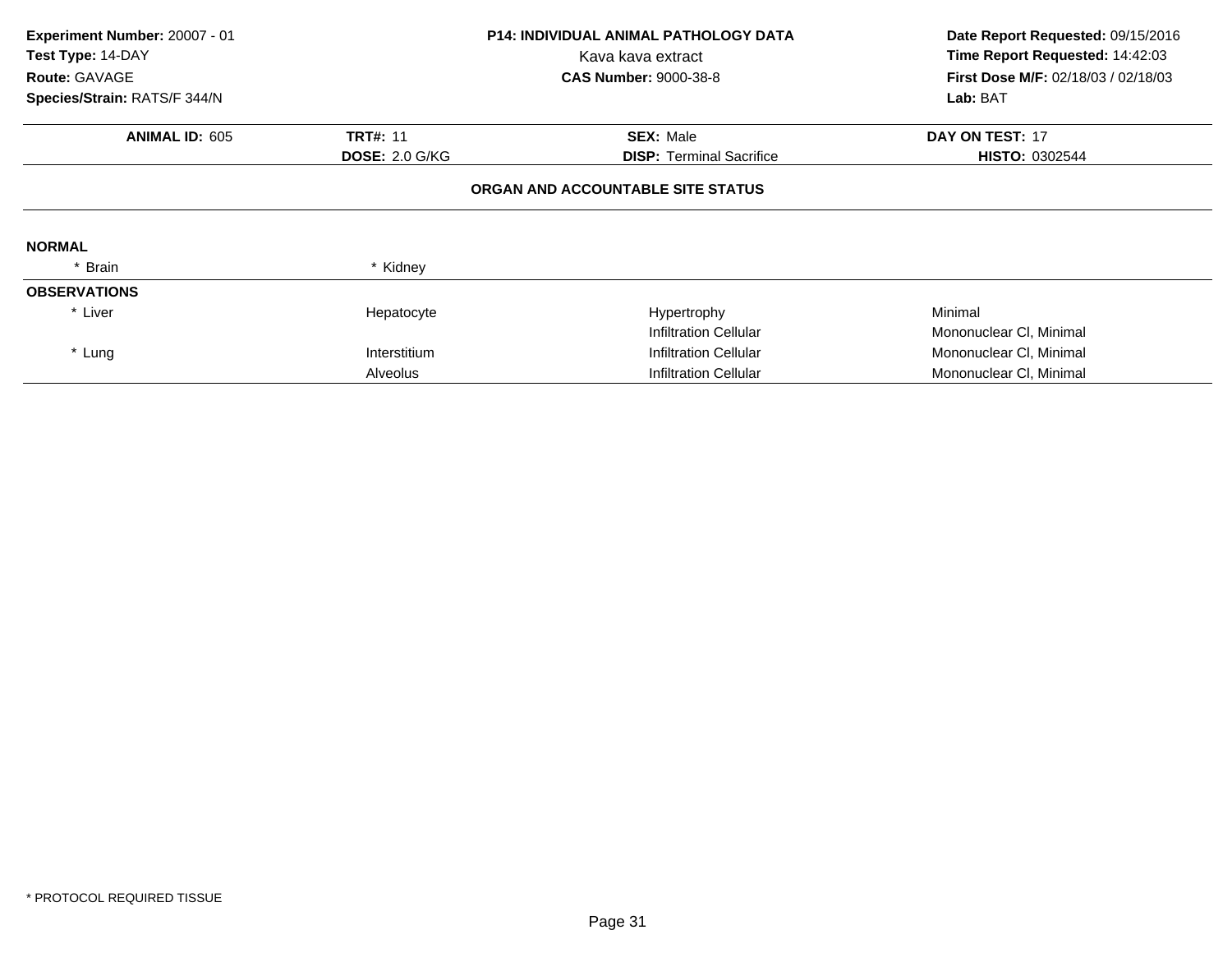| Experiment Number: 20007 - 01<br>Test Type: 14-DAY |                     | <b>P14: INDIVIDUAL ANIMAL PATHOLOGY DATA</b> | Date Report Requested: 09/15/2016   |  |
|----------------------------------------------------|---------------------|----------------------------------------------|-------------------------------------|--|
|                                                    |                     | Kava kava extract                            | Time Report Requested: 14:42:03     |  |
| <b>Route: GAVAGE</b>                               |                     | <b>CAS Number: 9000-38-8</b>                 | First Dose M/F: 02/18/03 / 02/18/03 |  |
| Species/Strain: RATS/F 344/N                       |                     |                                              | Lab: BAT                            |  |
| <b>ANIMAL ID: 151</b>                              | <b>TRT#: 2</b>      | <b>SEX: Female</b>                           | DAY ON TEST: 17                     |  |
|                                                    | <b>DOSE: 0 G/KG</b> | <b>DISP:</b> Terminal Sacrifice              | <b>HISTO: 0302495</b>               |  |
|                                                    |                     | ORGAN AND ACCOUNTABLE SITE STATUS            |                                     |  |
| <b>NORMAL</b>                                      |                     |                                              |                                     |  |
| * Brain                                            | * Kidney            |                                              |                                     |  |
| <b>OBSERVATIONS</b>                                |                     |                                              |                                     |  |
| * Liver                                            |                     | <b>Infiltration Cellular</b>                 | Mononuclear CI, Minimal             |  |
| * Lung                                             | <b>Alveolus</b>     | <b>Infiltration Cellular</b>                 | Mononuclear CI, Minimal             |  |
|                                                    | Interstitium        | <b>Infiltration Cellular</b>                 | Mononuclear CI, Minimal             |  |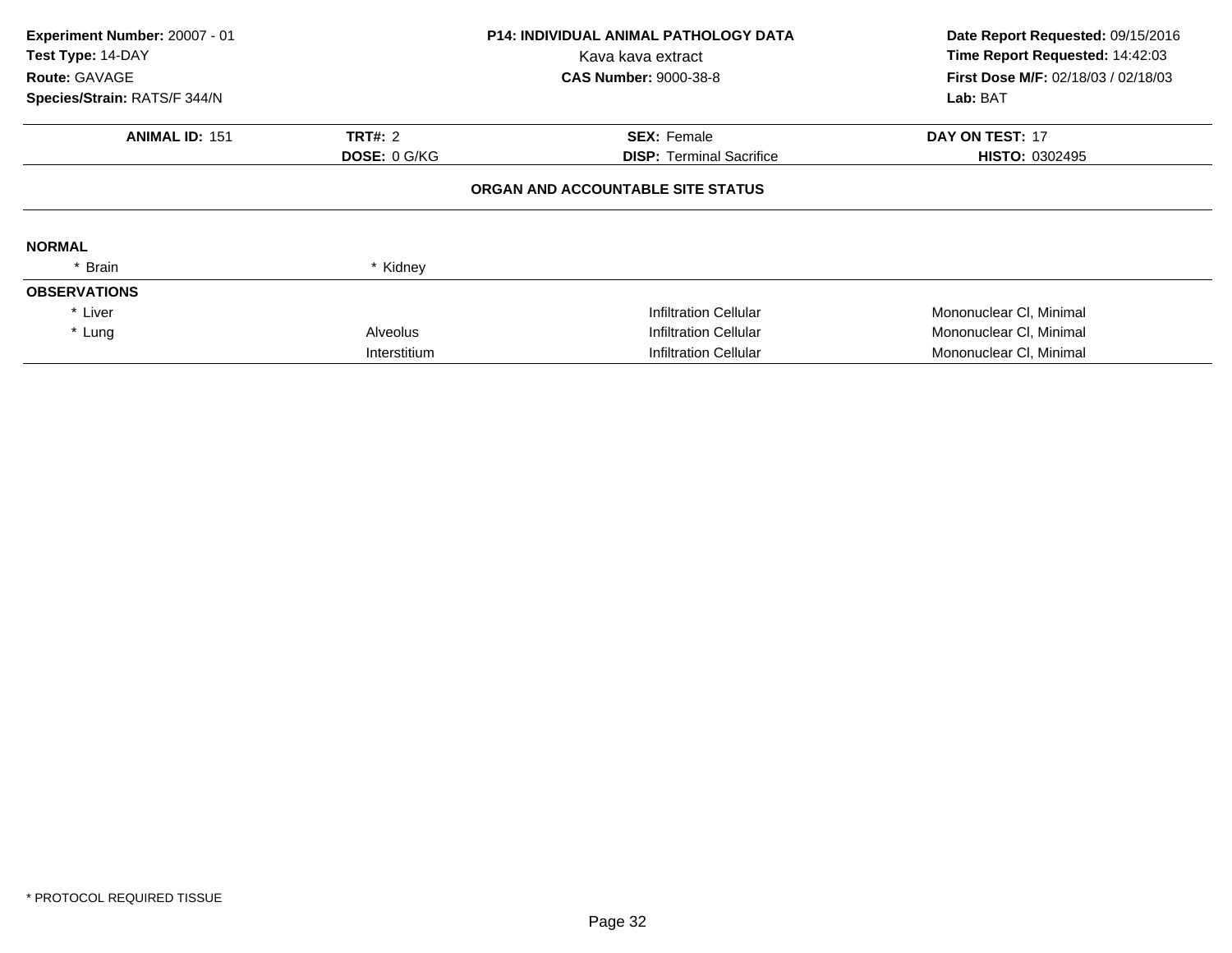| Experiment Number: 20007 - 01<br>Test Type: 14-DAY |                     | <b>P14: INDIVIDUAL ANIMAL PATHOLOGY DATA</b> | Date Report Requested: 09/15/2016   |  |
|----------------------------------------------------|---------------------|----------------------------------------------|-------------------------------------|--|
|                                                    |                     | Kava kava extract                            | Time Report Requested: 14:42:03     |  |
| <b>Route: GAVAGE</b>                               |                     | <b>CAS Number: 9000-38-8</b>                 | First Dose M/F: 02/18/03 / 02/18/03 |  |
| Species/Strain: RATS/F 344/N                       |                     |                                              | Lab: BAT                            |  |
| <b>ANIMAL ID: 152</b>                              | <b>TRT#: 2</b>      | <b>SEX: Female</b>                           | DAY ON TEST: 17                     |  |
|                                                    | <b>DOSE: 0 G/KG</b> | <b>DISP:</b> Terminal Sacrifice              | <b>HISTO: 0302496</b>               |  |
|                                                    |                     | ORGAN AND ACCOUNTABLE SITE STATUS            |                                     |  |
| <b>NORMAL</b>                                      |                     |                                              |                                     |  |
| * Brain                                            | * Kidney            |                                              |                                     |  |
| <b>OBSERVATIONS</b>                                |                     |                                              |                                     |  |
| * Liver                                            |                     | <b>Infiltration Cellular</b>                 | Mononuclear CI, Minimal             |  |
| * Lung                                             | <b>Alveolus</b>     | <b>Infiltration Cellular</b>                 | Mononuclear CI, Minimal             |  |
|                                                    | Interstitium        | <b>Infiltration Cellular</b>                 | Mononuclear CI, Minimal             |  |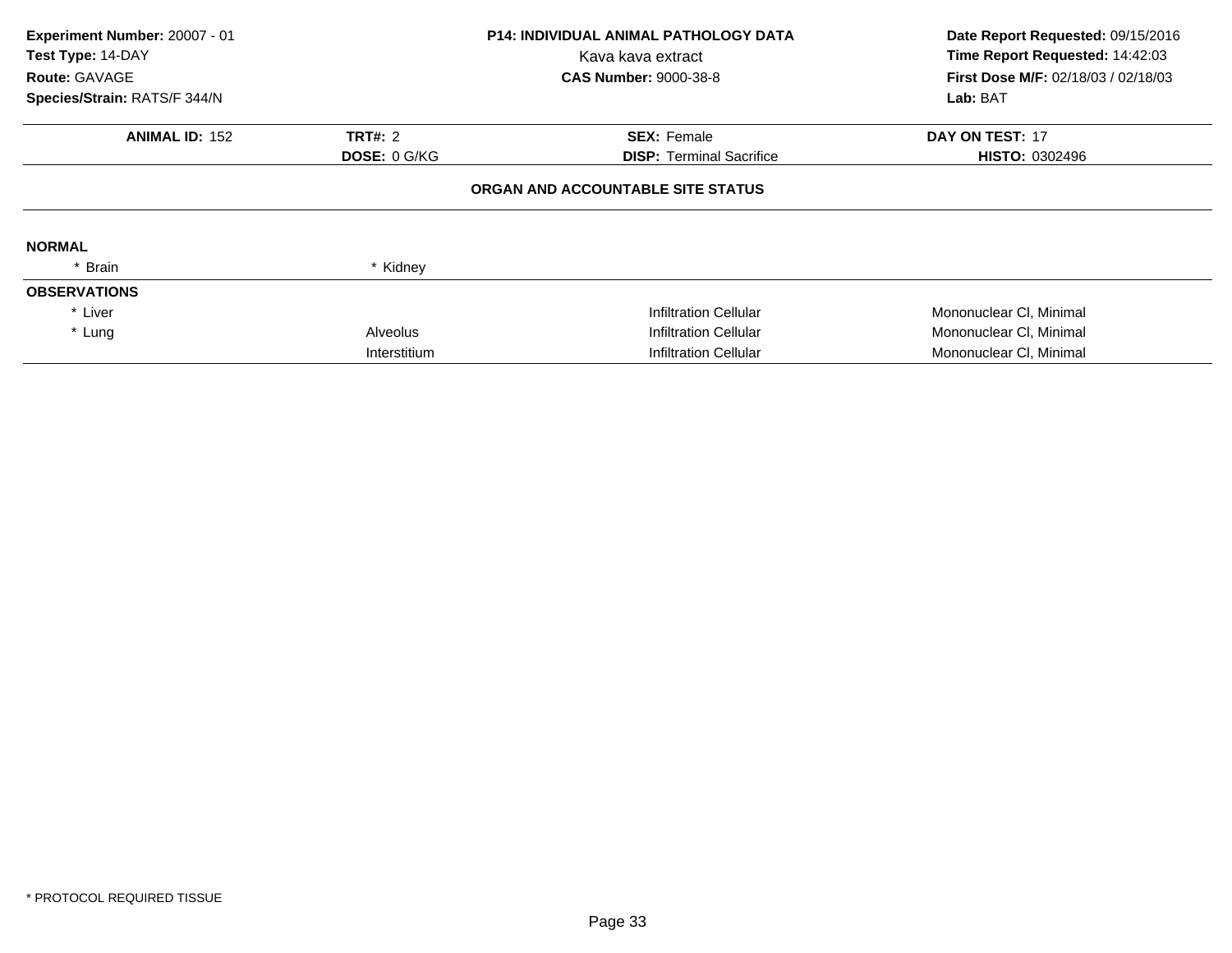| Experiment Number: 20007 - 01<br>Test Type: 14-DAY |                     | <b>P14: INDIVIDUAL ANIMAL PATHOLOGY DATA</b><br>Kava kava extract | Date Report Requested: 09/15/2016<br>Time Report Requested: 14:42:03 |  |
|----------------------------------------------------|---------------------|-------------------------------------------------------------------|----------------------------------------------------------------------|--|
| Route: GAVAGE                                      |                     | <b>CAS Number: 9000-38-8</b>                                      | <b>First Dose M/F: 02/18/03 / 02/18/03</b>                           |  |
| Species/Strain: RATS/F 344/N                       |                     |                                                                   | Lab: BAT                                                             |  |
| <b>ANIMAL ID: 153</b>                              | <b>TRT#: 2</b>      | <b>SEX: Female</b>                                                | <b>DAY ON TEST: 17</b>                                               |  |
|                                                    | <b>DOSE: 0 G/KG</b> | <b>DISP: Terminal Sacrifice</b>                                   | <b>HISTO: 0302497</b>                                                |  |
|                                                    |                     | ORGAN AND ACCOUNTABLE SITE STATUS                                 |                                                                      |  |
| <b>NORMAL</b>                                      |                     |                                                                   |                                                                      |  |
| * Brain                                            | * Kidney            |                                                                   |                                                                      |  |
| <b>OBSERVATIONS</b>                                |                     |                                                                   |                                                                      |  |
| * Liver                                            |                     | Infiltration Cellular                                             | Mononuclear CI, Minimal                                              |  |
| * Lung                                             | <b>Alveolus</b>     | <b>Infiltration Cellular</b>                                      | Mononuclear CI, Minimal                                              |  |
|                                                    | Interstitium        | <b>Infiltration Cellular</b>                                      | Mononuclear CI, Minimal                                              |  |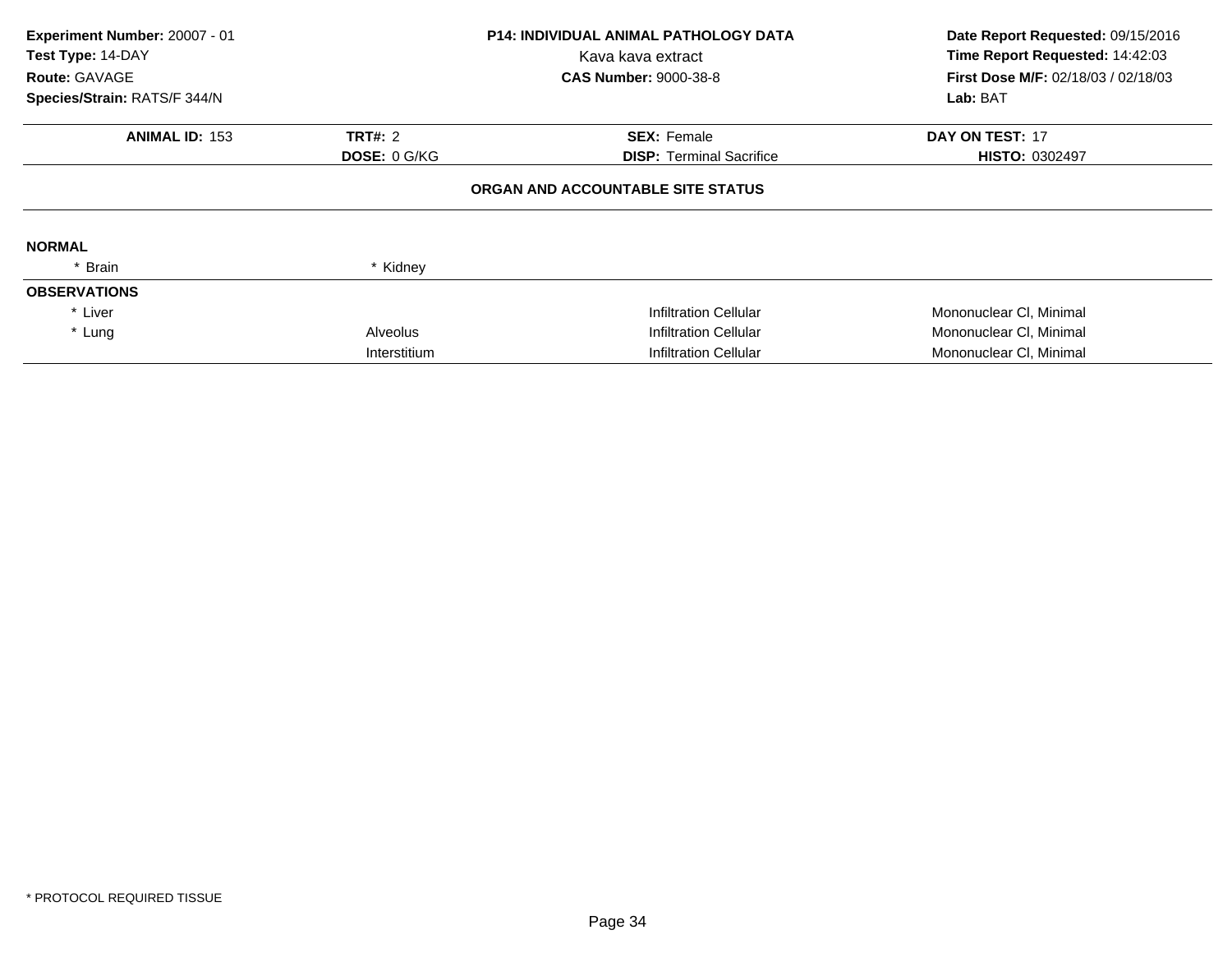| Experiment Number: 20007 - 01<br>Test Type: 14-DAY<br>Route: GAVAGE | <b>P14: INDIVIDUAL ANIMAL PATHOLOGY DATA</b><br>Kava kava extract<br><b>CAS Number: 9000-38-8</b> |                                   | Date Report Requested: 09/15/2016<br>Time Report Requested: 14:42:03<br>First Dose M/F: 02/18/03 / 02/18/03 |  |
|---------------------------------------------------------------------|---------------------------------------------------------------------------------------------------|-----------------------------------|-------------------------------------------------------------------------------------------------------------|--|
| Species/Strain: RATS/F 344/N                                        |                                                                                                   |                                   | Lab: BAT                                                                                                    |  |
| <b>ANIMAL ID: 154</b>                                               | <b>TRT#: 2</b>                                                                                    | <b>SEX: Female</b>                | <b>DAY ON TEST: 17</b>                                                                                      |  |
|                                                                     | <b>DOSE: 0 G/KG</b>                                                                               | <b>DISP: Terminal Sacrifice</b>   | <b>HISTO: 0302498</b>                                                                                       |  |
|                                                                     |                                                                                                   | ORGAN AND ACCOUNTABLE SITE STATUS |                                                                                                             |  |
| <b>NORMAL</b>                                                       |                                                                                                   |                                   |                                                                                                             |  |
| * Brain                                                             |                                                                                                   |                                   |                                                                                                             |  |
| <b>OBSERVATIONS</b>                                                 |                                                                                                   |                                   |                                                                                                             |  |
| * Kidney                                                            |                                                                                                   | <b>Infiltration Cellular</b>      | Mononuclear CI, Minimal                                                                                     |  |
| * Liver                                                             |                                                                                                   | Infiltration Cellular             | Mononuclear CI, Minimal                                                                                     |  |
| * Lung                                                              | Interstitium                                                                                      | <b>Infiltration Cellular</b>      | Mononuclear CI, Minimal                                                                                     |  |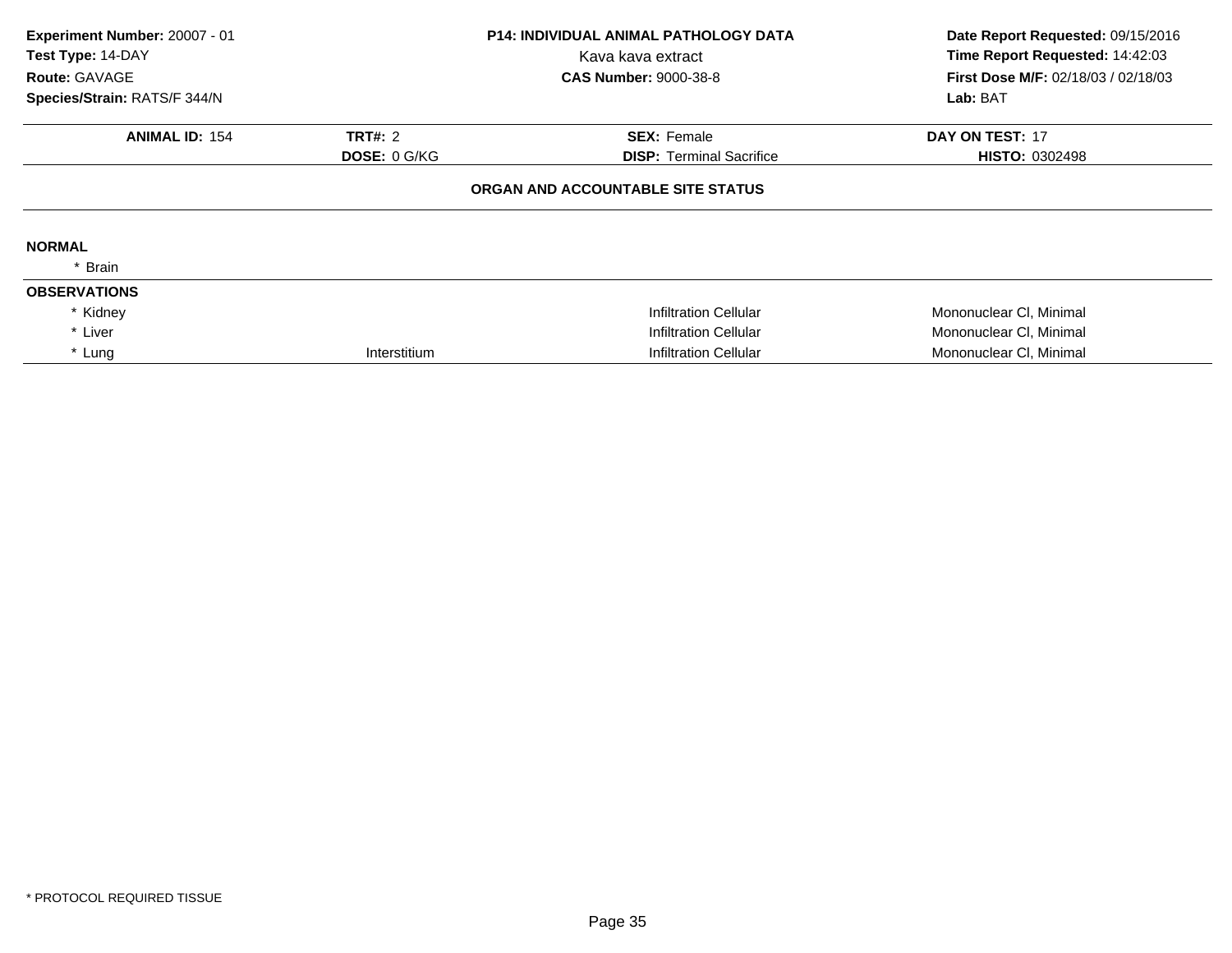| Experiment Number: 20007 - 01<br>Test Type: 14-DAY |                     | <b>P14: INDIVIDUAL ANIMAL PATHOLOGY DATA</b> | Date Report Requested: 09/15/2016<br>Time Report Requested: 14:42:03 |
|----------------------------------------------------|---------------------|----------------------------------------------|----------------------------------------------------------------------|
|                                                    |                     | Kava kava extract                            |                                                                      |
| <b>Route: GAVAGE</b>                               |                     | <b>CAS Number: 9000-38-8</b>                 | <b>First Dose M/F: 02/18/03 / 02/18/03</b>                           |
| Species/Strain: RATS/F 344/N                       |                     |                                              | Lab: BAT                                                             |
| <b>ANIMAL ID: 155</b>                              | <b>TRT#: 2</b>      | <b>SEX: Female</b>                           | DAY ON TEST: 17                                                      |
|                                                    | <b>DOSE: 0 G/KG</b> | <b>DISP: Terminal Sacrifice</b>              | <b>HISTO: 0302499</b>                                                |
|                                                    |                     | ORGAN AND ACCOUNTABLE SITE STATUS            |                                                                      |
| <b>NORMAL</b>                                      |                     |                                              |                                                                      |
| * Brain                                            | * Kidney            |                                              |                                                                      |
| <b>OBSERVATIONS</b>                                |                     |                                              |                                                                      |
| * Liver                                            |                     | Infiltration Cellular                        | Mononuclear CI, Minimal                                              |
| * Lung                                             | Interstitium        | <b>Infiltration Cellular</b>                 | Mononuclear CI, Minimal                                              |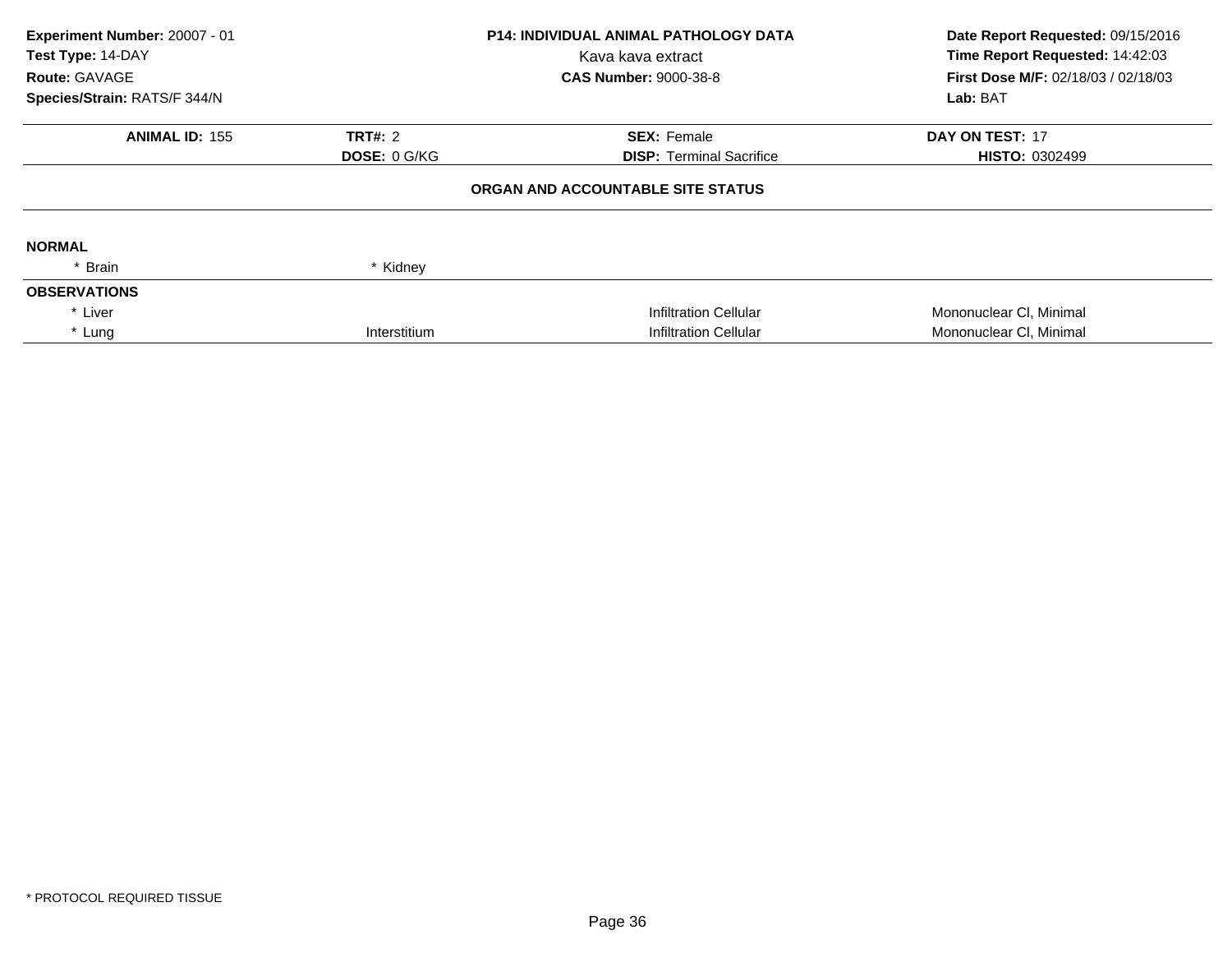| Experiment Number: 20007 - 01 |                         | <b>P14: INDIVIDUAL ANIMAL PATHOLOGY DATA</b> | Date Report Requested: 09/15/2016   |
|-------------------------------|-------------------------|----------------------------------------------|-------------------------------------|
| Test Type: 14-DAY             |                         | Kava kava extract                            | Time Report Requested: 14:42:03     |
| Route: GAVAGE                 |                         | <b>CAS Number: 9000-38-8</b>                 | First Dose M/F: 02/18/03 / 02/18/03 |
| Species/Strain: RATS/F 344/N  |                         |                                              | Lab: BAT                            |
| <b>ANIMAL ID: 251</b>         | <b>TRT#: 4</b>          | <b>SEX:</b> Female                           | DAY ON TEST: 17                     |
|                               | <b>DOSE: 0.125 G/KG</b> | <b>DISP:</b> Terminal Sacrifice              | <b>HISTO: 0302505</b>               |
| <b>OBSERVATIONS</b>           |                         |                                              |                                     |
| * Liver                       |                         | <b>Infiltration Cellular</b>                 | Mononuclear CI, Minimal             |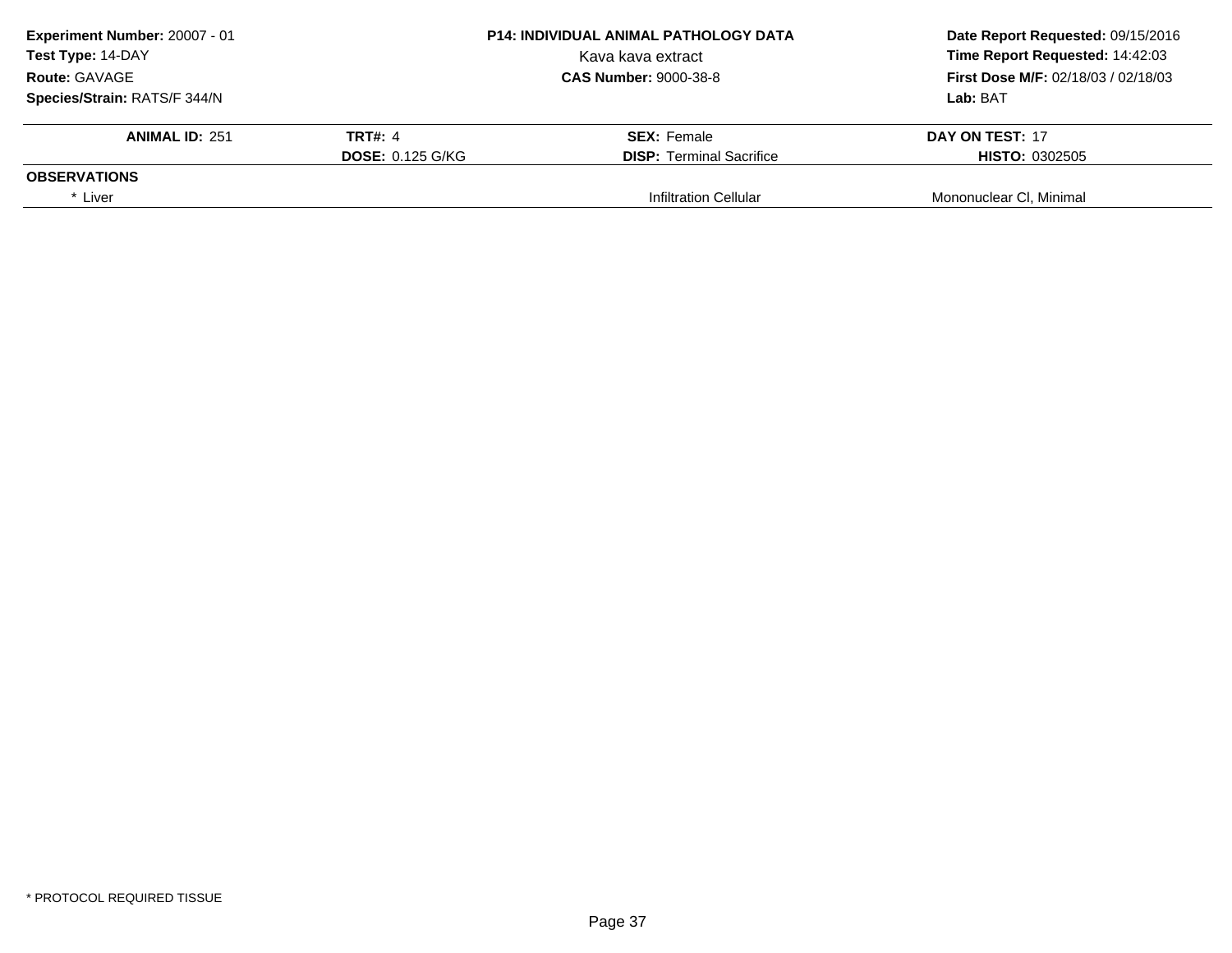| Experiment Number: 20007 - 01 |                         | <b>P14: INDIVIDUAL ANIMAL PATHOLOGY DATA</b> | Date Report Requested: 09/15/2016   |
|-------------------------------|-------------------------|----------------------------------------------|-------------------------------------|
| Test Type: 14-DAY             |                         | Kava kava extract                            | Time Report Requested: 14:42:03     |
| Route: GAVAGE                 |                         | <b>CAS Number: 9000-38-8</b>                 | First Dose M/F: 02/18/03 / 02/18/03 |
| Species/Strain: RATS/F 344/N  |                         |                                              | Lab: BAT                            |
| <b>ANIMAL ID: 252</b>         | <b>TRT#: 4</b>          | <b>SEX:</b> Female                           | DAY ON TEST: 17                     |
|                               | <b>DOSE: 0.125 G/KG</b> | <b>DISP:</b> Terminal Sacrifice              | <b>HISTO: 0302506</b>               |
| <b>OBSERVATIONS</b>           |                         |                                              |                                     |
| * Liver                       |                         | <b>Infiltration Cellular</b>                 | Mononuclear CI, Minimal             |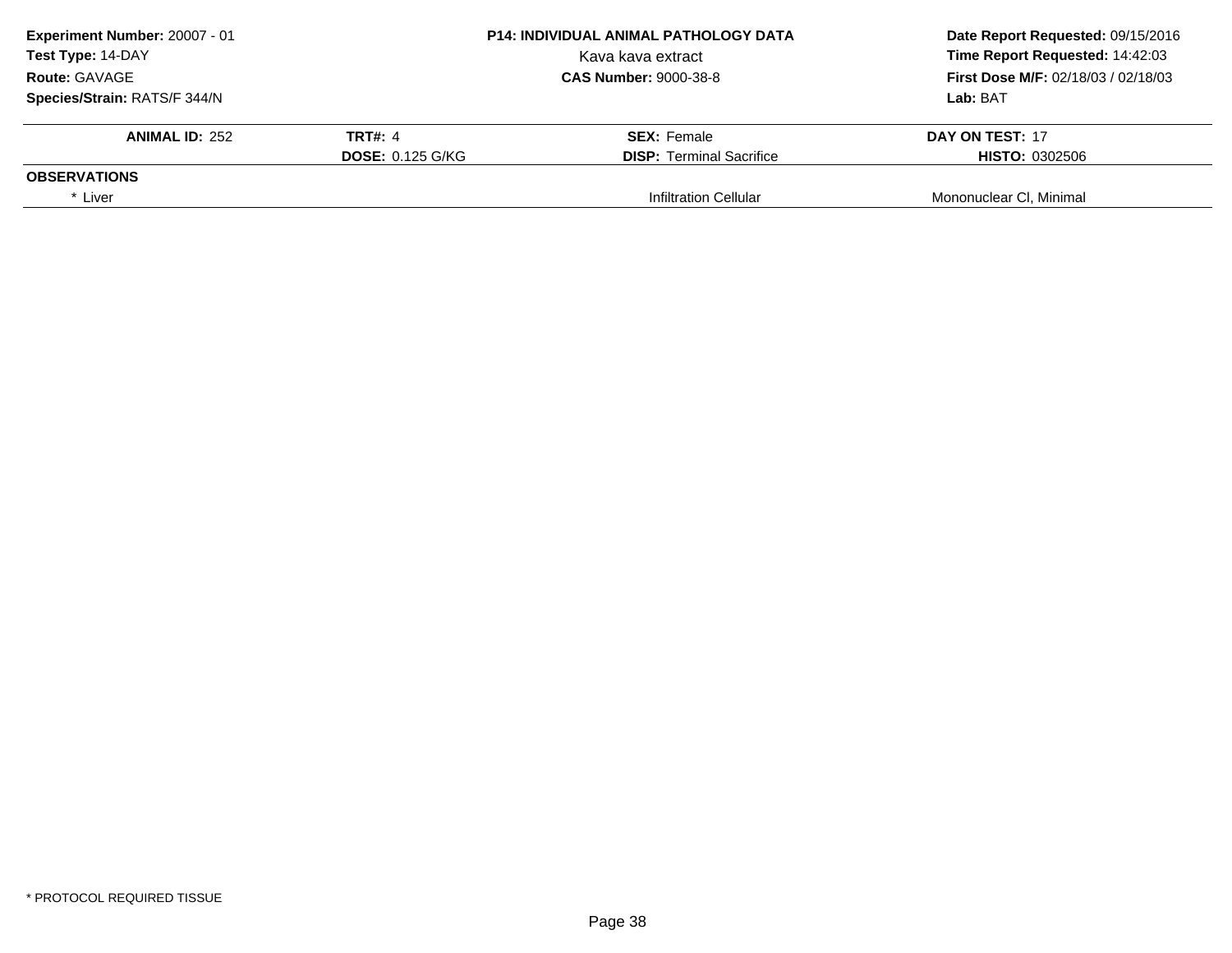| Experiment Number: 20007 - 01<br>Test Type: 14-DAY | P14: INDIVIDUAL ANIMAL PATHOLOGY DATA<br>Kava kava extract |                                 | Date Report Requested: 09/15/2016<br>Time Report Requested: 14:42:03 |  |  |
|----------------------------------------------------|------------------------------------------------------------|---------------------------------|----------------------------------------------------------------------|--|--|
| Route: GAVAGE                                      |                                                            | <b>CAS Number: 9000-38-8</b>    | <b>First Dose M/F: 02/18/03 / 02/18/03</b>                           |  |  |
| Species/Strain: RATS/F 344/N                       |                                                            |                                 | Lab: BAT                                                             |  |  |
| <b>ANIMAL ID: 253</b>                              | <b>TRT#: 4</b>                                             | <b>SEX: Female</b>              | DAY ON TEST: 17                                                      |  |  |
|                                                    | <b>DOSE: 0.125 G/KG</b>                                    | <b>DISP:</b> Terminal Sacrifice | <b>HISTO: 0302507</b>                                                |  |  |
| ORGAN AND ACCOUNTABLE SITE STATUS                  |                                                            |                                 |                                                                      |  |  |
| <b>NORMAL</b><br>* Liver                           |                                                            |                                 |                                                                      |  |  |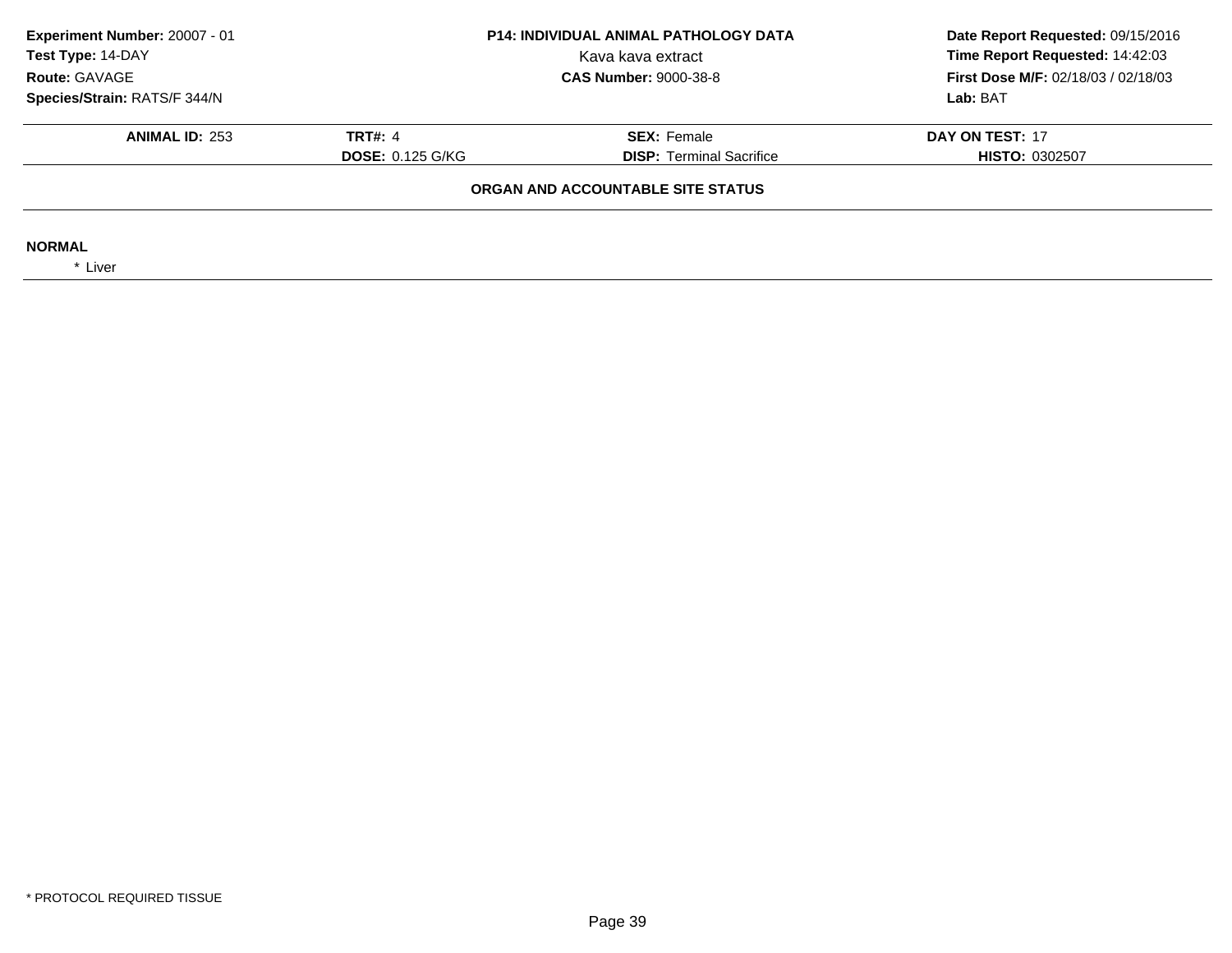| Experiment Number: 20007 - 01<br>Test Type: 14-DAY<br>Route: GAVAGE | <b>P14: INDIVIDUAL ANIMAL PATHOLOGY DATA</b><br>Kava kava extract<br><b>CAS Number: 9000-38-8</b> |                                 | Date Report Requested: 09/15/2016<br>Time Report Requested: 14:42:03<br>First Dose M/F: 02/18/03 / 02/18/03 |  |  |
|---------------------------------------------------------------------|---------------------------------------------------------------------------------------------------|---------------------------------|-------------------------------------------------------------------------------------------------------------|--|--|
| Species/Strain: RATS/F 344/N                                        |                                                                                                   |                                 | Lab: BAT                                                                                                    |  |  |
| <b>ANIMAL ID: 254</b>                                               | <b>TRT#: 4</b>                                                                                    | <b>SEX: Female</b>              | DAY ON TEST: 17                                                                                             |  |  |
|                                                                     | <b>DOSE: 0.125 G/KG</b>                                                                           | <b>DISP:</b> Terminal Sacrifice | <b>HISTO: 0302508</b>                                                                                       |  |  |
| ORGAN AND ACCOUNTABLE SITE STATUS                                   |                                                                                                   |                                 |                                                                                                             |  |  |
| <b>NORMAL</b><br>* Liver                                            |                                                                                                   |                                 |                                                                                                             |  |  |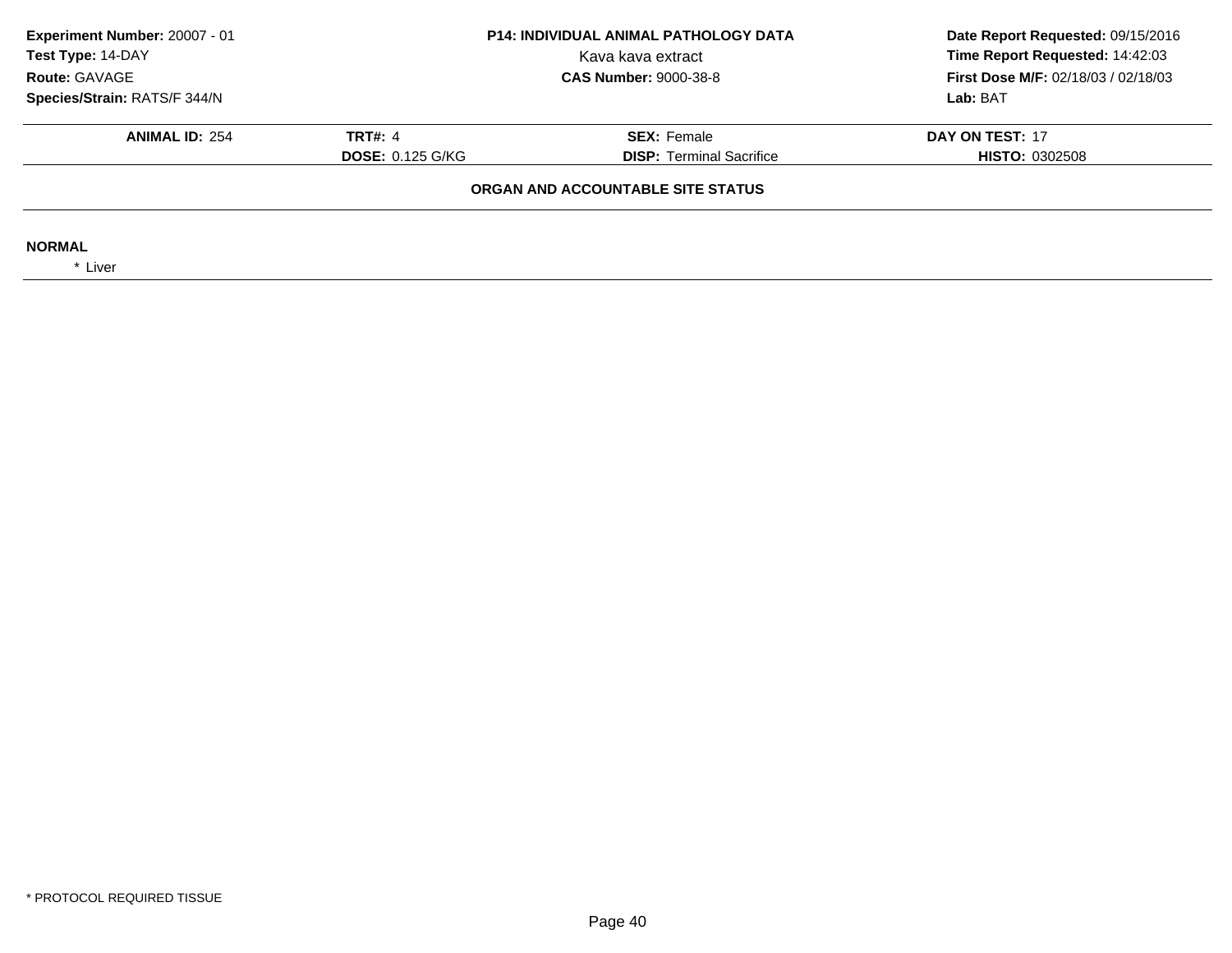| Experiment Number: 20007 - 01 |                         | <b>P14: INDIVIDUAL ANIMAL PATHOLOGY DATA</b> | Date Report Requested: 09/15/2016   |
|-------------------------------|-------------------------|----------------------------------------------|-------------------------------------|
| Test Type: 14-DAY             |                         | Kava kava extract                            | Time Report Requested: 14:42:03     |
| Route: GAVAGE                 |                         | <b>CAS Number: 9000-38-8</b>                 | First Dose M/F: 02/18/03 / 02/18/03 |
| Species/Strain: RATS/F 344/N  |                         |                                              | Lab: BAT                            |
| <b>ANIMAL ID: 255</b>         | <b>TRT#: 4</b>          | <b>SEX:</b> Female                           | DAY ON TEST: 17                     |
|                               | <b>DOSE: 0.125 G/KG</b> | <b>DISP:</b> Terminal Sacrifice              | <b>HISTO: 0302509</b>               |
| <b>OBSERVATIONS</b>           |                         |                                              |                                     |
| * Liver                       |                         | <b>Infiltration Cellular</b>                 | Mononuclear CI, Minimal             |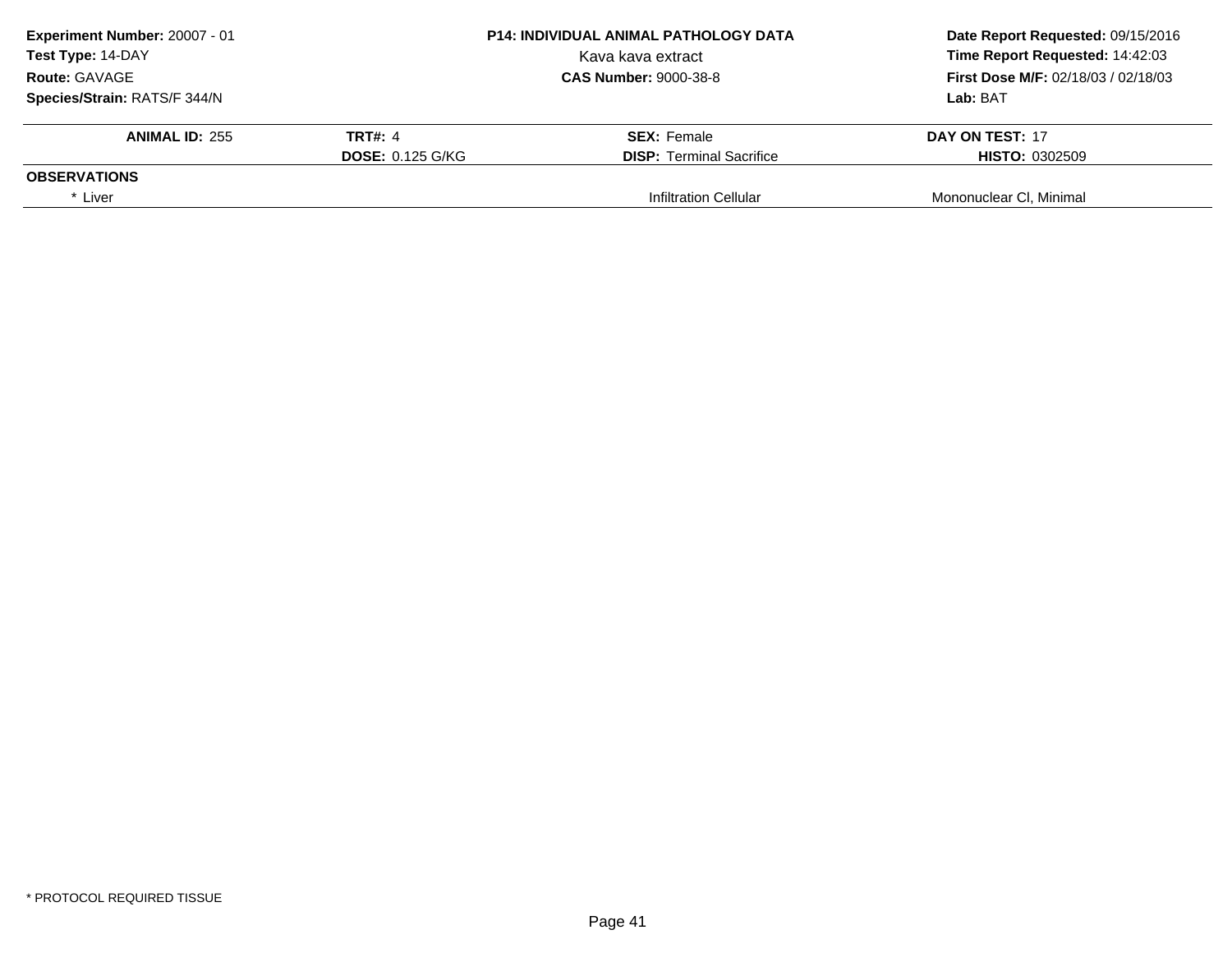| Experiment Number: 20007 - 01<br>Test Type: 14-DAY<br>Route: GAVAGE<br>Species/Strain: RATS/F 344/N |                        | <b>P14: INDIVIDUAL ANIMAL PATHOLOGY DATA</b><br>Kava kava extract<br><b>CAS Number: 9000-38-8</b> | Date Report Requested: 09/15/2016<br>Time Report Requested: 14:42:03<br><b>First Dose M/F: 02/18/03 / 02/18/03</b><br>Lab: BAT |
|-----------------------------------------------------------------------------------------------------|------------------------|---------------------------------------------------------------------------------------------------|--------------------------------------------------------------------------------------------------------------------------------|
|                                                                                                     |                        |                                                                                                   |                                                                                                                                |
| <b>ANIMAL ID: 351</b>                                                                               | <b>TRT#: 6</b>         | <b>SEX: Female</b>                                                                                | DAY ON TEST: 17                                                                                                                |
|                                                                                                     | <b>DOSE: 0.25 G/KG</b> | <b>DISP:</b> Terminal Sacrifice                                                                   | <b>HISTO: 0302515</b>                                                                                                          |
| <b>OBSERVATIONS</b>                                                                                 |                        |                                                                                                   |                                                                                                                                |
| * Liver                                                                                             | Hepatocyte             | Hypertrophy                                                                                       | Minimal                                                                                                                        |
|                                                                                                     |                        | Infiltration Cellular                                                                             | Mononuclear CI, Minimal                                                                                                        |
| Lung                                                                                                |                        | Hemorrhage                                                                                        | Mild                                                                                                                           |
|                                                                                                     | Alveolus               | <b>Infiltration Cellular</b>                                                                      | Mononuclear CI, Minimal                                                                                                        |
|                                                                                                     | Interstitium           | <b>Infiltration Cellular</b>                                                                      | Mononuclear CI, Minimal                                                                                                        |
| [ Hemorrhage                                                                                        | $TGLs = 1-2+3$         |                                                                                                   |                                                                                                                                |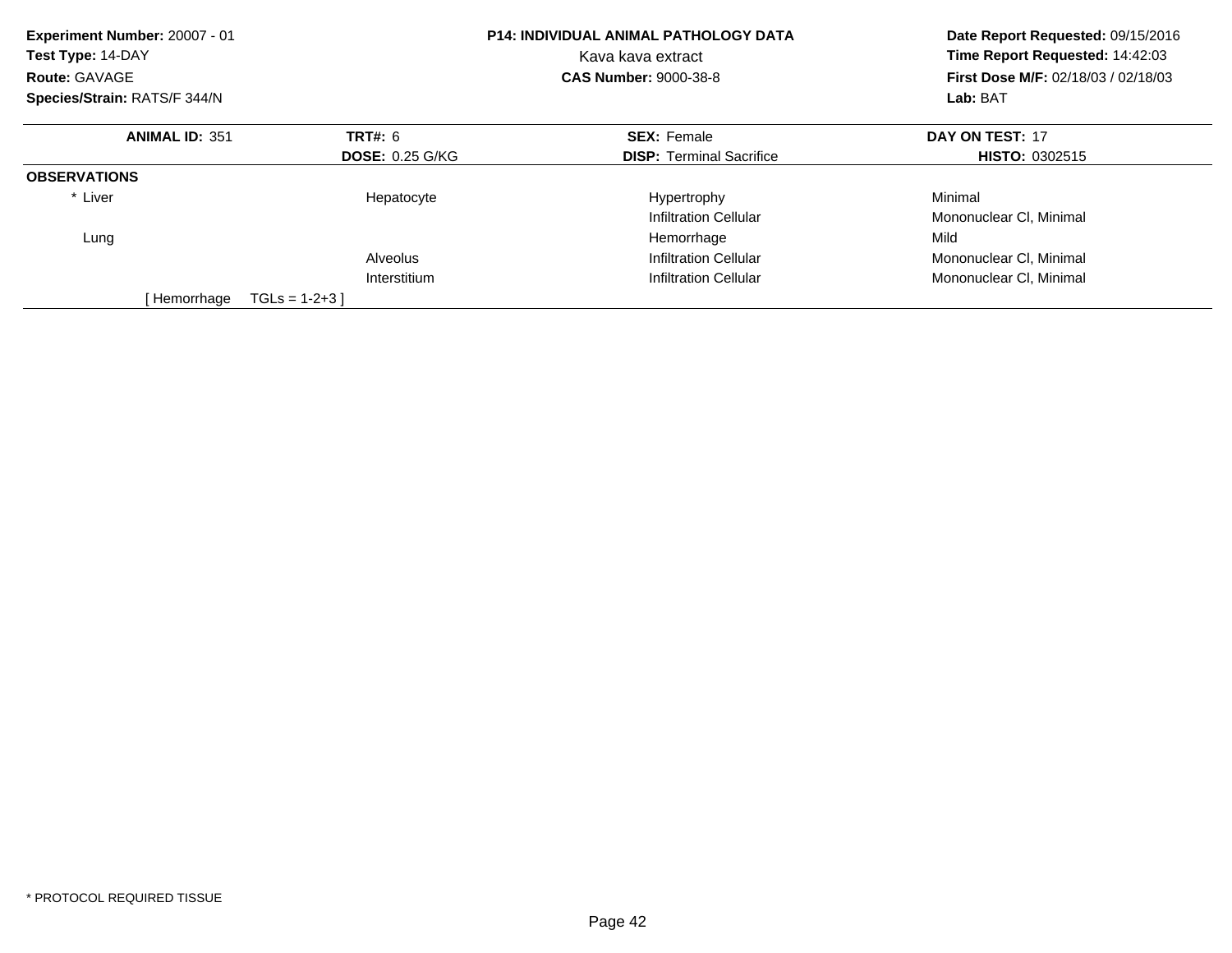| Test Type: 14-DAY<br><b>Route: GAVAGE</b><br>Species/Strain: RATS/F 344/N | Experiment Number: 20007 - 01 |                        | <b>P14: INDIVIDUAL ANIMAL PATHOLOGY DATA</b><br>Kava kava extract<br><b>CAS Number: 9000-38-8</b> | Date Report Requested: 09/15/2016<br>Time Report Requested: 14:42:03<br><b>First Dose M/F: 02/18/03 / 02/18/03</b><br>Lab: BAT |
|---------------------------------------------------------------------------|-------------------------------|------------------------|---------------------------------------------------------------------------------------------------|--------------------------------------------------------------------------------------------------------------------------------|
|                                                                           | <b>ANIMAL ID: 352</b>         | TRT#: 6                | <b>SEX: Female</b>                                                                                | DAY ON TEST: 17                                                                                                                |
|                                                                           |                               | <b>DOSE: 0.25 G/KG</b> | <b>DISP:</b> Terminal Sacrifice                                                                   | <b>HISTO: 0302516</b>                                                                                                          |
| <b>OBSERVATIONS</b>                                                       |                               |                        |                                                                                                   |                                                                                                                                |
| * Liver                                                                   |                               |                        | Hepatodiaphragmatic Nodule                                                                        | Minimal                                                                                                                        |
|                                                                           |                               | Hepatocyte             | Hypertrophy                                                                                       | Minimal                                                                                                                        |
|                                                                           |                               |                        | Infiltration Cellular                                                                             | Mononuclear CI, Minimal                                                                                                        |
|                                                                           | [Hepatodiaphragmatic Nodule   | $TGLS = 1-4$           |                                                                                                   |                                                                                                                                |
| Lung                                                                      |                               |                        | Hemorrhage                                                                                        | Mild                                                                                                                           |
|                                                                           |                               | Alveolus               | Infiltration Cellular                                                                             | Mononuclear CI, Minimal                                                                                                        |
|                                                                           |                               | Interstitium           | <b>Infiltration Cellular</b>                                                                      | Mononuclear CI, Minimal                                                                                                        |
|                                                                           | [ Hemorrhage                  | $TGLS = 2-2+3$         |                                                                                                   |                                                                                                                                |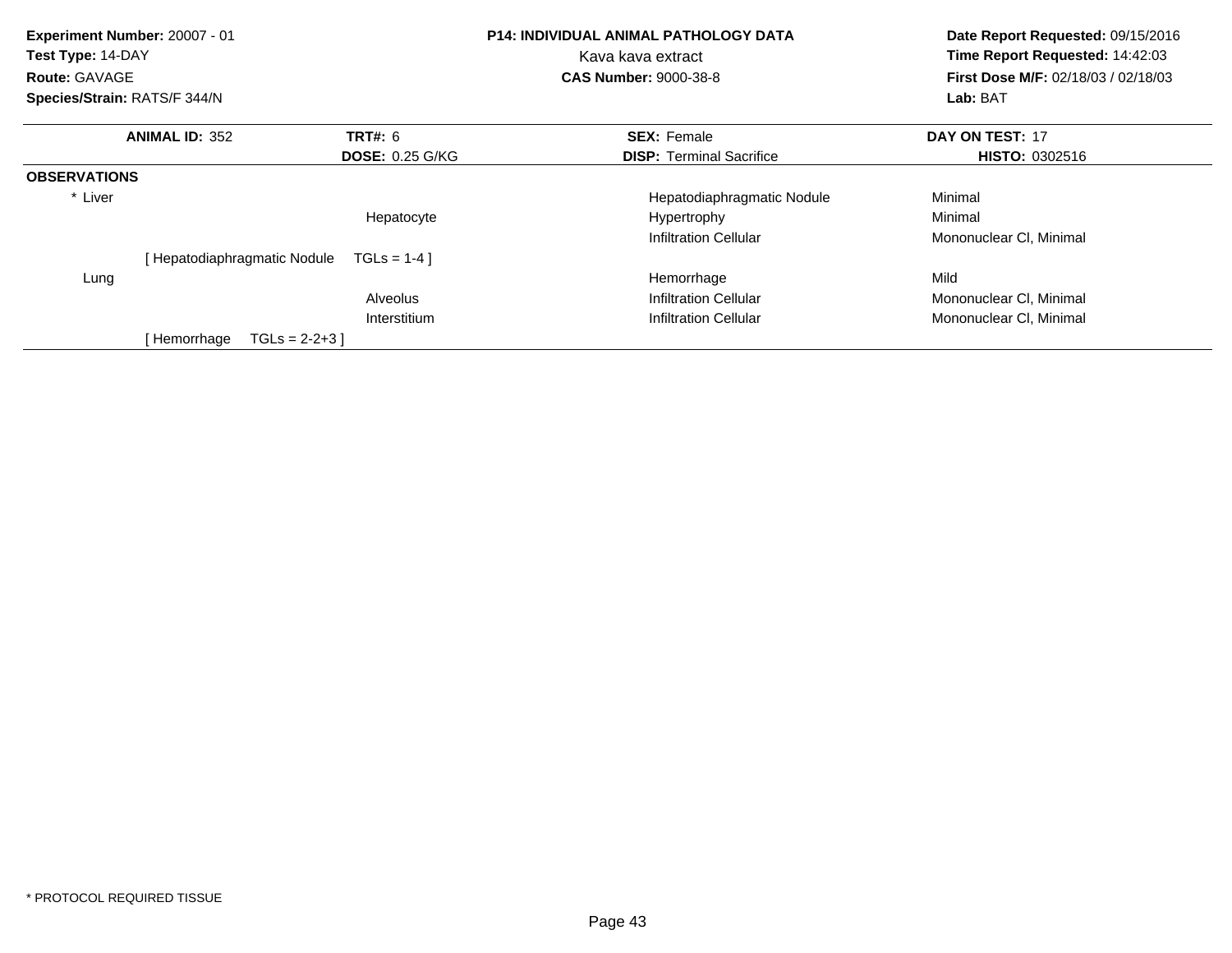| Experiment Number: 20007 - 01 |                        | <b>P14: INDIVIDUAL ANIMAL PATHOLOGY DATA</b> | Date Report Requested: 09/15/2016          |
|-------------------------------|------------------------|----------------------------------------------|--------------------------------------------|
| <b>Test Type: 14-DAY</b>      |                        | Kava kava extract                            | Time Report Requested: 14:42:03            |
| <b>Route: GAVAGE</b>          |                        | <b>CAS Number: 9000-38-8</b>                 | <b>First Dose M/F: 02/18/03 / 02/18/03</b> |
| Species/Strain: RATS/F 344/N  |                        |                                              | Lab: BAT                                   |
| <b>ANIMAL ID: 353</b>         | <b>TRT#: 6</b>         | <b>SEX: Female</b>                           | DAY ON TEST: 17                            |
|                               | <b>DOSE: 0.25 G/KG</b> | <b>DISP:</b> Terminal Sacrifice              | <b>HISTO: 0302517</b>                      |
| <b>OBSERVATIONS</b>           |                        |                                              |                                            |
| * Liver                       | Hepatocyte             | Hypertrophy                                  | Minimal                                    |
|                               |                        | Infiltration Cellular                        | Mononuclear CI, Minimal                    |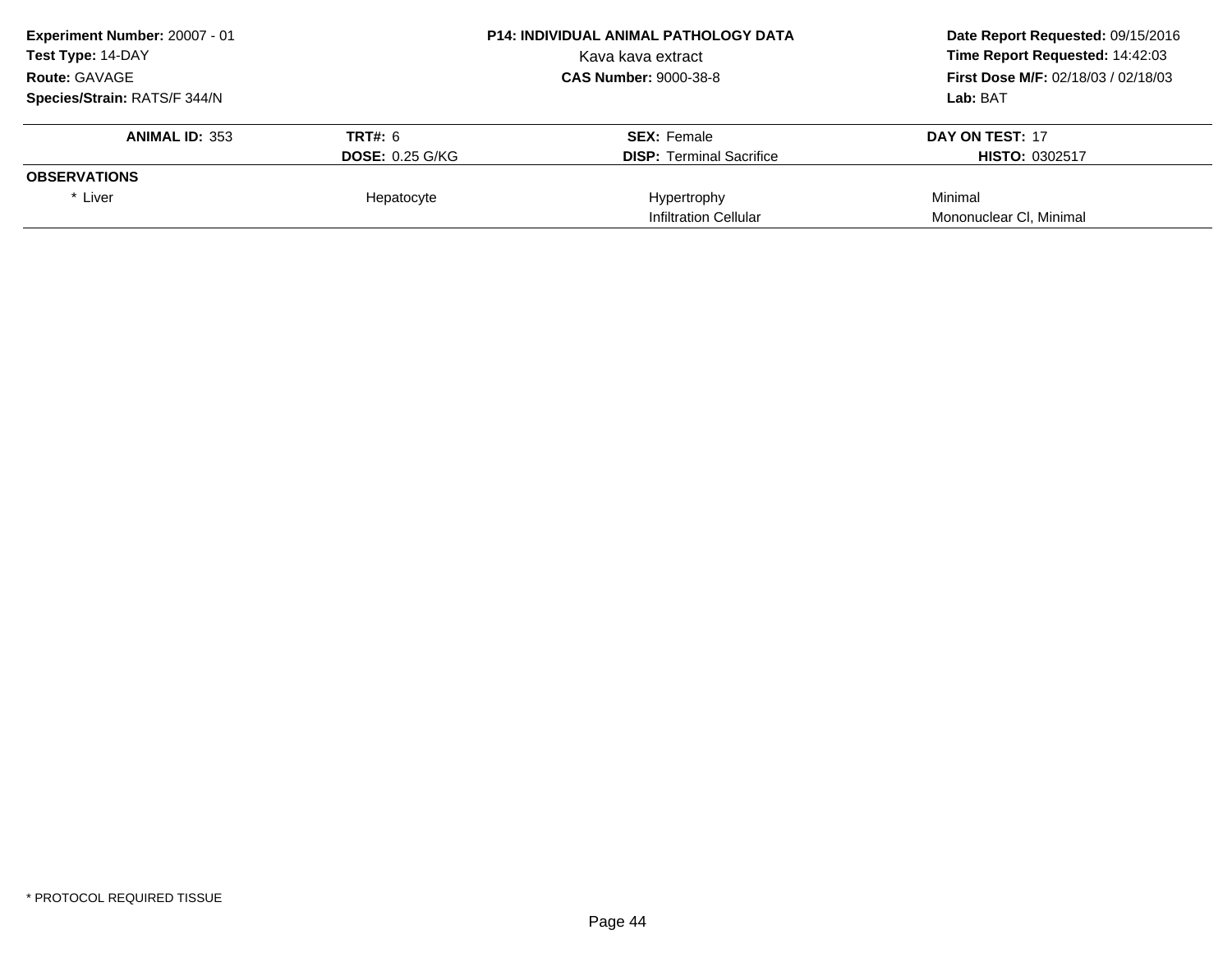| Experiment Number: 20007 - 01 |                        | <b>P14: INDIVIDUAL ANIMAL PATHOLOGY DATA</b> | Date Report Requested: 09/15/2016          |
|-------------------------------|------------------------|----------------------------------------------|--------------------------------------------|
| <b>Test Type: 14-DAY</b>      |                        | Kava kava extract                            | Time Report Requested: 14:42:03            |
| <b>Route: GAVAGE</b>          |                        | <b>CAS Number: 9000-38-8</b>                 | <b>First Dose M/F: 02/18/03 / 02/18/03</b> |
| Species/Strain: RATS/F 344/N  |                        |                                              | Lab: BAT                                   |
| <b>ANIMAL ID: 354</b>         | <b>TRT#: 6</b>         | <b>SEX: Female</b>                           | DAY ON TEST: 17                            |
|                               | <b>DOSE: 0.25 G/KG</b> | <b>DISP:</b> Terminal Sacrifice              | <b>HISTO: 0302518</b>                      |
| <b>OBSERVATIONS</b>           |                        |                                              |                                            |
| * Liver                       | Hepatocyte             | Hypertrophy                                  | Minimal                                    |
|                               |                        | Infiltration Cellular                        | Mononuclear CI, Minimal                    |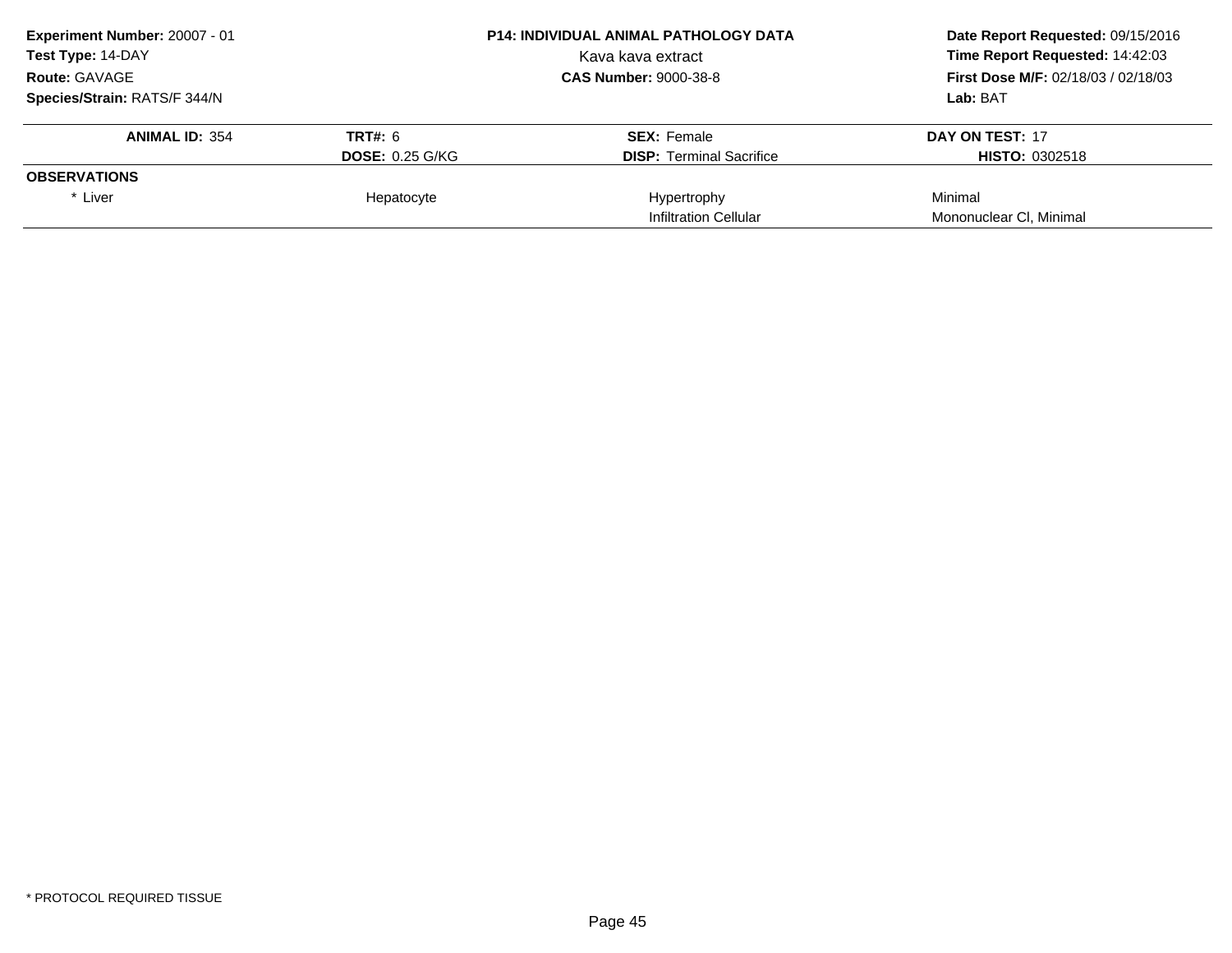| Experiment Number: 20007 - 01 |                             |                        | <b>P14: INDIVIDUAL ANIMAL PATHOLOGY DATA</b> | Date Report Requested: 09/15/2016                                             |  |
|-------------------------------|-----------------------------|------------------------|----------------------------------------------|-------------------------------------------------------------------------------|--|
| Test Type: 14-DAY             |                             |                        | Kava kava extract                            | Time Report Requested: 14:42:03<br><b>First Dose M/F: 02/18/03 / 02/18/03</b> |  |
| <b>Route: GAVAGE</b>          |                             |                        | <b>CAS Number: 9000-38-8</b>                 |                                                                               |  |
| Species/Strain: RATS/F 344/N  |                             |                        |                                              | Lab: BAT                                                                      |  |
|                               | <b>ANIMAL ID: 355</b>       | TRT#: 6                | <b>SEX: Female</b>                           | DAY ON TEST: 17                                                               |  |
|                               |                             | <b>DOSE: 0.25 G/KG</b> | <b>DISP:</b> Terminal Sacrifice              | <b>HISTO: 0302519</b>                                                         |  |
| <b>OBSERVATIONS</b>           |                             |                        |                                              |                                                                               |  |
| * Liver                       |                             |                        | Hepatodiaphragmatic Nodule                   | Minimal                                                                       |  |
|                               |                             | Hepatocyte             | Hypertrophy                                  | Minimal                                                                       |  |
|                               |                             |                        | Infiltration Cellular                        | Mononuclear CI, Minimal                                                       |  |
|                               | [Hepatodiaphragmatic Nodule | $TGLS = 1-4$           |                                              |                                                                               |  |
| Lung                          |                             |                        | Infiltration Cellular                        | Mononuclear CI, Minimal                                                       |  |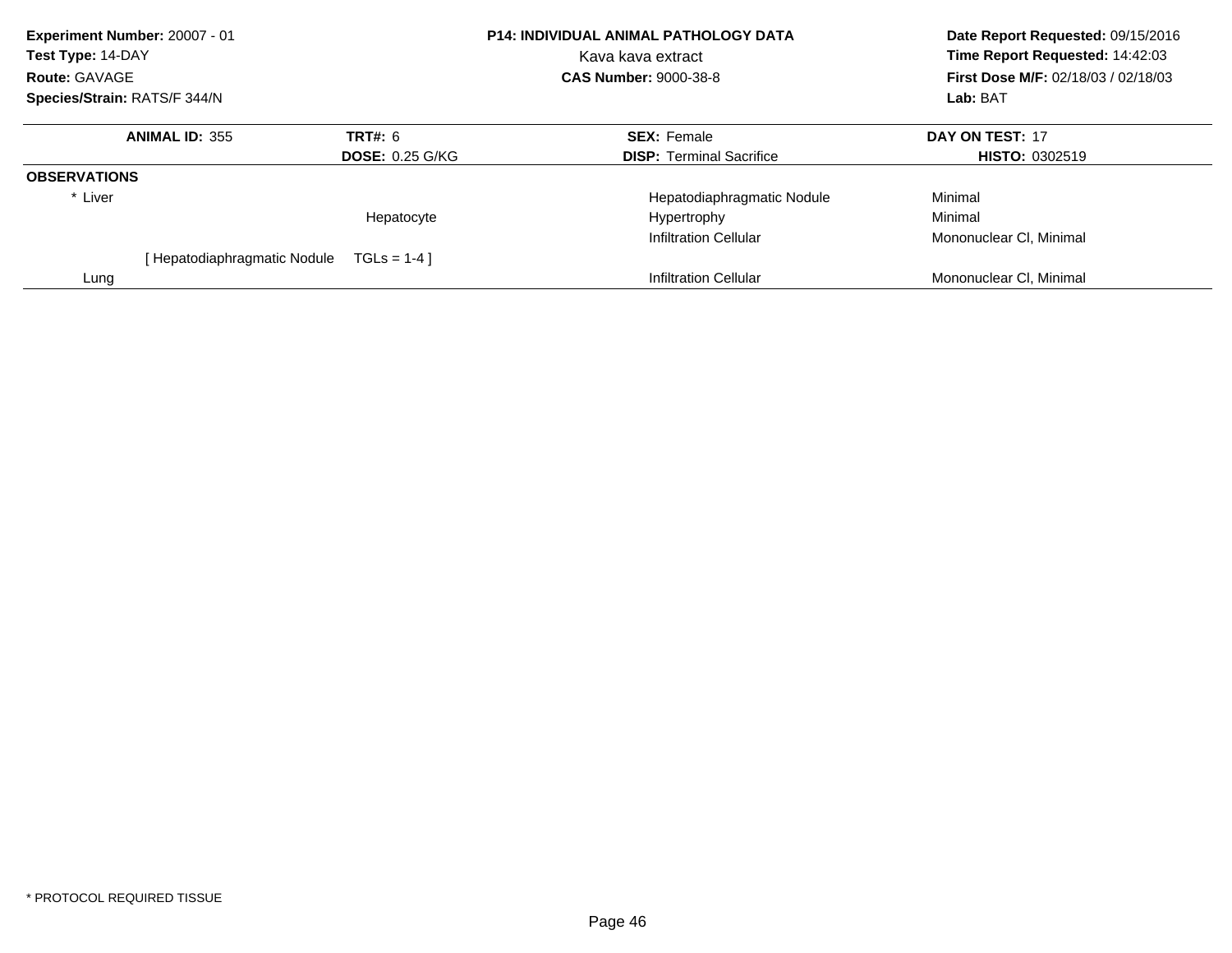| Experiment Number: 20007 - 01 |                       | <b>P14: INDIVIDUAL ANIMAL PATHOLOGY DATA</b> | Date Report Requested: 09/15/2016          |
|-------------------------------|-----------------------|----------------------------------------------|--------------------------------------------|
| <b>Test Type: 14-DAY</b>      |                       | Kava kava extract                            | Time Report Requested: 14:42:03            |
| <b>Route: GAVAGE</b>          |                       | <b>CAS Number: 9000-38-8</b>                 | <b>First Dose M/F: 02/18/03 / 02/18/03</b> |
| Species/Strain: RATS/F 344/N  |                       |                                              | Lab: BAT                                   |
| <b>ANIMAL ID: 451</b>         | <b>TRT#: 8</b>        | <b>SEX: Female</b>                           | DAY ON TEST: 17                            |
|                               | <b>DOSE: 0.5 G/KG</b> | <b>DISP:</b> Terminal Sacrifice              | <b>HISTO: 0302525</b>                      |
| <b>OBSERVATIONS</b>           |                       |                                              |                                            |
| * Liver                       | Hepatocyte            | Hypertrophy                                  | Minimal                                    |
|                               |                       | Infiltration Cellular                        | Mononuclear CI, Minimal                    |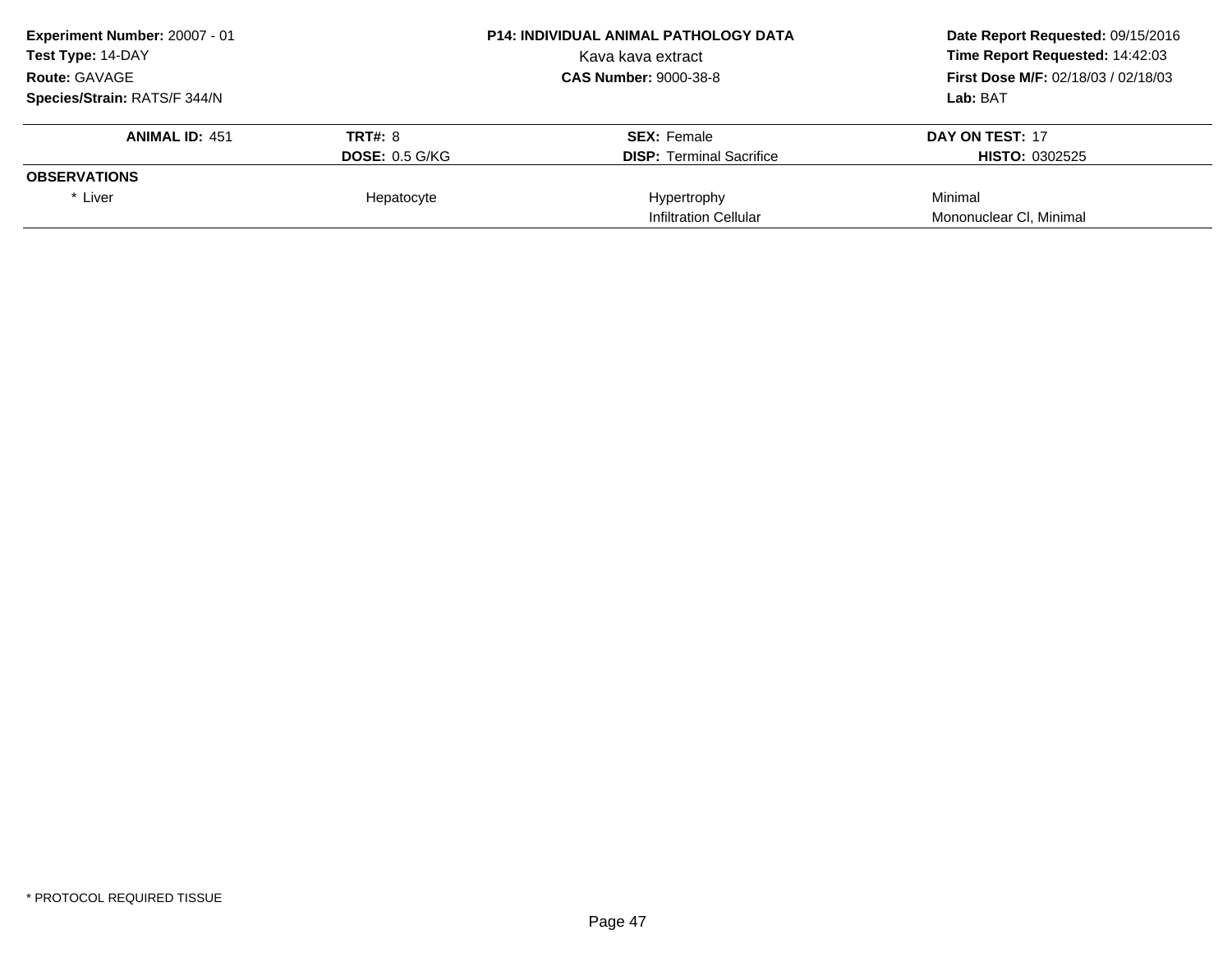| Experiment Number: 20007 - 01 |                       | <b>P14: INDIVIDUAL ANIMAL PATHOLOGY DATA</b> | Date Report Requested: 09/15/2016          |
|-------------------------------|-----------------------|----------------------------------------------|--------------------------------------------|
| <b>Test Type: 14-DAY</b>      |                       | Kava kava extract                            | Time Report Requested: 14:42:03            |
| <b>Route: GAVAGE</b>          |                       | <b>CAS Number: 9000-38-8</b>                 | <b>First Dose M/F: 02/18/03 / 02/18/03</b> |
| Species/Strain: RATS/F 344/N  |                       |                                              | Lab: BAT                                   |
| <b>ANIMAL ID: 452</b>         | <b>TRT#: 8</b>        | <b>SEX: Female</b>                           | DAY ON TEST: 17                            |
|                               | <b>DOSE: 0.5 G/KG</b> | <b>DISP:</b> Terminal Sacrifice              | <b>HISTO: 0302526</b>                      |
| <b>OBSERVATIONS</b>           |                       |                                              |                                            |
| * Liver                       | Hepatocyte            | Hypertrophy                                  | Minimal                                    |
|                               |                       | Infiltration Cellular                        | Mononuclear CI, Minimal                    |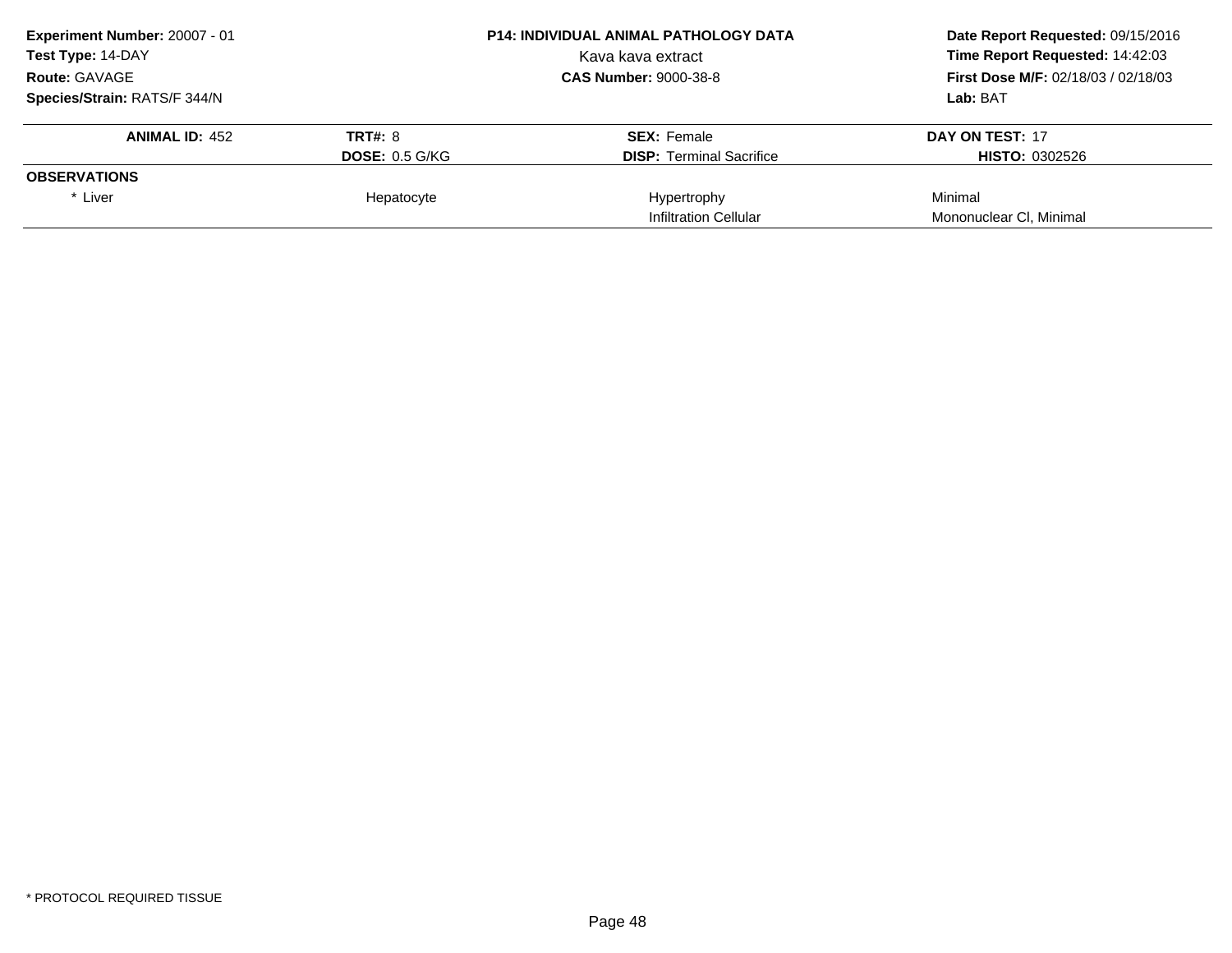| Experiment Number: 20007 - 01 | <b>P14: INDIVIDUAL ANIMAL PATHOLOGY DATA</b> |                                 | Date Report Requested: 09/15/2016          |  |
|-------------------------------|----------------------------------------------|---------------------------------|--------------------------------------------|--|
| <b>Test Type: 14-DAY</b>      |                                              | Kava kava extract               | Time Report Requested: 14:42:03            |  |
| <b>Route: GAVAGE</b>          | <b>CAS Number: 9000-38-8</b>                 |                                 | <b>First Dose M/F: 02/18/03 / 02/18/03</b> |  |
| Species/Strain: RATS/F 344/N  |                                              |                                 | Lab: BAT                                   |  |
| <b>ANIMAL ID: 453</b>         | <b>TRT#: 8</b>                               | <b>SEX: Female</b>              | DAY ON TEST: 17                            |  |
|                               | <b>DOSE: 0.5 G/KG</b>                        | <b>DISP:</b> Terminal Sacrifice | <b>HISTO: 0302527</b>                      |  |
| <b>OBSERVATIONS</b>           |                                              |                                 |                                            |  |
| * Liver                       | Hepatocyte                                   | Hypertrophy                     | Minimal                                    |  |
|                               |                                              | Infiltration Cellular           | Mononuclear CI, Minimal                    |  |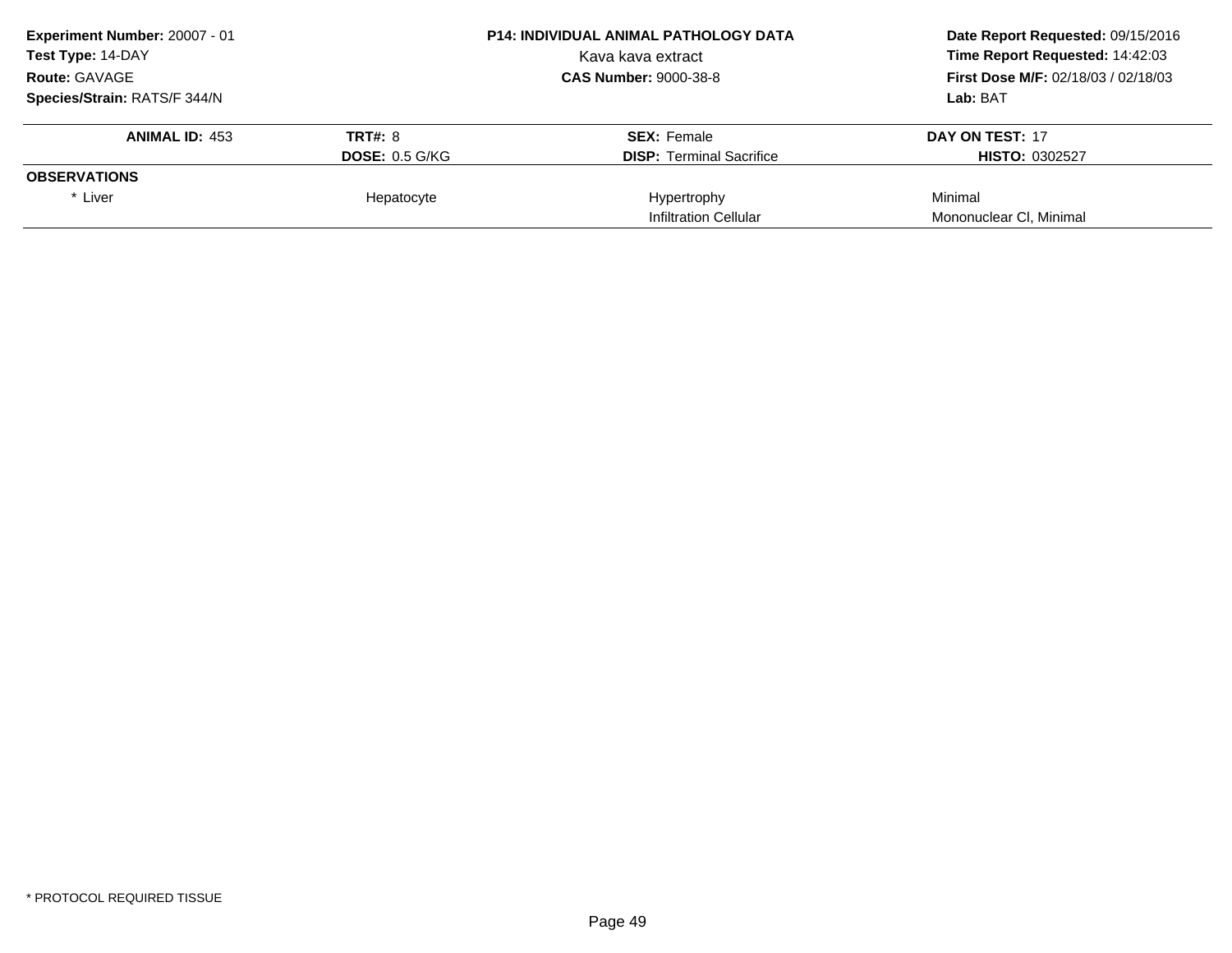| Experiment Number: 20007 - 01 |                       | <b>P14: INDIVIDUAL ANIMAL PATHOLOGY DATA</b> | Date Report Requested: 09/15/2016<br>Time Report Requested: 14:42:03<br><b>First Dose M/F: 02/18/03 / 02/18/03</b> |  |
|-------------------------------|-----------------------|----------------------------------------------|--------------------------------------------------------------------------------------------------------------------|--|
| Test Type: 14-DAY             |                       | Kava kava extract                            |                                                                                                                    |  |
| Route: GAVAGE                 |                       | <b>CAS Number: 9000-38-8</b>                 |                                                                                                                    |  |
| Species/Strain: RATS/F 344/N  |                       |                                              | Lab: BAT                                                                                                           |  |
| <b>ANIMAL ID: 454</b>         | <b>TRT#: 8</b>        | <b>SEX: Female</b>                           | DAY ON TEST: 17                                                                                                    |  |
|                               | <b>DOSE: 0.5 G/KG</b> | <b>DISP:</b> Terminal Sacrifice              | <b>HISTO: 0302528</b>                                                                                              |  |
| <b>OBSERVATIONS</b>           |                       |                                              |                                                                                                                    |  |
| * Liver                       | Hepatocyte            | Hypertrophy                                  | Minimal                                                                                                            |  |
|                               |                       | <b>Infiltration Cellular</b>                 | Mononuclear CI, Minimal                                                                                            |  |
| Uterus                        | Endometrium           | Hyperplasia                                  | Cystic, Moderate                                                                                                   |  |
| [ Hyperplasia<br>$TGLs = 1-6$ |                       |                                              |                                                                                                                    |  |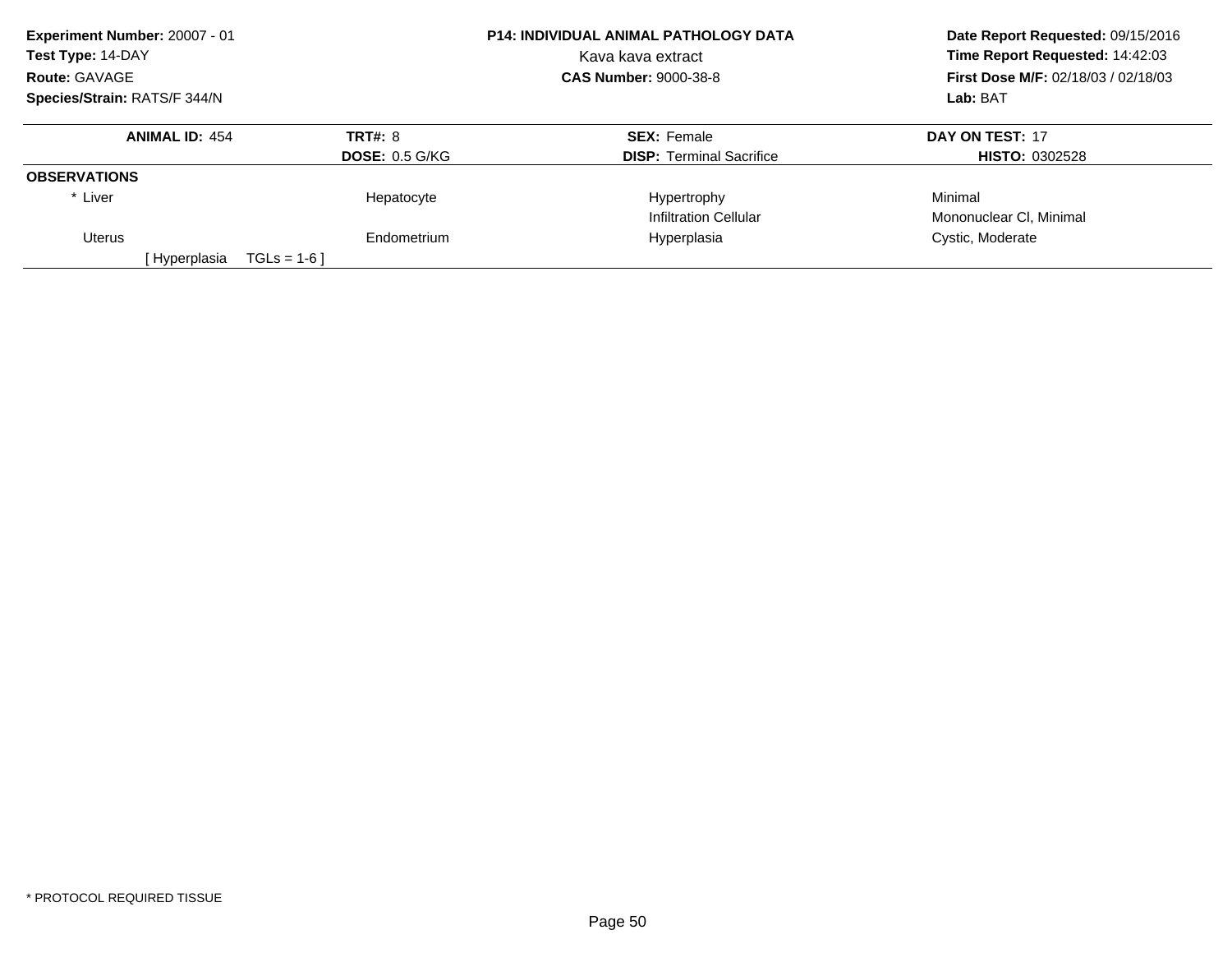| Experiment Number: 20007 - 01 | <b>P14: INDIVIDUAL ANIMAL PATHOLOGY DATA</b> |                                 | Date Report Requested: 09/15/2016          |  |
|-------------------------------|----------------------------------------------|---------------------------------|--------------------------------------------|--|
| <b>Test Type: 14-DAY</b>      |                                              | Kava kava extract               | Time Report Requested: 14:42:03            |  |
| <b>Route: GAVAGE</b>          | <b>CAS Number: 9000-38-8</b>                 |                                 | <b>First Dose M/F: 02/18/03 / 02/18/03</b> |  |
| Species/Strain: RATS/F 344/N  |                                              |                                 | Lab: BAT                                   |  |
| <b>ANIMAL ID: 455</b>         | <b>TRT#: 8</b>                               | <b>SEX: Female</b>              | DAY ON TEST: 17                            |  |
|                               | <b>DOSE: 0.5 G/KG</b>                        | <b>DISP:</b> Terminal Sacrifice | <b>HISTO: 0302529</b>                      |  |
| <b>OBSERVATIONS</b>           |                                              |                                 |                                            |  |
| * Liver                       | Hepatocyte                                   | Hypertrophy                     | Minimal                                    |  |
|                               |                                              | Infiltration Cellular           | Mononuclear CI, Minimal                    |  |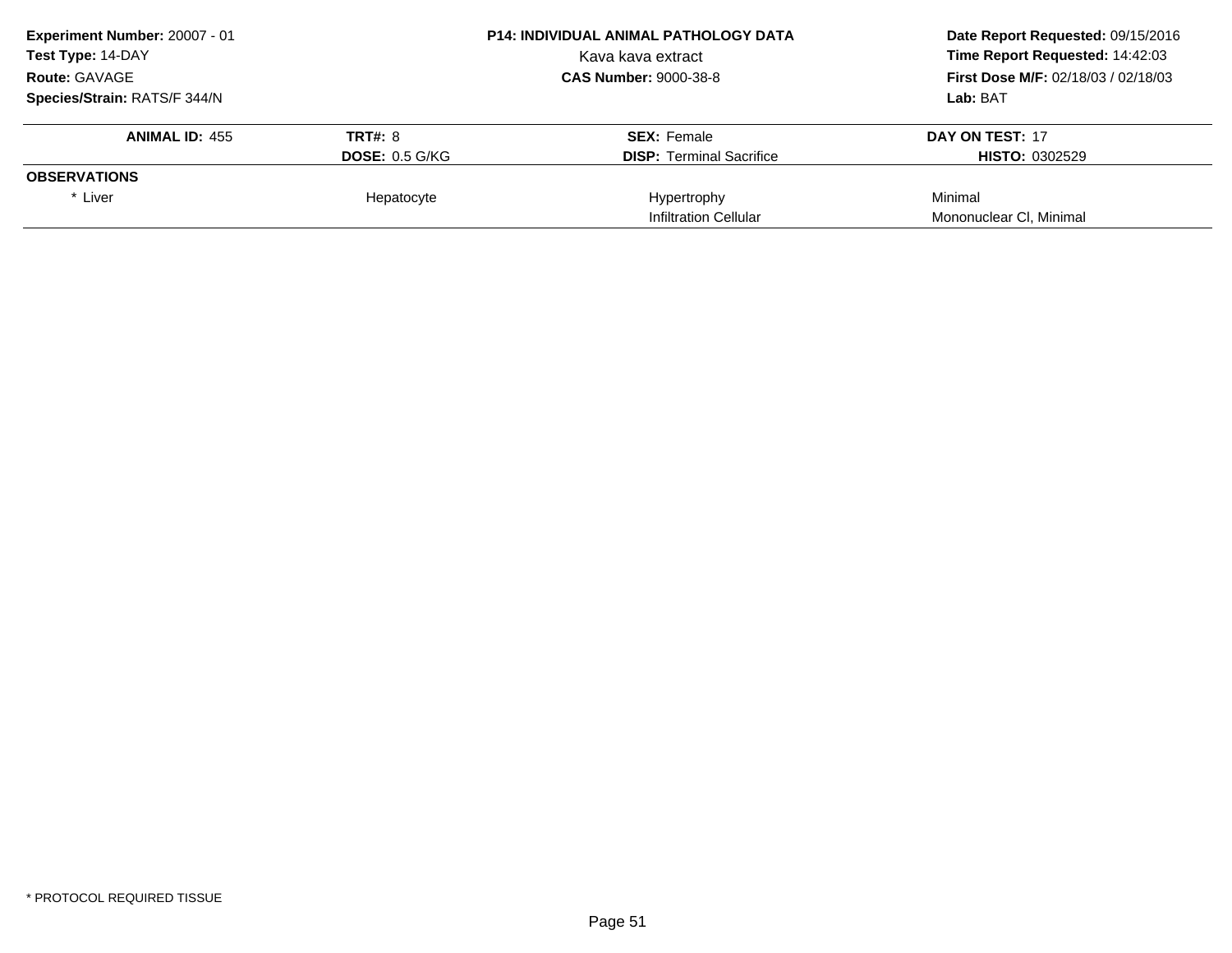| Experiment Number: 20007 - 01 | <b>P14: INDIVIDUAL ANIMAL PATHOLOGY DATA</b> |                                 | Date Report Requested: 09/15/2016          |  |
|-------------------------------|----------------------------------------------|---------------------------------|--------------------------------------------|--|
| <b>Test Type: 14-DAY</b>      |                                              | Kava kava extract               | Time Report Requested: 14:42:03            |  |
| <b>Route: GAVAGE</b>          | <b>CAS Number: 9000-38-8</b>                 |                                 | <b>First Dose M/F: 02/18/03 / 02/18/03</b> |  |
| Species/Strain: RATS/F 344/N  |                                              |                                 | Lab: BAT                                   |  |
| <b>ANIMAL ID: 551</b>         | <b>TRT#: 10</b>                              | <b>SEX: Female</b>              | DAY ON TEST: 17                            |  |
|                               | <b>DOSE: 1.0 G/KG</b>                        | <b>DISP:</b> Terminal Sacrifice | <b>HISTO: 0302535</b>                      |  |
| <b>OBSERVATIONS</b>           |                                              |                                 |                                            |  |
| * Liver                       | Hepatocyte                                   | Hypertrophy                     | Minimal                                    |  |
|                               |                                              | Infiltration Cellular           | Mononuclear CI, Minimal                    |  |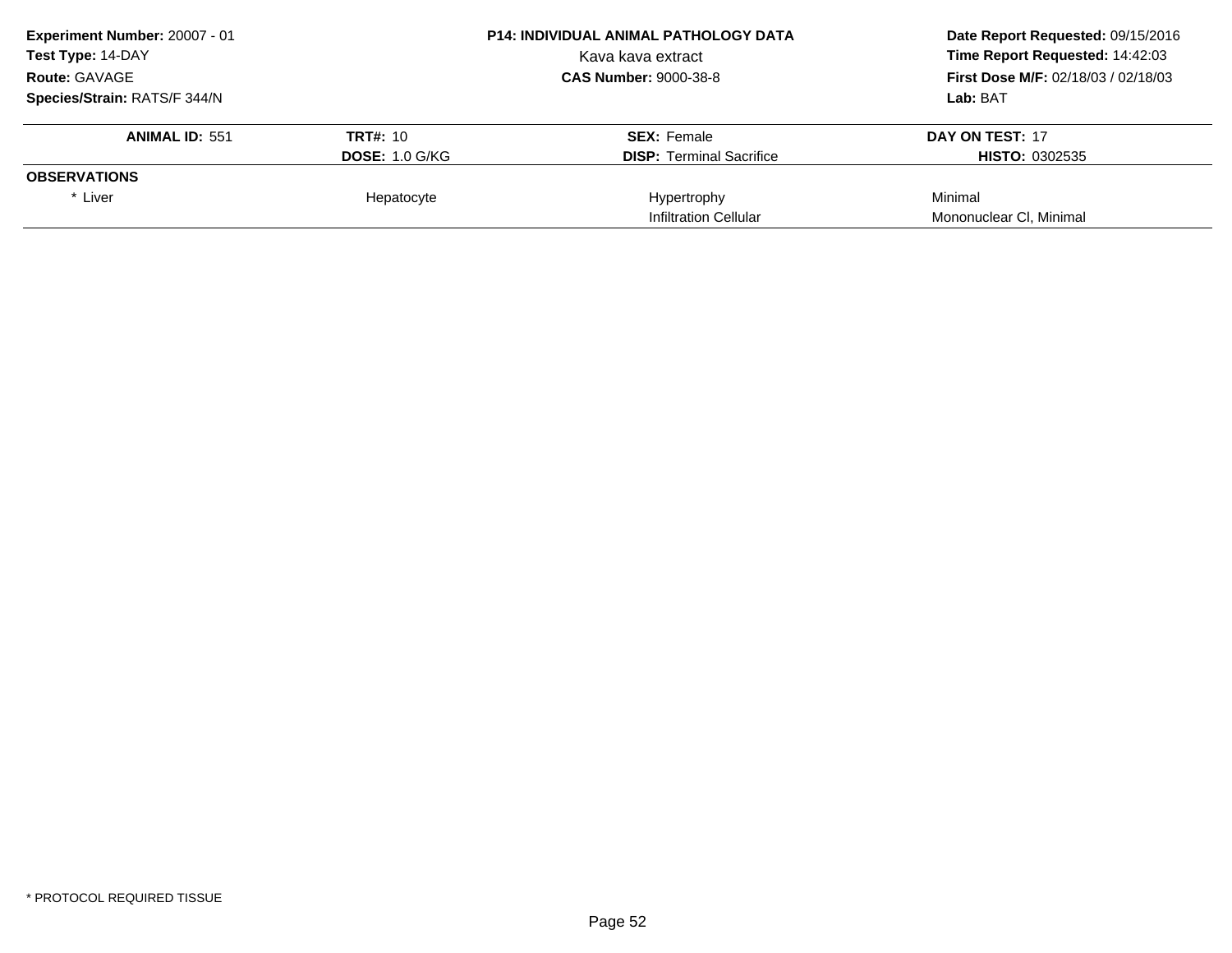| Experiment Number: 20007 - 01 |                       | P14: INDIVIDUAL ANIMAL PATHOLOGY DATA | Date Report Requested: 09/15/2016<br>Time Report Requested: 14:42:03 |
|-------------------------------|-----------------------|---------------------------------------|----------------------------------------------------------------------|
| Test Type: 14-DAY             |                       | Kava kava extract                     |                                                                      |
| Route: GAVAGE                 |                       | <b>CAS Number: 9000-38-8</b>          | <b>First Dose M/F: 02/18/03 / 02/18/03</b>                           |
| Species/Strain: RATS/F 344/N  |                       |                                       | Lab: BAT                                                             |
| <b>ANIMAL ID: 552</b>         | <b>TRT#: 10</b>       | <b>SEX: Female</b>                    | DAY ON TEST: 17                                                      |
|                               | <b>DOSE: 1.0 G/KG</b> | <b>DISP:</b> Terminal Sacrifice       | <b>HISTO: 0302536</b>                                                |
| <b>OBSERVATIONS</b>           |                       |                                       |                                                                      |
| * Liver                       |                       | Hepatodiaphragmatic Nodule            | Minimal                                                              |
|                               | Hepatocyte            | Hypertrophy                           | Minimal                                                              |
|                               |                       | Infiltration Cellular                 | Mononuclear CI. Minimal                                              |
| [ Hepatodiaphragmatic Nodule  | $TGLS = 1-4$          |                                       |                                                                      |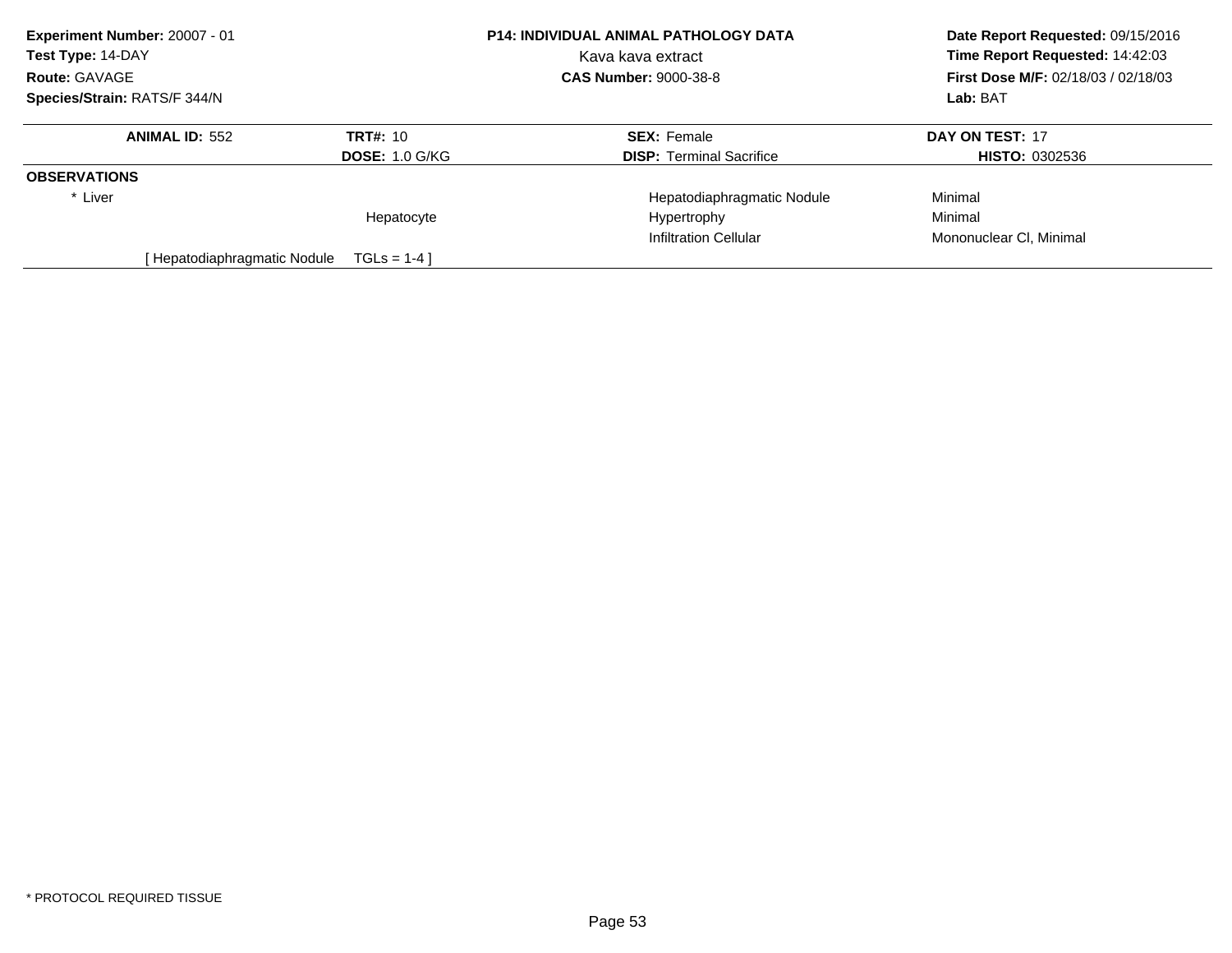| Experiment Number: 20007 - 01 | <b>P14: INDIVIDUAL ANIMAL PATHOLOGY DATA</b> |                                 | Date Report Requested: 09/15/2016          |  |
|-------------------------------|----------------------------------------------|---------------------------------|--------------------------------------------|--|
| Test Type: 14-DAY             |                                              | Kava kava extract               | Time Report Requested: 14:42:03            |  |
| <b>Route: GAVAGE</b>          | <b>CAS Number: 9000-38-8</b>                 |                                 | <b>First Dose M/F: 02/18/03 / 02/18/03</b> |  |
| Species/Strain: RATS/F 344/N  |                                              |                                 | Lab: BAT                                   |  |
| <b>ANIMAL ID: 553</b>         | <b>TRT#: 10</b>                              | <b>SEX: Female</b>              | DAY ON TEST: 17                            |  |
|                               | <b>DOSE: 1.0 G/KG</b>                        | <b>DISP:</b> Terminal Sacrifice | <b>HISTO: 0302537</b>                      |  |
| <b>OBSERVATIONS</b>           |                                              |                                 |                                            |  |
| * Liver                       | Hepatocyte                                   | Hypertrophy                     | Minimal                                    |  |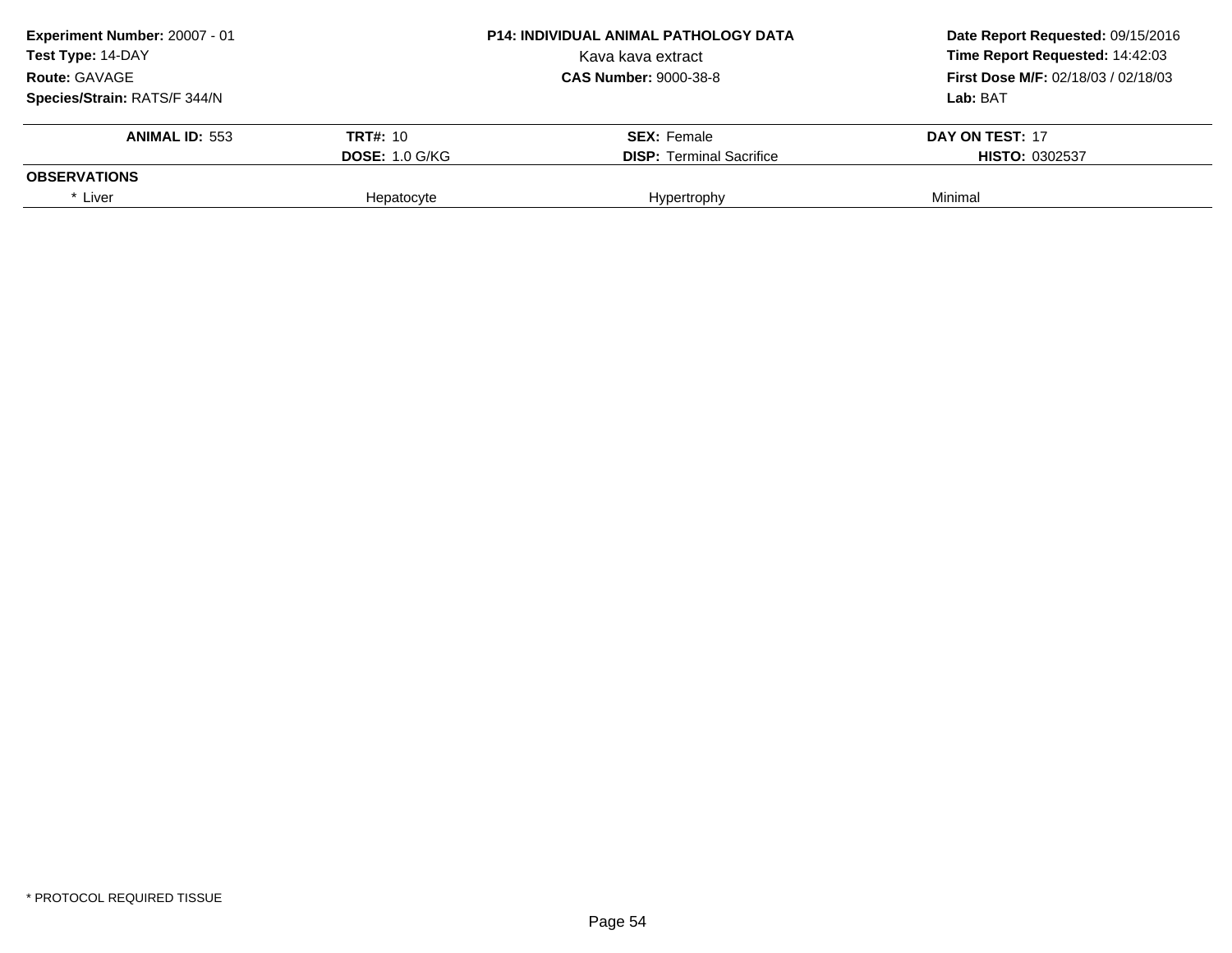| Experiment Number: 20007 - 01 | <b>P14: INDIVIDUAL ANIMAL PATHOLOGY DATA</b> |                                 | Date Report Requested: 09/15/2016          |  |
|-------------------------------|----------------------------------------------|---------------------------------|--------------------------------------------|--|
| <b>Test Type: 14-DAY</b>      |                                              | Kava kava extract               | Time Report Requested: 14:42:03            |  |
| <b>Route: GAVAGE</b>          | <b>CAS Number: 9000-38-8</b>                 |                                 | <b>First Dose M/F: 02/18/03 / 02/18/03</b> |  |
| Species/Strain: RATS/F 344/N  |                                              |                                 | Lab: BAT                                   |  |
| <b>ANIMAL ID: 554</b>         | <b>TRT#: 10</b>                              | <b>SEX: Female</b>              | DAY ON TEST: 17                            |  |
|                               | <b>DOSE: 1.0 G/KG</b>                        | <b>DISP:</b> Terminal Sacrifice | <b>HISTO: 0302538</b>                      |  |
| <b>OBSERVATIONS</b>           |                                              |                                 |                                            |  |
| * Liver                       | Hepatocyte                                   | Hypertrophy                     | Minimal                                    |  |
|                               |                                              | Infiltration Cellular           | Mononuclear CI, Minimal                    |  |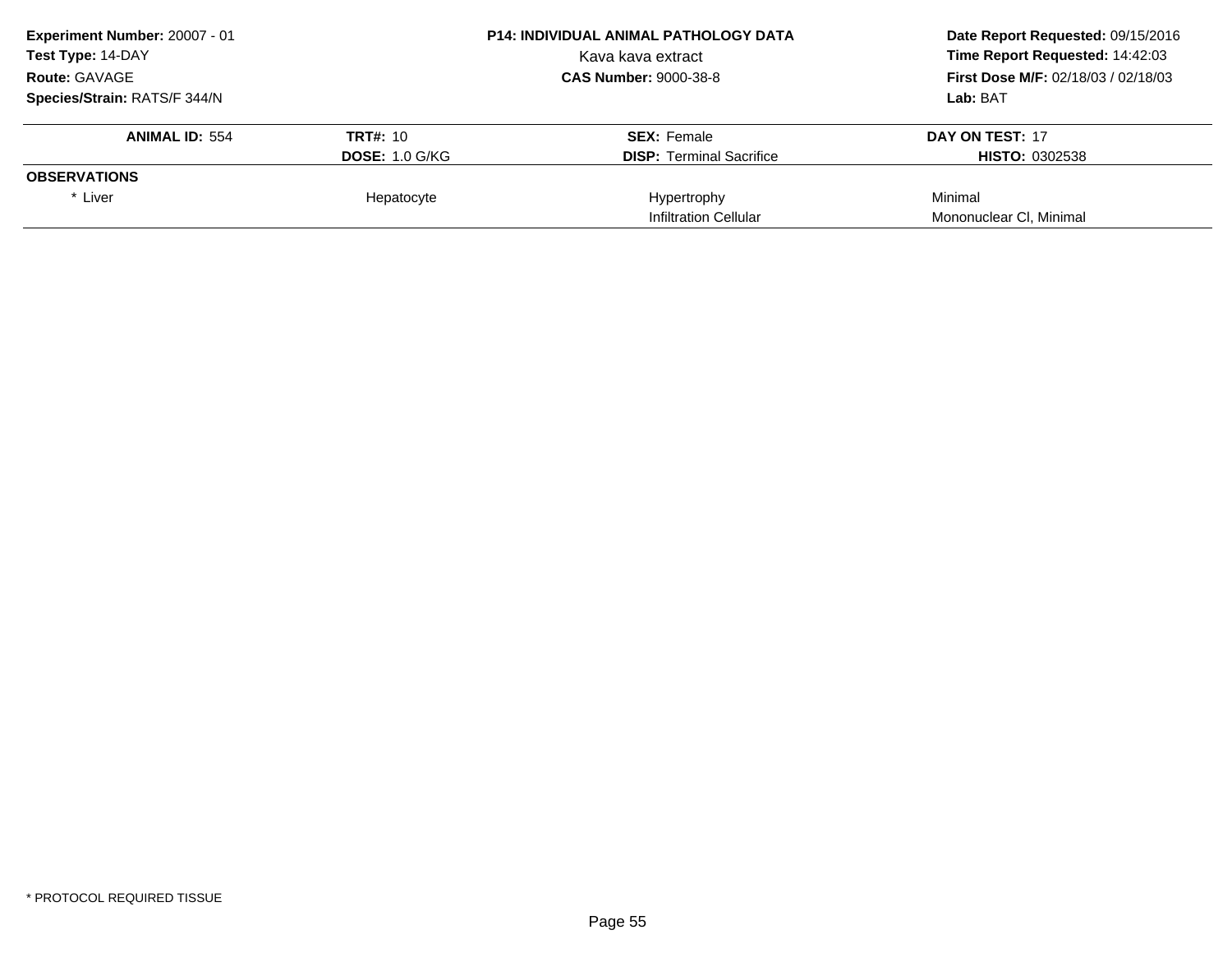| Experiment Number: 20007 - 01 | <b>P14: INDIVIDUAL ANIMAL PATHOLOGY DATA</b> |                                 | Date Report Requested: 09/15/2016          |  |
|-------------------------------|----------------------------------------------|---------------------------------|--------------------------------------------|--|
| <b>Test Type: 14-DAY</b>      |                                              | Kava kava extract               | Time Report Requested: 14:42:03            |  |
| <b>Route: GAVAGE</b>          | <b>CAS Number: 9000-38-8</b>                 |                                 | <b>First Dose M/F: 02/18/03 / 02/18/03</b> |  |
| Species/Strain: RATS/F 344/N  |                                              |                                 | Lab: BAT                                   |  |
| <b>ANIMAL ID: 555</b>         | <b>TRT#: 10</b>                              | <b>SEX: Female</b>              | DAY ON TEST: 17                            |  |
|                               | <b>DOSE: 1.0 G/KG</b>                        | <b>DISP:</b> Terminal Sacrifice | <b>HISTO: 0302539</b>                      |  |
| <b>OBSERVATIONS</b>           |                                              |                                 |                                            |  |
| * Liver                       | Hepatocyte                                   | Hypertrophy                     | Minimal                                    |  |
|                               |                                              | Infiltration Cellular           | Mononuclear CI, Minimal                    |  |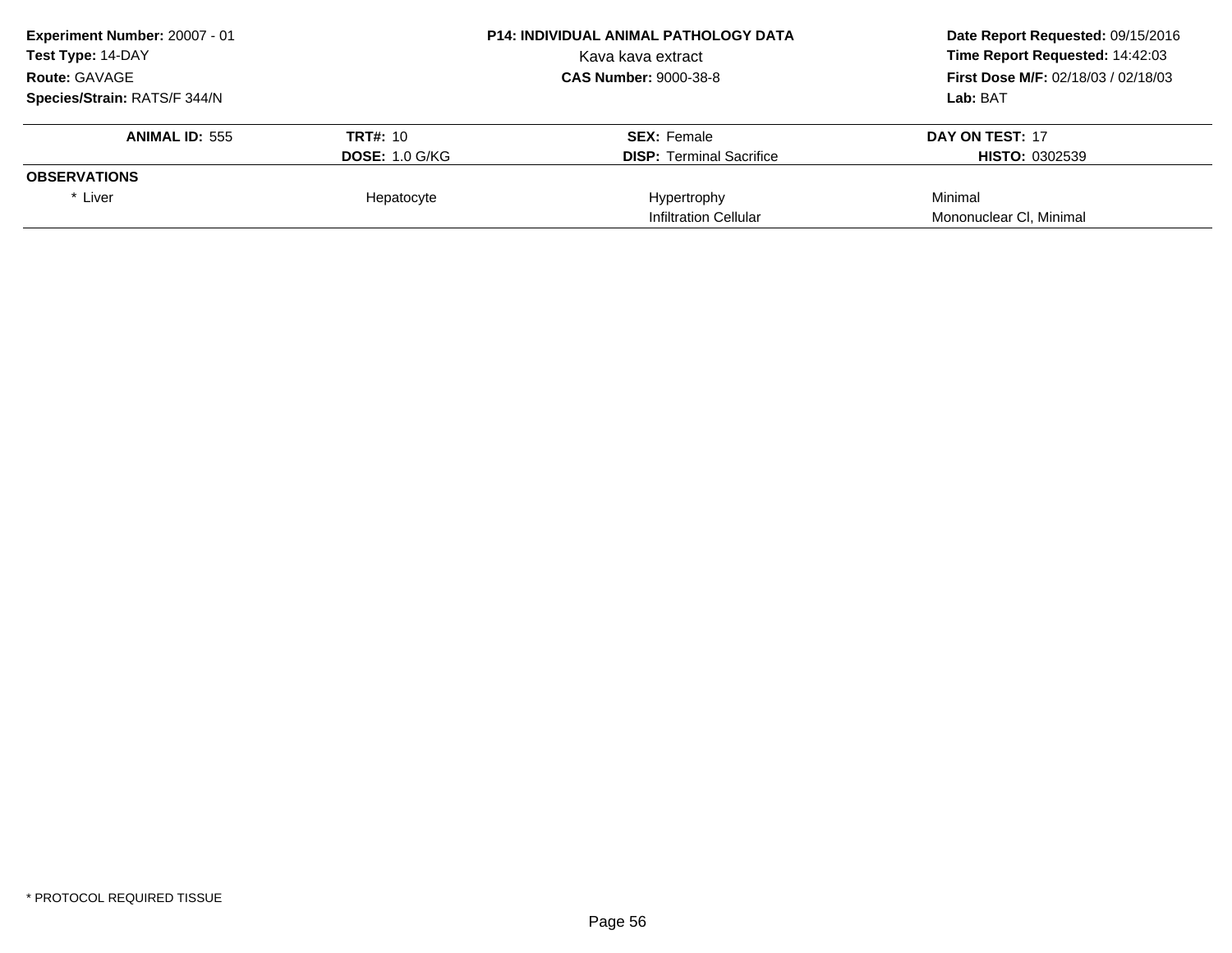| Experiment Number: 20007 - 01 |                       | <b>P14: INDIVIDUAL ANIMAL PATHOLOGY DATA</b> | Date Report Requested: 09/15/2016<br>Time Report Requested: 14:42:03 |
|-------------------------------|-----------------------|----------------------------------------------|----------------------------------------------------------------------|
| Test Type: 14-DAY             |                       | Kava kava extract                            |                                                                      |
| <b>Route: GAVAGE</b>          |                       | <b>CAS Number: 9000-38-8</b>                 | <b>First Dose M/F: 02/18/03 / 02/18/03</b>                           |
| Species/Strain: RATS/F 344/N  |                       |                                              | Lab: BAT                                                             |
| <b>ANIMAL ID: 651</b>         | <b>TRT#: 12</b>       | <b>SEX: Female</b>                           | DAY ON TEST: 17                                                      |
|                               | <b>DOSE: 2.0 G/KG</b> | <b>DISP:</b> Terminal Sacrifice              | <b>HISTO: 0302545</b>                                                |
|                               |                       | ORGAN AND ACCOUNTABLE SITE STATUS            |                                                                      |
| <b>NORMAL</b>                 |                       |                                              |                                                                      |
| * Brain                       | * Kidney              |                                              |                                                                      |
| <b>OBSERVATIONS</b>           |                       |                                              |                                                                      |
| * Liver                       | Hepatocyte            | Hypertrophy                                  | Minimal                                                              |
|                               |                       | <b>Infiltration Cellular</b>                 | Mononuclear CI, Minimal                                              |
| * Lung                        | Interstitium          | <b>Infiltration Cellular</b>                 | Mononuclear CI, Minimal                                              |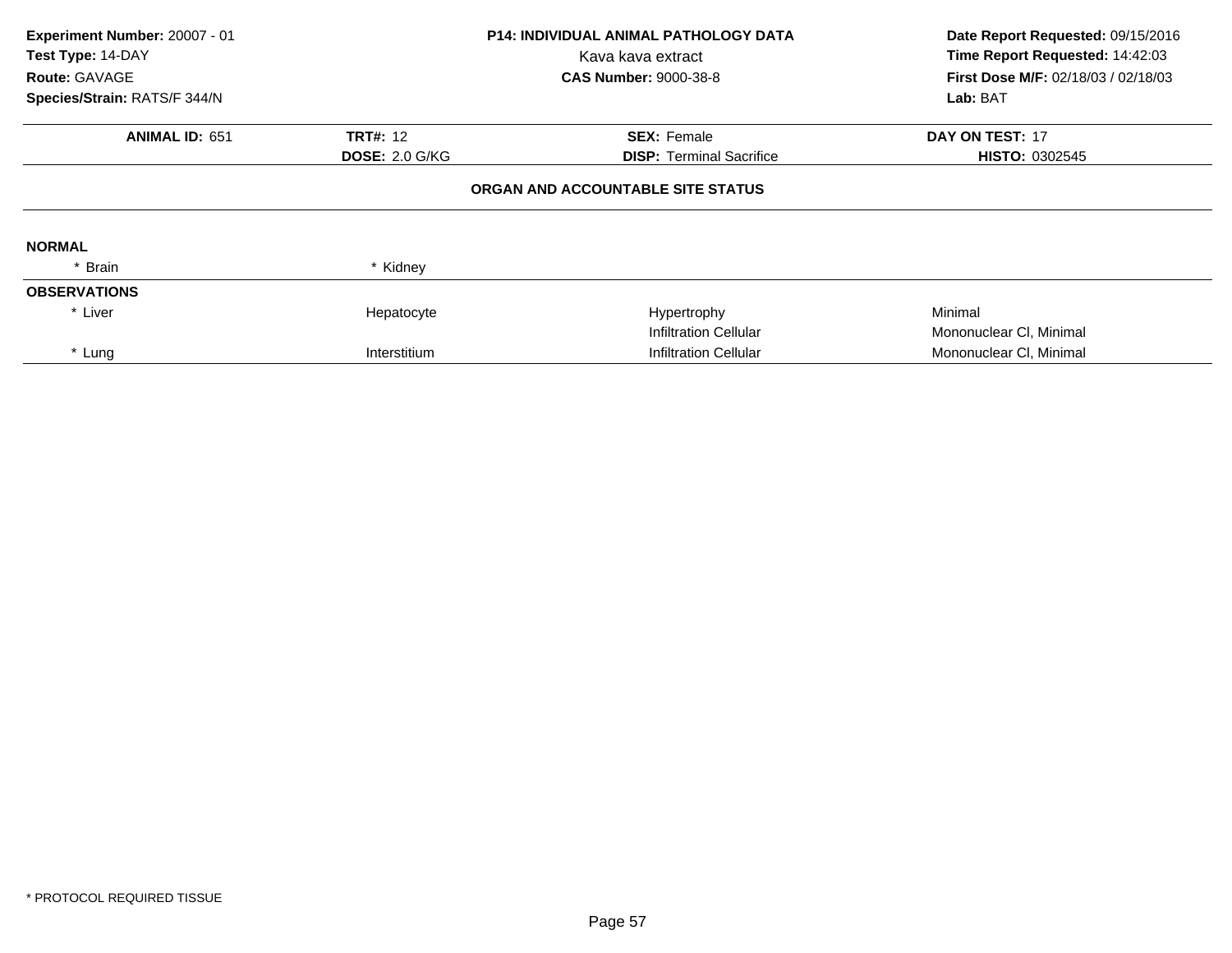| Experiment Number: 20007 - 01<br>Test Type: 14-DAY<br>Route: GAVAGE<br>Species/Strain: RATS/F 344/N | <b>P14: INDIVIDUAL ANIMAL PATHOLOGY DATA</b><br>Kava kava extract<br><b>CAS Number: 9000-38-8</b> |                                   | Date Report Requested: 09/15/2016<br>Time Report Requested: 14:42:03<br>First Dose M/F: 02/18/03 / 02/18/03<br>Lab: BAT |  |
|-----------------------------------------------------------------------------------------------------|---------------------------------------------------------------------------------------------------|-----------------------------------|-------------------------------------------------------------------------------------------------------------------------|--|
| <b>ANIMAL ID: 652</b>                                                                               | <b>TRT#: 12</b>                                                                                   | <b>SEX: Female</b>                | DAY ON TEST: 17                                                                                                         |  |
|                                                                                                     | <b>DOSE: 2.0 G/KG</b>                                                                             | <b>DISP:</b> Terminal Sacrifice   | <b>HISTO: 0302546</b>                                                                                                   |  |
|                                                                                                     |                                                                                                   | ORGAN AND ACCOUNTABLE SITE STATUS |                                                                                                                         |  |
| <b>NORMAL</b>                                                                                       |                                                                                                   |                                   |                                                                                                                         |  |
| Brain                                                                                               | * Kidney                                                                                          |                                   |                                                                                                                         |  |
| <b>OBSERVATIONS</b>                                                                                 |                                                                                                   |                                   |                                                                                                                         |  |
| * Liver                                                                                             | Hepatocyte                                                                                        | Hypertrophy                       | Minimal                                                                                                                 |  |
| * Lung                                                                                              | Interstitium                                                                                      | Infiltration Cellular             | Mononuclear CI, Minimal                                                                                                 |  |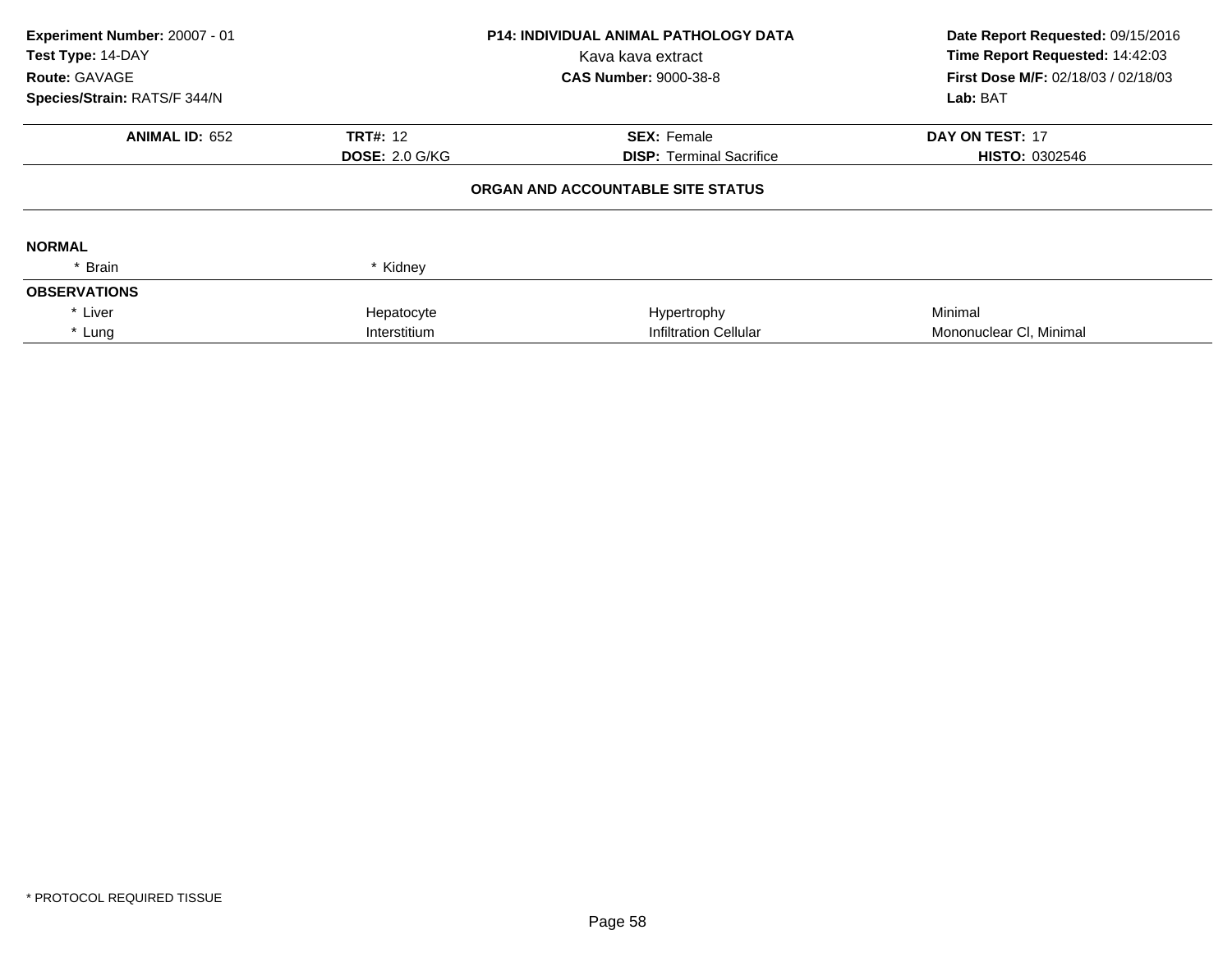| Experiment Number: 20007 - 01  |                                                           | <b>P14: INDIVIDUAL ANIMAL PATHOLOGY DATA</b> | Date Report Requested: 09/15/2016   |
|--------------------------------|-----------------------------------------------------------|----------------------------------------------|-------------------------------------|
| Test Type: 14-DAY              |                                                           | Kava kava extract                            | Time Report Requested: 14:42:03     |
| Route: GAVAGE                  |                                                           | <b>CAS Number: 9000-38-8</b>                 | First Dose M/F: 02/18/03 / 02/18/03 |
| Species/Strain: RATS/F 344/N   |                                                           |                                              | Lab: BAT                            |
| <b>ANIMAL ID: 653</b>          | <b>TRT#: 12</b>                                           | <b>SEX: Female</b>                           | <b>DAY ON TEST: 3</b>               |
|                                | <b>DOSE: 2.0 G/KG</b>                                     | <b>DISP: Natural Death</b>                   | HISTO: 0302547                      |
|                                |                                                           | ORGAN AND ACCOUNTABLE SITE STATUS            |                                     |
| <b>NORMAL</b>                  |                                                           |                                              |                                     |
| * Brain                        | * Kidney                                                  |                                              |                                     |
| <b>OBSERVATIONS</b>            |                                                           |                                              |                                     |
| Eye                            | Iris                                                      | Inflammation                                 | Minimal                             |
|                                |                                                           | Synechia                                     | Mild                                |
|                                | Note: Synechia and iridial inflammation noted in one eye. |                                              |                                     |
| [Inflammation $TGLs = 1-6$ ]   |                                                           |                                              |                                     |
| * Liver                        | Hepatocyte                                                | Hypertrophy                                  | Minimal                             |
| * Lung                         | Interstitium                                              | <b>Infiltration Cellular</b>                 | Mononuclear CI, Minimal             |
| Lymph Node                     |                                                           | Hyperplasia                                  | Lymphoid, Mild                      |
| Note: deep cervical lymph node |                                                           |                                              |                                     |
| [Hyperplasia                   | $TGLs = 2-6$ ]                                            |                                              |                                     |
| PRIMARY CAUSE OF DEATH         | - UNCERTAIN                                               |                                              |                                     |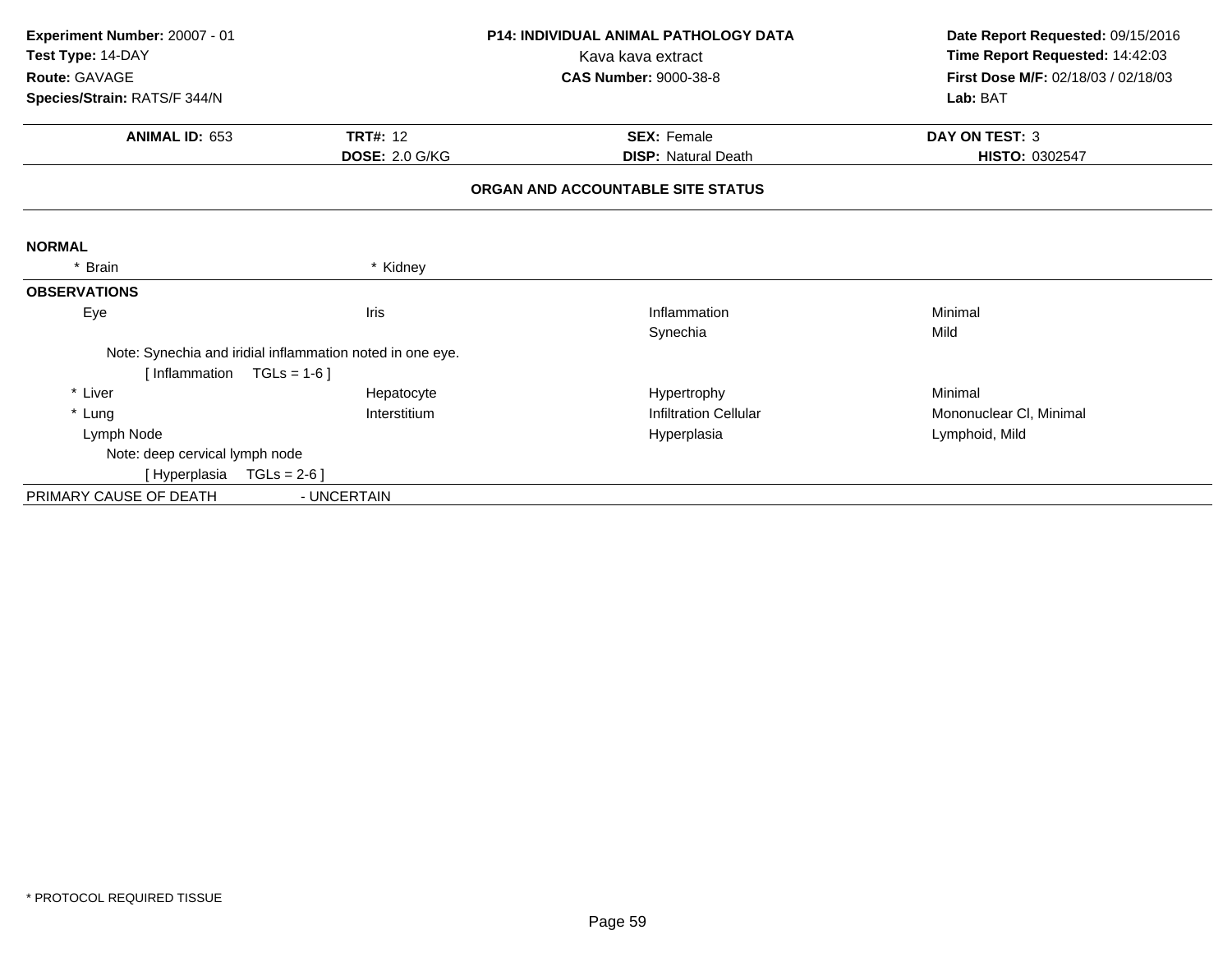| Experiment Number: 20007 - 01<br>Test Type: 14-DAY<br>Route: GAVAGE<br>Species/Strain: RATS/F 344/N |                                          | <b>P14: INDIVIDUAL ANIMAL PATHOLOGY DATA</b><br>Kava kava extract<br><b>CAS Number: 9000-38-8</b> | Date Report Requested: 09/15/2016<br>Time Report Requested: 14:42:03<br><b>First Dose M/F: 02/18/03 / 02/18/03</b><br>Lab: BAT |
|-----------------------------------------------------------------------------------------------------|------------------------------------------|---------------------------------------------------------------------------------------------------|--------------------------------------------------------------------------------------------------------------------------------|
| <b>ANIMAL ID: 654</b>                                                                               | <b>TRT#: 12</b><br><b>DOSE: 2.0 G/KG</b> | <b>SEX: Female</b><br><b>DISP:</b> Terminal Sacrifice                                             | DAY ON TEST: 17<br><b>HISTO: 0302548</b>                                                                                       |
|                                                                                                     |                                          | ORGAN AND ACCOUNTABLE SITE STATUS                                                                 |                                                                                                                                |
| <b>NORMAL</b>                                                                                       |                                          |                                                                                                   |                                                                                                                                |
| * Brain                                                                                             | * Kidney                                 |                                                                                                   |                                                                                                                                |
| <b>OBSERVATIONS</b>                                                                                 |                                          |                                                                                                   |                                                                                                                                |
| * Liver                                                                                             | Hepatocyte                               | Hypertrophy                                                                                       | Minimal                                                                                                                        |
|                                                                                                     |                                          | Infiltration Cellular                                                                             | Mononuclear CI, Minimal                                                                                                        |
| * Lung                                                                                              | Interstitium                             | Infiltration Cellular                                                                             | Mononuclear CI, Minimal                                                                                                        |
|                                                                                                     | Alveolus                                 | <b>Infiltration Cellular</b>                                                                      | Mononuclear CI, Minimal                                                                                                        |